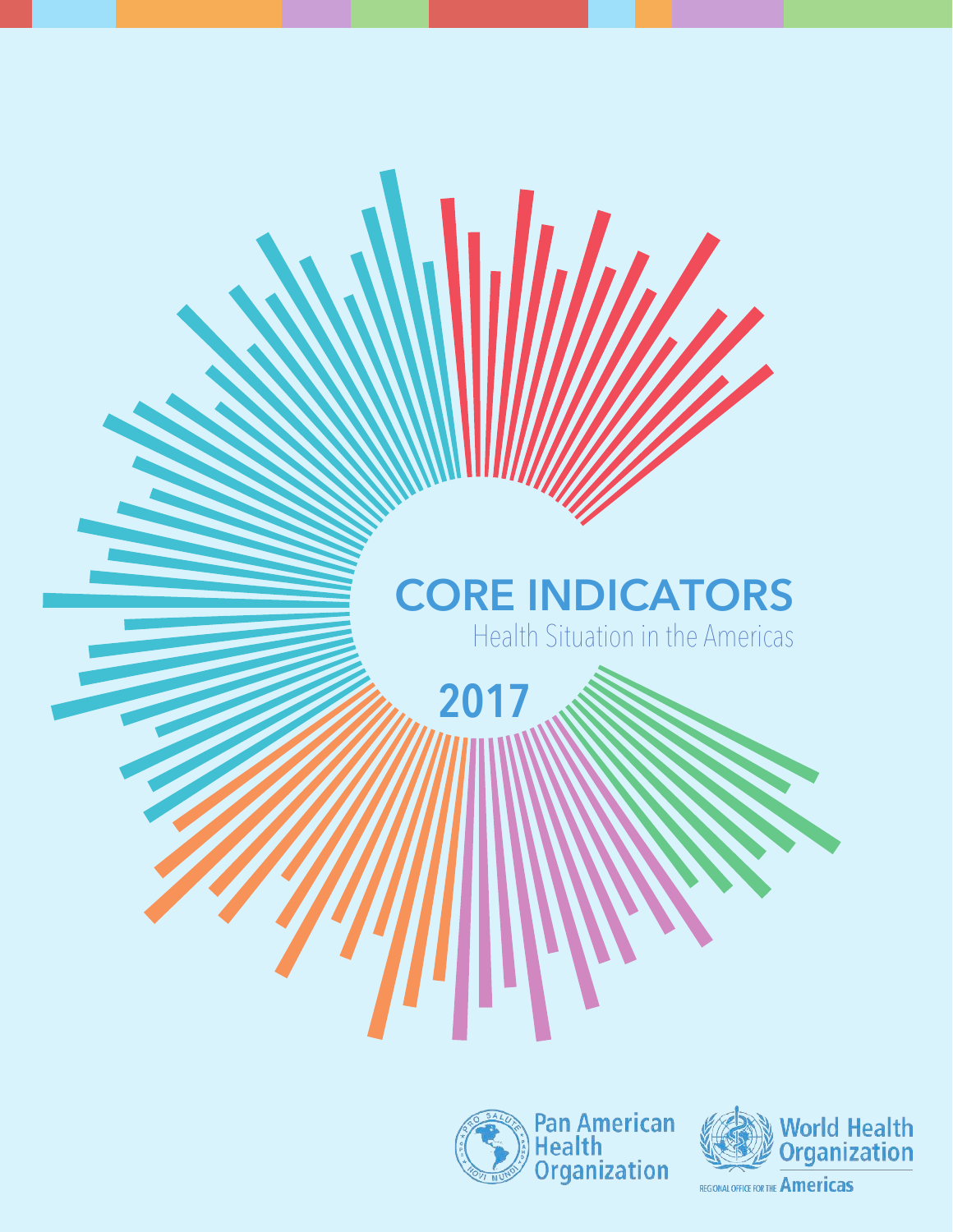*"Obtaining and maintaining quality data is challenging and remains a critical task for all of our countries"*

*Carissa F. Etienne*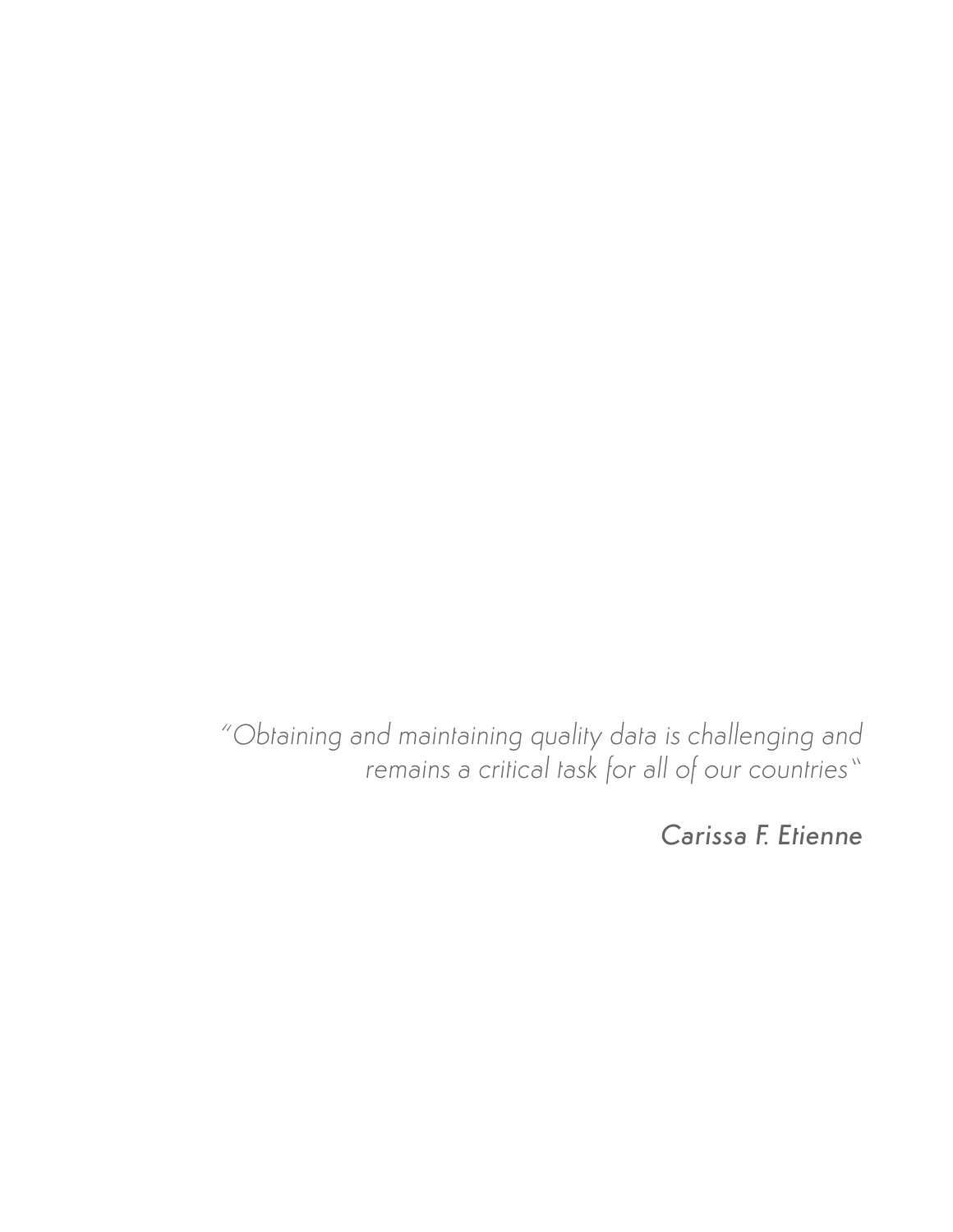For the 23rd consecutive vear the publication, *Health Situation in the Americas: Core Indicators* has provided the latest information on key health indicators for the Region of the Americas.

This edition includes 82 core indicators for the countries, territories, and subregions of the Americas, which are categorized as follows: demographic-socioeconomic, health status, risk factors, services coverage, and health systems. Information is also included on 17 of the 27 indicators of Goal Three of the Sustainable Development Goals (SDGs), which is to Ensure healthy lives and promote well-being for all at all ages. We encourage you to visit PAHO's online Platform for Health Information at www.paho.org/plisa for the complete data set of core indicators.

Obtaining and maintaining quality data is challenging and remains a critical task for all of our countries. Additionally, the extensive scope of the 2030 Agenda for Sustainable Development will require even greater efforts and focus for monitoring its indicators. Nevertheless, having seen the commitment of our countries and the gradual and continuous improvements in the quality of the data that we collect, I am optimistic that our Region is on the right track. The Pan American Sanitary Bureau remains committed to strengthening country capacity to ensure the generation of reliable, valid data in real time.

This year's publication presents an analysis of the following topics:

- The obstetric transition and the distribution of causes of maternal deaths, highlighting the increase in indirect obstetric causes and late maternal deaths and sequelae at the regional level. It is imperative to implement interventions that aim to reduce maternal deaths and improve the overall health of women.
- The status of progress towards meeting the impact goals of the 2014–2019 PAHO Strategic Plan two years prior to its conclusion. This analysis presents the trends for the regional targets of six health indicators: healthy life expectancy, infant mortality ratio, maternal mortality ratio, mortality amenable to health care, the rate of premature mortality from noncommunicable diseases, and the HIV/AIDS mortality rate.
- The health inequalities measured through adolescent fertility, as this indicator is considered useful for identifying inequalities between populations.

The data presented in this publication were collected by the countries and validated by the technical entities of the Bureau. This publication would not have been possible without the collaboration between the Ministries of Health and the national statistical institutes of the countries and territories of the Americas, as well as the various specialized agencies of the United Nations system. For this, I am very grateful.

I hope this publication continues to be an invaluable source of data on the health of the people of the Americas.

Dr. Carissa F. Etienne, Director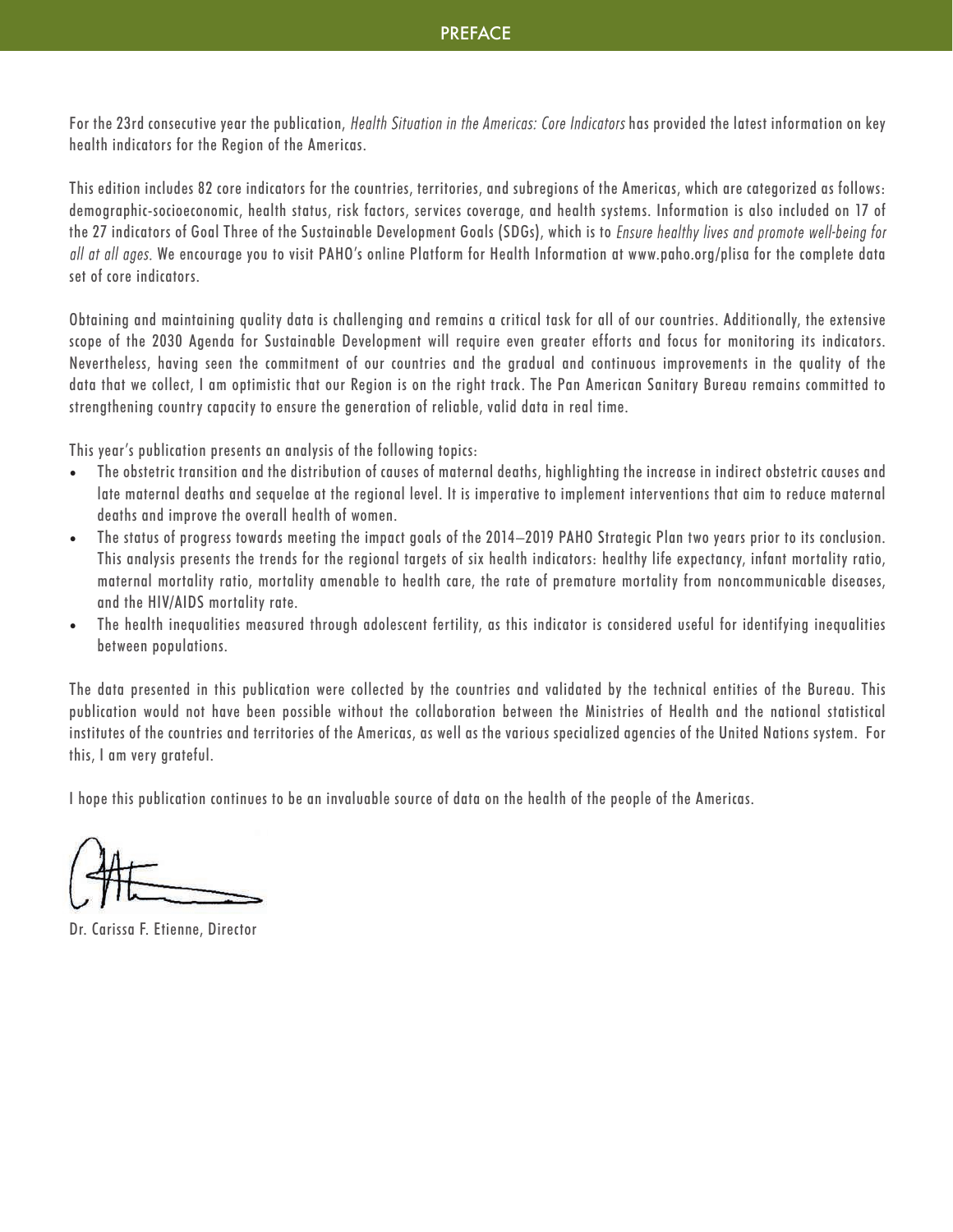## 4 DEMOGRAPHIC - SOCIOECONOMIC INDICATORS

|                                      |                                                 |                                    |                                                |                                                     |                                    |                                    |                                                                      |                                                              | SDG: 3.7.2                                                                   |
|--------------------------------------|-------------------------------------------------|------------------------------------|------------------------------------------------|-----------------------------------------------------|------------------------------------|------------------------------------|----------------------------------------------------------------------|--------------------------------------------------------------|------------------------------------------------------------------------------|
|                                      | 1<br>Total<br>population<br>(thousands)<br>2017 | 2<br>Median age<br>(years)<br>2017 | 3<br>Population<br>qged < 15<br>$(\%)$<br>2017 | 4<br>Population<br>aged $\geq 65$<br>$(\%)$<br>2017 | 5<br>Births<br>(thousands)<br>2017 | 6<br>Deaths<br>(thousands)<br>2017 | $\overline{I}$<br>Annual population<br>growth rate<br>$(\%)$<br>2017 | 8<br><b>Total fertility rate</b><br>(children/woman)<br>2017 | 9<br>Adolescent fertility rate<br>(births/1,000 women<br>aged 15-19)<br>2017 |
| <b>The Americas</b>                  | 1,006,717                                       | 33                                 | 23                                             | 12                                                  | 15,170.9                           | 6,852.5                            | 0.9                                                                  | 2.0                                                          | 49.5                                                                         |
|                                      |                                                 | 38                                 |                                                |                                                     | 4,473.3                            | 2,979.7                            | 0.7                                                                  | 1.8                                                          |                                                                              |
| North America<br>Bermuda             | 361,155<br>71                                   | 43                                 | 19<br>17                                       | 16<br>18                                            | 0.8                                | 0.6                                | 0.5                                                                  | 1.9                                                          | 19.6<br>36.3                                                                 |
| Canada                               | 36,624                                          | 41                                 | 16                                             | $\sqrt{ }$                                          | 388.2                              | 274.9                              | 0.9                                                                  | 1.6                                                          | 9.8                                                                          |
| <b>United States of America</b>      | 324,460                                         | 38                                 | 19                                             | 15                                                  | 4,084.3                            | 2,704.3                            | 0.7                                                                  | 1.9                                                          | 20.6                                                                         |
| Latin America & the Caribbean        | 645,562                                         | 30                                 | 25                                             | 9                                                   | 10,697.7                           | 3,872.8                            | $1.0\,$                                                              | 2.0                                                          | 62.3                                                                         |
| <b>Latin America</b>                 | 638,096                                         | 30                                 | 25                                             | 8                                                   | 10,581.3                           | 3,815.0                            | 1.0                                                                  | 2.0                                                          | 62.4                                                                         |
| Mexico                               | 129,163                                         | 28                                 | 27                                             |                                                     | 2,302.2                            | 629.9                              | 1.2                                                                  | 2.2                                                          | 61.4                                                                         |
| <b>Central American Isthmus</b>      | 48,153                                          | 25                                 | 31                                             |                                                     | 1,012.6                            | 246.1                              | $1.5\,$                                                              | 2.5                                                          | 73.1                                                                         |
| Belize                               | 375                                             | 24                                 | 31                                             | 4                                                   | 8.4                                | 2.0                                | 2.1                                                                  | 2.5                                                          | 64.7                                                                         |
| Costa Rica                           | 4,906                                           | 32                                 | 22                                             | 10                                                  | 68.9                               | 24.5                               | 1.0                                                                  | 1.8                                                          | 54.6                                                                         |
| El Salvador                          | 6,378                                           | 27                                 | 28                                             | 8                                                   | 117.2                              | 43.1                               | 0.5                                                                  | 2.1                                                          | 70.3                                                                         |
| Guatemala                            | 16,914                                          | 22                                 | 35                                             | 5                                                   | 421.8                              | 81.4                               | 2.0                                                                  | 2.9                                                          | 72.5                                                                         |
| Honduras                             | 9,265                                           | 24                                 | 32                                             | 5                                                   | 198.7                              | 44.5                               | 1.6                                                                  | 2.4                                                          | 72.2<br>86.9                                                                 |
| Nicaragua<br>Panama                  | 6,218<br>4,099                                  | 26<br>29                           | 29<br>27                                       | 6<br>8                                              | 118.8<br>78.7                      | 29.8<br>20.6                       | 1.1<br>1.6                                                           | 2.2<br>2.5                                                   | 82.8                                                                         |
|                                      |                                                 |                                    |                                                |                                                     |                                    |                                    |                                                                      |                                                              |                                                                              |
| Latin Caribbean                      | 38,013                                          | 32                                 | 27                                             | 12                                                  | 653.0                              | 289.8                              | 0.7                                                                  | $2.2\,$                                                      | 57.6                                                                         |
| Cuba                                 | 11,485                                          | 42                                 | 16                                             | 15                                                  | 123.3                              | 93.0                               | 0.1                                                                  | 1.7                                                          | 45.0                                                                         |
| Dominican Republic                   | 10,767                                          | 27                                 | 29                                             | $\overline{7}$                                      | 213.5                              | 65.9                               | 1.1                                                                  | 2.4                                                          | 96.1                                                                         |
| French Guiana<br>Guadeloupe          | 283                                             | 25                                 | 33                                             | 5                                                   | 6.7                                | 0.9                                | 2.5                                                                  | 3.3                                                          | 59.7                                                                         |
| Haiti                                | 450<br>10,981                                   | 42<br>24                           | 19<br>33                                       | $\sqrt{ }$<br>5                                     | 4.9<br>261.6                       | 3.6<br>93.8                        | $-0.1\,$<br>1.2                                                      | 1.9<br>2.9                                                   | 14.1<br>38.2                                                                 |
| Martinique                           | 385                                             | 45                                 | 18                                             | 19                                                  | 4.2                                | 3.3                                | 0.0                                                                  | 1.9                                                          | 19.1                                                                         |
| <b>Puerto Rico</b>                   | 3,663                                           | 37                                 | 18                                             | 15                                                  | 38.8                               | 29.3                               | $-0.1$                                                               | 1.5                                                          | 38.1                                                                         |
| Andean Area                          | 140,885                                         | 29                                 | 27                                             | $\overline{7}$                                      | 2,524.3                            | 825.9                              | 1.1                                                                  | 2.2                                                          | 62.3                                                                         |
| <b>Bolivia (Plurinational State)</b> | 11,052                                          | 25                                 | 32                                             | $\overline{1}$                                      | 254.0                              | 80.2                               | 1.5                                                                  | 2.8                                                          | 69.0                                                                         |
| Colombia                             | 49,066                                          | $31\,$                             | 23                                             | 8                                                   | 732.1                              | 298.1                              | 0.8                                                                  | 1.8                                                          | 49.5                                                                         |
| Ecuador                              | 16,625                                          | 27                                 | 28                                             | 7                                                   | 330.4                              | 85.1                               | 1.4                                                                  | 2.5                                                          | 74.6                                                                         |
| Peru                                 | 32,165                                          | $28$                               | $27\,$                                         | $\overline{1}$                                      | 608.8                              | 181.9                              | 1.2                                                                  | 2.4                                                          | 48.4                                                                         |
| Venezuela (Bolivarian Republic)      | 31,977                                          | 28                                 | 28                                             | $\overline{7}$                                      | 599.1                              | 180.6                              | 1.3                                                                  | 2.3                                                          | 85.8                                                                         |
| <b>Brazil</b>                        | 209,288                                         | 32                                 | 22                                             | 9                                                   | 2,911.3                            | 1,305.7                            | 0.8                                                                  | 1.7                                                          | 62.7                                                                         |
| Southern Cone                        | 72,594                                          | 32                                 | 24                                             | $\left  {}\right $                                  | 1,177.9                            | 517.5                              | 0.9                                                                  | 2.2                                                          | 58.1                                                                         |
| Argentina                            | 44,271                                          | 31                                 | 25                                             | $\overline{11}$                                     | 751.2                              | 334.6                              | $1.0\,$                                                              | 2.3                                                          | 63.0                                                                         |
| Chile                                | 18,055                                          | 34                                 | $20\,$                                         | $\overline{11}$                                     | 237.1                              | 111.2                              | $0.8\,$                                                              | $1.8\,$                                                      | 46.6                                                                         |
| Paraguay<br>Uruguay                  | 6,811<br>3,457                                  | 26<br>35                           | 30<br>21                                       | 6<br>15                                             | 141.4<br>48.2                      | 39.3<br>32.4                       | 1.3<br>0.4                                                           | 2.5<br>2.0                                                   | 56.6<br>55.4                                                                 |
|                                      |                                                 |                                    |                                                |                                                     |                                    |                                    |                                                                      |                                                              |                                                                              |
| Non-Latin Caribbean                  | 7,466                                           | 32                                 | 23                                             | $10\,$                                              | 116.4                              | 57.9                               | 0.5                                                                  | $2.0\,$                                                      | 49.0                                                                         |
| Anguilla                             | 17                                              | 35                                 | $22\,$                                         | 9                                                   | 0.2                                | 0.1                                | $2.0\,$                                                              | 1.7                                                          | 18.0                                                                         |
| Antigua & Barbuda<br>Aruba           | 95<br>115                                       | 32<br>39                           | 23<br>18                                       | $\, 8$<br>$\frac{1}{4}$                             | 1.5<br>1.4                         | $0.5\,$<br>1.0                     | $1.2\,$<br>1.3                                                       | $2.0\,$<br>1.8                                               | 27.3<br>46.4                                                                 |
| <b>Bahamas</b>                       | 395                                             | 33                                 | $21\,$                                         | $\overline{9}$                                      | 5.6                                | 2.5                                | $1.0\,$                                                              | $1.8$                                                        | 28.0                                                                         |
| <b>Barbados</b>                      | 292                                             | 39                                 | 18                                             | 12                                                  | 3.4                                | 2.5                                | 0.3                                                                  | 1.7                                                          | 21.0                                                                         |
| Cayman Islands                       | 58                                              | $40\,$                             | $18\,$                                         | 13                                                  | 0.7                                | 0.3                                | 2.0                                                                  | 1.8                                                          | 41.3                                                                         |
| Curacao                              | 150                                             | 36                                 | 20                                             | 15                                                  | 2.1                                | 1.3                                | 0.4                                                                  | 2.0                                                          | 33.1                                                                         |
| Dominica                             | 74                                              | 34                                 | 22                                             | $\left  {}\right $                                  | $\left\lceil . \right\rceil$       | 0.6                                | 0.2                                                                  | $2.0\,$                                                      | 28.1                                                                         |
| Grenada<br>Guyana                    | 112<br>778                                      | 32<br>25                           | 24<br>29                                       | 10<br>$\overline{5}$                                | 1.7<br>15.8                        | 0.9<br>6.4                         | 0.4<br>0.6                                                           | $2.0\,$<br>$2.5\,$                                           | 30.0<br>86.7                                                                 |
| Jamaica                              | 2,890                                           | 30                                 | 23                                             | 10                                                  | 47.5                               | 20.3                               | 0.3                                                                  | 2.0                                                          | 54.4                                                                         |
| Montserrat                           | 5                                               | 33                                 | 17                                             | 6                                                   | 0.1                                | $0.0\,$                            | 0.5                                                                  | 1.3                                                          | 8.2                                                                          |
| Saint Kitts & Nevis                  | 53                                              | 35                                 | 20                                             | 9                                                   | 0.7                                | 0.4                                | 0.7                                                                  | 1.8                                                          | 41.5                                                                         |
| Saint Lucia                          | 165                                             | 35                                 | 20                                             | 12                                                  | 2.2                                | 1.3                                | 0.3                                                                  | 1.7                                                          | 18.5                                                                         |
| Saint Vincent & the Grenadines       | 102                                             | 34                                 | 21                                             | 9                                                   | 1.3                                | 0.7                                | $-0.2$                                                               | 1.8                                                          | 15.8                                                                         |
| Sint Maarten (Dutch)<br>Suriname     | 42<br>563                                       | 41<br>29                           | 18<br>26                                       | $\overline{9}$<br>$\overline{1}$                    | 0.6<br>10.1                        | 0.2<br>4.2                         | 1.4<br>0.9                                                           | $2.0\,$<br>2.3                                               | 44.5<br>46.7                                                                 |
| <b>Trinidad and Tobago</b>           | 1,369                                           | 35                                 | 21                                             | $10\,$                                              | 18.1                               | 13.3                               | $0.3\,$                                                              | 1.7                                                          | 31.0                                                                         |
| <b>Turks and Caicos Islands</b>      | 53                                              | 33                                 | 22                                             | 5                                                   | 0.8                                | 0.2                                | 2.2                                                                  | 1.7                                                          | 10.0                                                                         |
| Virgin Islands (UK)                  | 35                                              | $37\,$                             | $17\,$                                         | $\,9$                                               | 0.4                                | 0.2                                | 2.2                                                                  | $1.3\,$                                                      | 18.7                                                                         |
| Virgin Islands (US)                  | 102                                             | 46                                 | 17                                             | 21                                                  | 1.0                                | $0.9\,$                            | $-0.6$                                                               | $1.7\,$                                                      | 9.4                                                                          |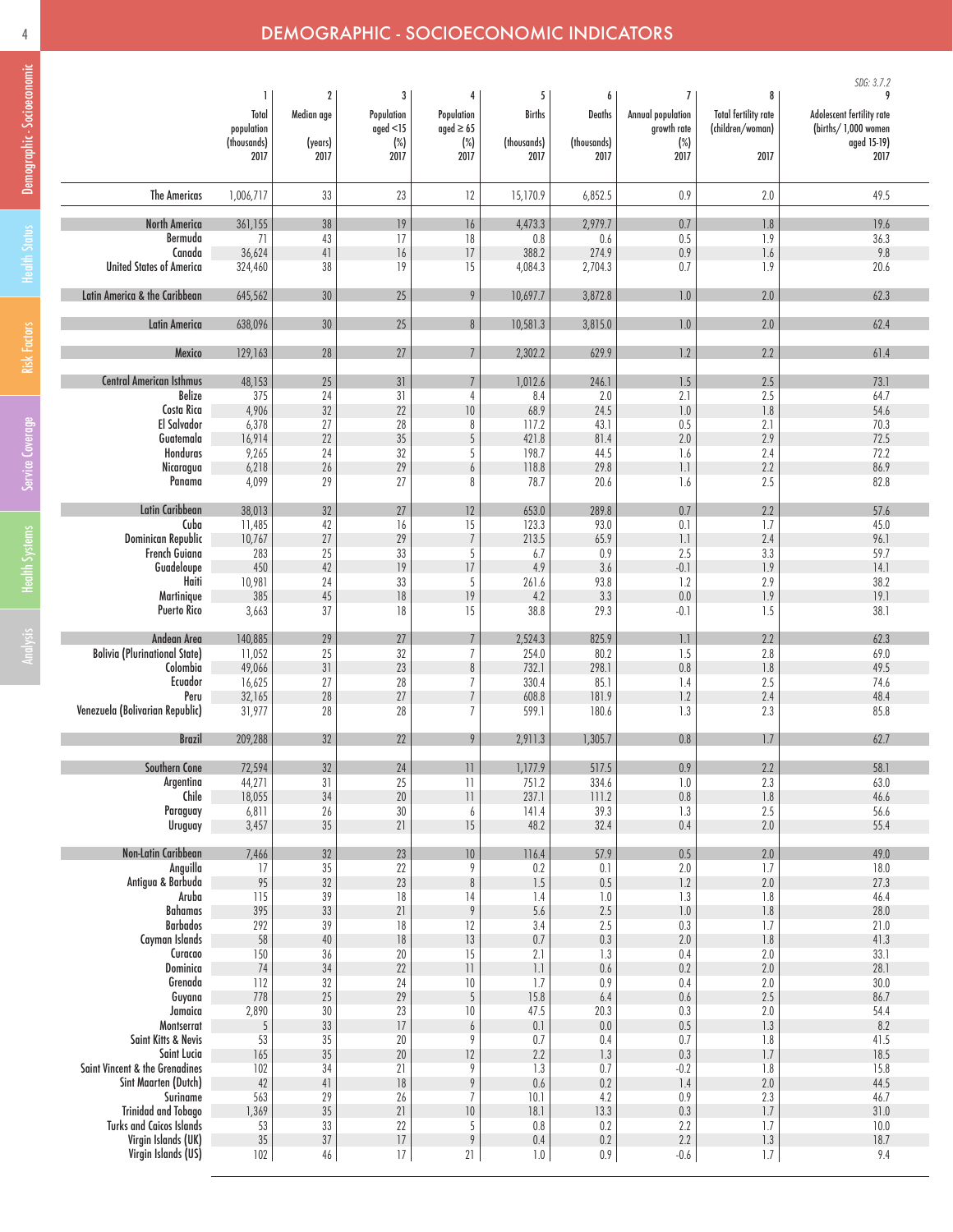### DEMOGRAPHIC - SOCIOECONOMIC INDICATORS

| 10<br>Urban<br>population<br>$(\%)$<br>2017 |              |              | H<br>Life expectancy<br>at birth<br>(years)<br>2017 |              |                      |                           | 12<br>Mean years<br>of schooling<br>(years)<br>2015 | 13                          | 14<br><b>Gross national</b><br>income<br>(USS per cápita)<br>2015 | 15<br>Annual GDP<br>growth<br>$(\%)$<br>2015 | 16<br>GINI<br>Index<br>2014 |                                                               |
|---------------------------------------------|--------------|--------------|-----------------------------------------------------|--------------|----------------------|---------------------------|-----------------------------------------------------|-----------------------------|-------------------------------------------------------------------|----------------------------------------------|-----------------------------|---------------------------------------------------------------|
|                                             | Total        | Male         | Female                                              | year         | Total                | Male                      | Female                                              | current                     | ppp                                                               |                                              |                             |                                                               |
| 82                                          | 77.2         | 74.4         | 80.1                                                |              | 10.2                 | 10.1                      | 10.2                                                | 25,710                      | 29,887                                                            | 1.1                                          | 46.0                        | <b>The Americas</b>                                           |
| 82<br>100                                   | 79.8<br>81.4 | 77.6<br>78.2 | 82.1<br>84.6                                        |              | 13.5<br>$\ldots$     | 13.5<br>$\cdots$          | 13.5<br>$\ldots$                                    | 55,105<br>106,140 2013      | 56,126<br>66,670 2013                                             | 2.4<br>$-2.52013$                            | 40.3<br>$\cdots$            | North America<br>Bermuda                                      |
| 82                                          | 82.5         | 80.7         | 84.4                                                |              | $\cdots$             | $\ldots$                  | $\ldots$                                            | 47,250                      | 43,580                                                            | 0.9                                          | 33.7 2010                   | Canada                                                        |
| 82                                          | 79.5         | 77.3         | 81.8                                                |              | 13.5                 | 13.5                      | 13.5                                                | 55,980                      | 57,540                                                            | 2.6                                          | 41.1 2013                   | <b>United States of America</b>                               |
| 82                                          | 75.8         | 72.6         | 78.9                                                |              | 8.2                  | 8.2                       | 8.2                                                 | 9,057                       | 15,021                                                            | 0.3                                          | 49.5                        | Latin America & the Caribbean                                 |
| 82                                          | 75.8         | 72.6         | 78.9                                                |              | 8.2                  | 8.2                       | 8.2                                                 | 9,053                       | 15,017                                                            | 0.3                                          | 49.5                        | <b>Latin America</b>                                          |
| 80                                          | 77.3         | 74.9         | 79.7                                                |              | 8.6                  | 8.8                       | 8.4                                                 | 9,710                       | 16,860                                                            | 2.5                                          | 48.2                        | Mexico                                                        |
| 61                                          | 75.0         | 71.8         | 78.1                                                |              | 7.2                  | 7.3                       | 7.2                                                 | 4,675                       | 8,685                                                             | 4.2                                          | 49.0                        | <b>Central American Isthmus</b>                               |
| 44                                          | 70.6         | 67.9         | 73.6                                                | 2010         | 10.5                 | 10.5                      | 10.5                                                | 4,490                       | 8,020                                                             | 1.0                                          | $\ldots$                    | <b>Belize</b>                                                 |
| 78                                          | 80.0         | 77.7         | 82.4                                                |              | 8.6                  | 8.5                       | 8.7                                                 | 10,400                      | 14,910                                                            | 3.7                                          | 48.5                        | Costa Rica                                                    |
| 68<br>52                                    | 73.8<br>73.7 | 69.1<br>70.4 | 78.1<br>76.8                                        | 2013<br>2014 | 6.5<br>7.1           | 6.9<br>7.1                | 6.2<br>$7.0$                                        | $\ldots$<br>3,590           | $\sim$ .                                                          | $\cdots$<br>4.1                              | $\ldots$<br>48.7            | El Salvador<br>Guatemala                                      |
| 56                                          | 73.8         | 71.2         | 76.3                                                |              | 6.3                  | 6.2                       | 6.4                                                 | 2,280                       | 7,530<br>4,750                                                    | 3.6                                          | 50.6                        | Honduras                                                      |
| 59                                          | 75.7         | 72.6         | 78.6                                                |              | $\cdots$             | $\ldots$                  | $\cdots$                                            | 1,940                       | 5,060                                                             | 4.9                                          | 47.1                        | Nicaragua                                                     |
| 67                                          | 78.2         | 75.3         | 81.3                                                | 2010         | 9.3                  | 9.0                       | 9.5                                                 | 11,880                      | 20,460                                                            | 5.8                                          | 50.7                        | Panama                                                        |
|                                             |              |              |                                                     |              |                      |                           |                                                     |                             |                                                                   |                                              |                             |                                                               |
| 77<br>77                                    | 73.6<br>79.9 | 71.0<br>78.0 | 76.2<br>81.9                                        | 2012         | 10.2<br>11.4         | 10.0<br>11.4              | 10.4<br>11.4                                        | 6,035<br>6,600 2013         | 12,676<br>18,630 2011                                             | 3.7                                          | 54.0                        | Latin Caribbean<br>Cuba                                       |
| 80                                          | 74.0         | 71.0         | 77.3                                                |              | 7.8                  | 7.5                       | 8.1                                                 | 6,240                       | 13,600                                                            | 4.4<br>7.0                                   | $\cdots$<br>47.1 2013       | Dominican Republic                                            |
| 85                                          | 80.2         | 77.2         | 83.3                                                |              | $\ldots$             | $\cdots$                  | $\ldots$                                            | $\bar{\mathcal{L}}$ .       | $\ldots$                                                          | $\ldots$                                     |                             | French Guiana                                                 |
| 98                                          | 81.6         | 78.1         | 84.8                                                |              |                      |                           | $\ldots$                                            | $\cdots$                    |                                                                   |                                              |                             | Guadeloupe                                                    |
| 61                                          | 63.6         | 61.4         | 65.8                                                |              | $\cdots$             | $\cdots$                  | $\ldots$                                            | 810                         | 1,760                                                             | 1.2                                          | 60.8 2012                   | Haiti                                                         |
| 89<br>94                                    | 82.2<br>80.1 | 79.0<br>76.3 | 85.2<br>83.9                                        | 2012         | $\ldots$<br>13.7     | $\cdots$<br>13.4          | $\ldots$<br>14.0                                    | $\cdots$<br>19,320 2013     | 24,020 2013                                                       | $-0.62013$                                   |                             | Martinique<br><b>Puerto Rico</b>                              |
|                                             |              |              |                                                     |              |                      |                           |                                                     |                             |                                                                   |                                              | $\ldots$                    |                                                               |
| 79                                          | 74.6         | 71.4         | 77.9                                                |              | 8.5                  | 8.7                       | 8.3                                                 | 7,507                       | 13,258                                                            | 1.3                                          | 49.0                        | Andean Area                                                   |
| 69                                          | 69.5         | 67.0         | 72.1                                                | 2012         | 8.3                  | 8.9                       | 7.7                                                 | 3,000                       | 6,710                                                             | 4.8                                          | 48.4                        | <b>Bolivia (Plurinational State)</b>                          |
| 77                                          | 74.6<br>76.6 | 71.0<br>73.9 | 78.2<br>79.3                                        |              | 8.1<br>8.7           | 7.9<br>8.8                | 8.2<br>8.6                                          | 7,140<br>6,030              | 13,550                                                            | 3.1<br>0.2                                   | 53.5<br>45.4                | Colombia<br>Ecuador                                           |
| 64<br>79                                    | 75.2         | 72.6         | 77.9                                                |              | 9.1                  | 9.6                       | 8.6                                                 | 6,130                       | 11,270<br>12,060                                                  | 3.3                                          | 44.1                        | Peru                                                          |
| 89                                          | 74.7         | 70.8         | 78.9                                                |              | .                    | $\ldots$                  | $\ldots$                                            | 11.780 2013                 | 17,310 2014                                                       | $-3.92014$                                   | $\cdots$                    | Venezuela (Bolivarian Republic)                               |
| 86                                          | 75.7         | 72.1         | 79.3                                                | 2014         | 7.4                  | 7.2                       | 7.7                                                 | 9,990                       | 15,140                                                            | $-3.8$                                       | 51.5                        | <b>Brazil</b>                                                 |
|                                             |              |              |                                                     |              |                      |                           |                                                     |                             |                                                                   |                                              |                             |                                                               |
| 89<br>92                                    | 77.2<br>76.7 | 73.9<br>73.0 | 80.4<br>80.4                                        |              |                      |                           |                                                     | 12,241<br>12,450            | 19,631<br>19,980                                                  | 2.5<br>2.6                                   | 45.4<br>42.7                | Southern Cone<br>Argentina                                    |
| $90\,$                                      | 79.7         | 77.2         | 82.1                                                | 2013         | $\ldots$<br>10.0     | $\ldots$<br>10.2          | $\cdots$<br>9.9                                     | 14,100                      | 22,760                                                            | 2.3                                          | 50.5 2013                   | Chile                                                         |
| $60\,$                                      | 73.2         | 71.1         | 75.5                                                |              | 8.4                  | 8.4                       | 8.4                                                 | 4,190                       | 8,680                                                             | $3.0\,$                                      | 51.7                        | Paraguay                                                      |
| 96                                          | 77.6         | 74.0         | 81.0                                                |              | 8.7                  | 8.4                       | $8.9$                                               | 15,720                      | 20,400                                                            | $1.0\,$                                      | 41.6                        | <b>Uruguay</b>                                                |
| 59                                          | 74.0         | 71.3         | 76.8                                                |              | 9.7                  | 9.5                       | 9.9                                                 | 9,393                       | 15,412                                                            | 0.7                                          |                             | Non-Latin Caribbean                                           |
| 100                                         | 81.5         | 78.9         | 84.2                                                |              | $\ldots$             | $\ldots$                  | $\ldots$                                            | $\bar{\tau}$ , $\bar{\tau}$ | $\ldots$                                                          | $\bar{\mathbb{Z}}$ .                         | $\ldots$                    | Anguilla                                                      |
| 23<br>41                                    | 76.7<br>76.9 | 74.6<br>73.9 | 79.0<br>80.1                                        | 2010         | $\ldots$<br>8.4      | $\dots$<br>8.5            | $\ldots$<br>8.3                                     | 13,270                      | 22,280                                                            | 4.1<br>$-5.72009$                            | $\cdots$                    | Antigua & Barbuda<br>Aruba                                    |
| 83                                          | 75.8         | 72.7         | 78.8                                                | 2010         | 11.9                 | 11.7                      | 12.0                                                | $\ldots$<br>20,740          | $\ldots$<br>21,970                                                | $-1.7$                                       | $\cdots$                    | <b>Bahamas</b>                                                |
| 31                                          | 75.5         | 73.2         | 77.9                                                |              | $\ldots$             | $\bar{\nu}$ , $\bar{\nu}$ | $\bar{\mathcal{L}}$ .                               | 14,510                      | 15,610                                                            | 0.9                                          | .                           | <b>Barbados</b>                                               |
| 100                                         | 81.3         | 78.6         | 84.1                                                |              | 13.4                 | 13.3                      | 13.5                                                |                             |                                                                   | $\cdots$                                     | .                           | Cayman Islands                                                |
| 89<br>$70\,$                                | 78.5<br>77.2 | 76.2<br>74.2 | 80.9<br>80.3                                        |              | $\dots$              | $\ldots$                  | $\ldots$                                            | $\ldots$                    | $\ldots$                                                          | $\ldots$                                     | .                           | Curacao<br>Dominica                                           |
| 36                                          | 74.5         | 71.9         | 77.4                                                |              | $\cdots$<br>$\ldots$ | .<br>$\ldots$             | $\ldots$<br>$\ldots$                                | 6,800<br>8,650              | 10,500<br>13,090                                                  | $-1.8$<br>6.2                                |                             | Grenada                                                       |
| $29$                                        | 66.8         | 64.5         | 69.2                                                |              | $\cdots$             | $\ldots$                  | $\ldots$                                            | 4,090                       | 7,540                                                             | 3.0                                          | .<br>$\cdots$               | Guyana                                                        |
| 55                                          | 76.1         | 73.7         | 78.5                                                | 2011         | 9.1                  | 8.7                       | 9.5                                                 | 4,930                       | 8,680                                                             | $1.0\,$                                      | .                           | Jamaica                                                       |
| $\overline{9}$                              | 74.6         | 75.9         | 73.2                                                |              | $\ldots$             | .                         | $\ldots$                                            | $\ldots$                    | $\ldots$                                                          | $\cdots$                                     |                             | Montserrat                                                    |
| 32<br>19                                    | 75.9<br>77.9 | 73.5<br>75.2 | 78.4<br>80.8                                        | 2013         | $\dots$<br>8.4       | $\ldots$<br>8.1           | $\ldots$<br>8.7                                     | 15,060<br>7,350             | 24,370<br>10,780                                                  | 3.8<br>2.4                                   | $\cdots$                    | Saint Kitts & Nevis<br>Saint Lucia                            |
| 51                                          | 75.5         | 73.5         | 77.6                                                |              | $\dots$              | $\ldots$                  | $\ldots$                                            | 6,630                       | 11,090                                                            | 1.6                                          | $\cdots$<br>$\ldots$        | Saint Vincent & the Grenadines                                |
| 100                                         | 78.3         | 76.0         | 80.8                                                |              | $\ldots$             | .                         | $\ldots$                                            | $\ldots$                    | $\ldots$                                                          | $\cdots$                                     | $\cdots$                    | Sint Maarten (Dutch)                                          |
| 66                                          | 71.5         | 68.4         | 74.9                                                | 2012         | 9.0                  | 9.1                       | 8.9                                                 | 9,360                       | 16,610                                                            | $-0.3$                                       | .                           | Suriname                                                      |
| $\, 8$                                      | 70.8         | 67.4         | 74.4                                                | 2009         | 10.7                 | 10.8                      | 10.6                                                | 17,640                      | 32,180                                                            | $-0.6$                                       | $\cdots$                    | <b>Trinidad and Tobago</b><br><b>Turks and Caicos Islands</b> |
| 93<br>$47\,$                                | 80.0<br>78.8 | 77.2<br>77.4 | 82.9<br>80.3                                        |              | $\ldots$             | $\ldots$                  | $\ldots$                                            | $\cdots$                    | .                                                                 | $\ldots$                                     | .                           | Virgin Islands (UK)                                           |
| 96                                          | 80.1         | 77.1         | 83.4                                                |              | $\cdots$<br>$\ldots$ | $\ldots$<br>$\ldots$      | $\cdots$<br>$\sim$ $\sim$                           | .<br>$\ldots$               | .                                                                 | $\cdots$<br>0.2                              | $\ldots$                    | Virgin Islands (US)                                           |
|                                             |              |              |                                                     |              |                      |                           |                                                     |                             |                                                                   |                                              |                             |                                                               |

5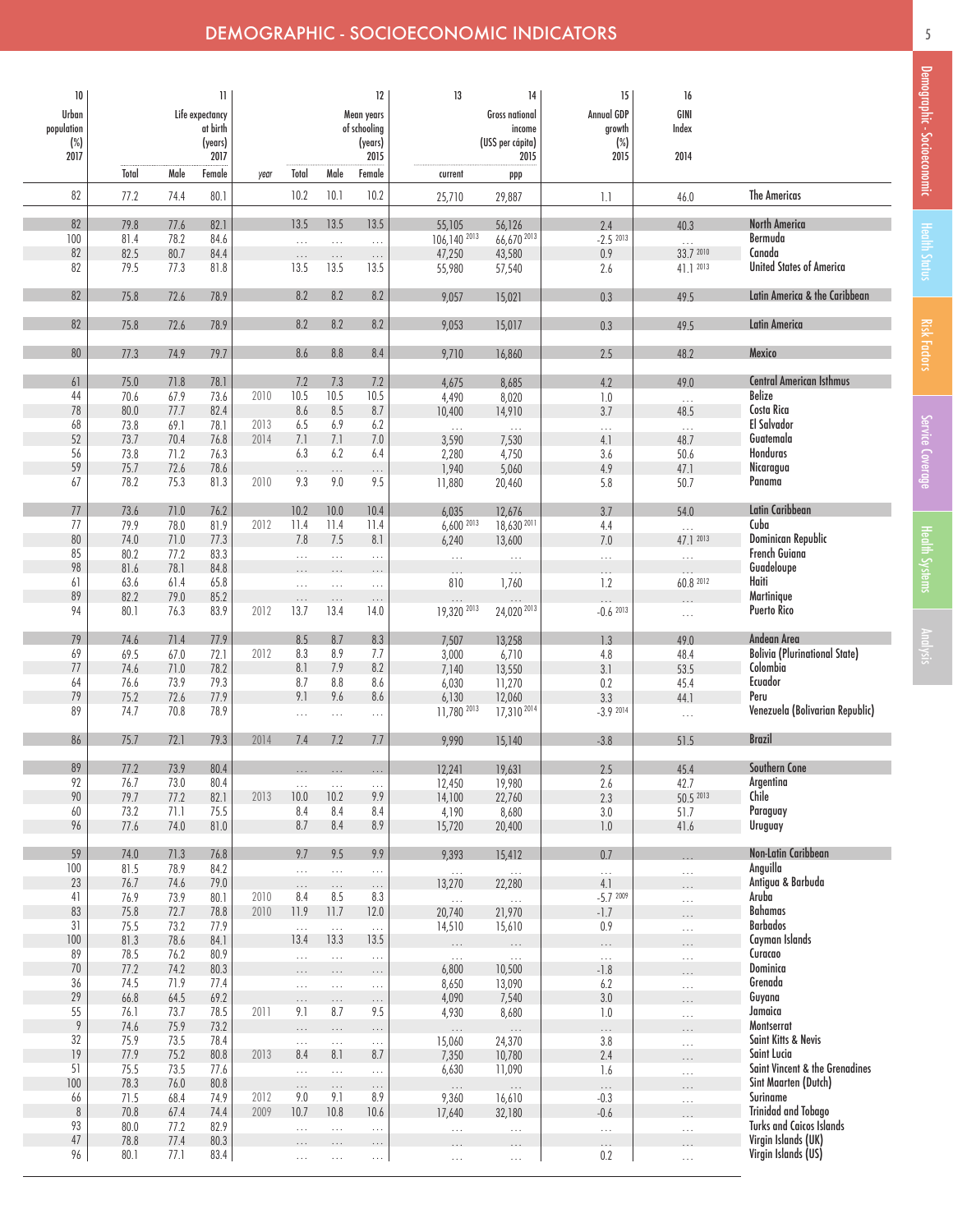### 6 HEALTH STATUS INDICATORS

|                                      |              | SDG: 3.1.1                       |                                | SDG: 3.1.1                     |                             |                   |                          | SDG: 3.2.2                       | SDG: 3.2.1               |      |                          |                          |  |
|--------------------------------------|--------------|----------------------------------|--------------------------------|--------------------------------|-----------------------------|-------------------|--------------------------|----------------------------------|--------------------------|------|--------------------------|--------------------------|--|
|                                      |              | 17                               | 18                             | 19                             |                             | 20                | 21                       | 22                               | 23                       |      | 24                       | 25                       |  |
|                                      |              | <b>Maternal mortality</b>        | Maternal                       | Maternal mortality             |                             | Infant mortality  | Infant                   | <b>Neonatal mortality</b>        | Under-five               |      |                          | <b>Under-five deaths</b> |  |
|                                      |              | ratio                            | deaths                         | ratio estimated (*)            |                             | rate              | deaths                   | rate                             | mortality                |      |                          | due to                   |  |
|                                      |              | reported                         | reported                       | $(100,000 \, lb)$              |                             | reported          | reported                 | reported                         | reported                 |      |                          | 2015                     |  |
|                                      |              | $(100,000 \, lb)$                |                                | 2015                           |                             | $(1,000 \, lb)$   |                          | $(1,000 \, lb)$                  | $(1,000 \, lb)$          |      | ADD                      | ARI                      |  |
|                                      | year         |                                  |                                | (80 UI%)                       | year                        |                   |                          |                                  |                          | year | $(\%)$                   | $(\%)$                   |  |
| <b>The Americas</b>                  |              | 44.2                             | 6,297                          | 52                             |                             | 13.0              | 157,002                  | 8.0                              | 15.8                     |      | 1.9                      | 4.7                      |  |
|                                      |              |                                  |                                |                                |                             |                   |                          |                                  |                          |      |                          |                          |  |
| <b>North America</b>                 |              | 12.1                             | 571                            | 13                             |                             | 5.7               | 25,101                   | 3.9                              | 6.7                      |      | 0.9                      | 1.3                      |  |
| Bermuda                              | 2016         | $\sim$                           | $\sim$                         | $\ldots$                       | 2016                        | 3.4               | $\overline{2}$           | 3.4                              | 3.4                      |      | $\overline{\phantom{a}}$ |                          |  |
| Canada                               | 2013         | 6.1                              | 23                             | $(5-9)$<br>$7\overline{ }$     | 2013                        | 5.0               | 1,884                    | 3.8                              | 5.8                      | 2013 | 0.3                      |                          |  |
| <b>United States of America</b>      | 2007         | 12.7                             | 548                            | $14$ $(12-16)$                 | 2014                        | 5.8               | 23,215                   | 3.9                              | 6.8                      |      | 0.9                      | 1.4                      |  |
|                                      |              |                                  |                                |                                |                             |                   |                          |                                  |                          |      |                          |                          |  |
| Latin America & the Caribbean        |              | 58.0                             | 5,726                          | 68                             |                             | 16.1              | 131,901                  | 9.9                              | 19.7                     |      | 2.4                      | 6.2                      |  |
|                                      |              |                                  |                                |                                |                             |                   |                          |                                  |                          |      |                          |                          |  |
| <b>Latin America</b>                 |              | 57.6                             | 5,657                          | 67                             |                             | 16.0              | 130,154                  | 9.9                              | 19.7                     |      | 2.4                      | 6.2                      |  |
| Mexico                               | 2015         | 34.6 <sup>c</sup>                | 778                            | 38 (34-42)                     | 2015                        | 12.5 <sup>C</sup> | 28,149                   | 7.9                              | 15.1                     |      | 2.4                      | 5.4                      |  |
|                                      |              |                                  |                                |                                |                             |                   |                          |                                  |                          |      |                          |                          |  |
| <b>Central American Isthmus</b>      |              | 76.0                             | 600                            | 95                             |                             | 18.2              | 10,902                   | 10.4                             | 23.0                     |      | 6.0                      | 14.4                     |  |
| <b>Belize</b>                        | 2016         | 83.2                             | 6                              | $(20-36)$<br>28                | 2016                        | 14.3              | 103                      | 11.2                             | 16.5                     | 2014 | 0.9                      | 4.4                      |  |
| Costa Rica                           | 2016         | 27.1                             | 19                             | 25<br>$(20-29)$                | 2016                        | 7.9               | 555                      | 6.1                              | 9.3                      | 2014 | 1.5                      | 3.4                      |  |
| <b>El Salvador</b>                   | 2016         | 27.4A                            | 31                             | 54<br>$(40-69)$                | 2016                        | 9.8 A             | 1,107                    | 5.6                              | 11.9                     | 2014 | 4.5                      | 8.5                      |  |
| Guatemala                            | 2013         | 113.4 A                          | 452                            | 88 (77-100)                    | 2015                        | 21.0A             | 8,202                    | 10.0                             | 27.0                     |      | 8.4                      | 20.2                     |  |
| Honduras                             | 2010         | 74.0 <sup>B</sup>                | $\cdots$                       | 129 (99-166)                   | 2007-12                     | 24.0 <sup>6</sup> | $\bar{\mathcal{L}}$      | 18.0                             | 30.0 B 2015              |      | $\ldots$                 | $\ldots$                 |  |
| Nicaragua                            | 2016         | 37.8 A, E                        | 52                             | 150 (115-196)                  | 2005-10                     | 17.0              | $\ldots$                 | 8.0                              | 21.0                     |      | 3.6                      | 9.3                      |  |
| Panama                               | 2015         | 52.7 A                           | 40                             | 94 (77-121)                    | 2015                        | 12.3 <sup>A</sup> | 935                      | 7.2                              | 16.2                     |      | 3.5                      | 10.2                     |  |
|                                      |              |                                  |                                |                                |                             |                   |                          |                                  |                          |      |                          |                          |  |
| Latin Caribbean<br>Cuba              | 2016         | 66.5<br>41.9                     | 249<br>49                      | 187<br>$(33-47)$<br>39         | 2016                        | 32.3<br>4.3       | 5,176<br>497             | 18.6<br>2.4                      | 48.7<br>5.5              |      | 1.5<br>0.9               | 3.8<br>8.1               |  |
| Dominican Republic                   | 2016         | 90.0                             | 177                            | 92 (77-111)                    | 2016                        | 22.2C             | 4,360                    | 16.0                             | 35.0 6 2015              | 2013 | 1.6                      | 2.0                      |  |
| French Guiana                        | 2010-12      | 42.2F                            | 8 F                            | ùч                             | $2012 - 14$                 | 8.2 F             | 53                       | 2013<br>5.4                      | 12.8<br>2011             | 2014 | $\sim$                   | $\sim$                   |  |
| Guadeloupe                           | 2014         | 17.3                             | $\overline{\phantom{a}}$       | $\ldots$                       | 2013-15                     | 8.9F              | 44                       | 2014<br>6.9                      | 10.6<br>2014             | 2014 | $\sim$                   | 2.3                      |  |
| Haiti                                |              | $\ldots$                         | $\ldots$                       | 359 (236-601)                  | 2007-12                     | 59.0 6            | $\cdots$                 | 31.0                             | 88.0                     |      | $\ldots$                 | $\ldots$                 |  |
| Martinique                           | 2010-12      | 36.2F                            | 5F                             | .                              | 2014                        | 6.2               | $\ldots$                 | $\ldots$                         | $\ldots$                 | 2014 | $\overline{\phantom{a}}$ | $\sim$                   |  |
| <b>Puerto Rico</b>                   | 2015         | 28.8 E                           | 9                              | $14(10-18)$                    | 2015                        | 7.1 <sup>E</sup>  | 222                      | 4.7                              | 7.8                      |      | 3.5                      | 0.8                      |  |
|                                      |              |                                  |                                |                                |                             |                   |                          |                                  |                          |      |                          |                          |  |
| Andean Area                          |              | 76.2                             | 1,783                          | 87                             |                             | 18.3              | 29,349                   | 11.8                             | 22.1                     |      | 3.0                      | 8.1                      |  |
| <b>Bolivia (Plurinational State)</b> | 2011         | 160.0B                           | 538                            | 206 (140-351)                  | 2003-08                     | 50.0              | 13,758                   | 27                               | 63.0                     |      | $\ldots$                 | $\ldots$                 |  |
| Colombia                             | 2014         | 53.7                             | 359                            | $64$ (56-81)                   | 2014                        | 17.2B             | $\ldots$                 | $\cdots$                         | 19.2                     | 2013 | 1.6                      | 6.7                      |  |
| Ecuador                              | 2015         | 44.6 A                           | 150                            | $(57-71)$<br>64                | 2015                        | 8.9 A             | 2,979                    | 5.2                              | 13.9                     |      | 1.5                      | 7.6                      |  |
| Peru                                 | 2006-10      | 93.0 $G$                         | 326 A 2016<br>410              | $(54-80)$<br>68<br>95 (77-124) | 2011-15<br>2013             | 15.0 <sup>6</sup> | 3.854 A 2015<br>8,758    | 10.0                             | 18.0<br>16.9             |      | 4.7<br>3.7               | 12.6<br>5.4              |  |
| Venezuela (Bolivarian Republic)      | 2013         | 68.7                             |                                |                                |                             | 14.7              |                          | 10.7                             |                          | 2013 |                          |                          |  |
| <b>Brazil</b>                        | 2015         | 59.9 <sup>B</sup>                | 1,807                          | 44 (36-54)                     | 2015                        | 15.1 <sup>B</sup> | 45,425                   | 9.4                              | 17.0                     |      | 1.5                      | 4.6                      |  |
|                                      |              |                                  |                                |                                |                             |                   |                          |                                  |                          |      |                          |                          |  |
| Southern Cone                        |              | 38.4                             | 440                            | 54                             |                             | 9.6               | 11,153                   | 6.6                              | 11.1                     |      | 1.1                      | 3.5                      |  |
| Argentina                            | 2015         | 38.7                             | 298                            | $(44-63)$<br>52                | 2015                        | 9.7               | 7,445                    | 6.6                              | 11.3                     | 2014 | 1.2                      | 3.7                      |  |
| Chile                                | 2015         | 15.5                             | 38                             | 22 (18-26)                     | 2015                        | 6.9               | 1,683                    | 5.1                              | 7.9                      |      | 0.3                      | 2.3                      |  |
| Paraguay                             | 2015         | 81.8 A                           | 95                             | 132 (107-163)                  | 2015                        | 14.2 <sup>A</sup> | 1,649                    | 9.7                              | 16.4                     | 2014 | 2.2                      | 5.2                      |  |
| Uruguay                              | 2016         | 19.1 <sup>E</sup>                | 9                              | $15$ (11-19)                   | 2016                        | 8.0E              | 376E                     | 5.4E                             | 8.7 2015                 |      | 0.3                      | 2.7                      |  |
|                                      |              |                                  |                                |                                |                             |                   |                          |                                  |                          |      |                          |                          |  |
| Non-Latin Caribbean                  | 2016         | 88.7<br>$\overline{\phantom{a}}$ | 69<br>ä,                       | 107                            | 2016                        | 18.0<br>7.1       | 1,747<br>-1              | 14.6<br>$\overline{\phantom{a}}$ | 20.8<br>7.1              |      | .<br>$\sim$              | $\overline{\phantom{a}}$ |  |
| Anguilla<br>Antigua & Barbuda        | 2016         |                                  |                                | $\cdots$                       | 2016                        | 17.9              | 19                       | 13.2                             | 20.0                     |      |                          |                          |  |
| Aruba                                | 2015         | $\overline{\phantom{a}}$         | $\overline{\phantom{a}}$       | $\ldots$<br>$\ldots$           | 2015                        | 4.8               | 6                        | 4.8                              | $\overline{\phantom{a}}$ |      | $\overline{\phantom{a}}$ | $\overline{\phantom{a}}$ |  |
| Bahamas                              | 2015         | 21.3                             |                                | 80 (53-124)                    | 2015                        | 19.9              | 94                       | 11.8                             | 21.9                     | 2013 | 3.0                      | 10.6                     |  |
| <b>Barbados</b>                      | 2015         | 34.8                             | 1                              | $(19-37)$<br>27                | 2015                        | 12.9              | 37                       | 8.0                              | 14.6                     | 2013 | $\sim$                   |                          |  |
| Cayman Islands                       | 2016         | $\sim$                           | $\overline{\phantom{a}}$       | $\ldots$                       | 2016                        | 1.5               |                          | 1.5                              | 1.5                      |      | $\ldots$                 | $\ldots$                 |  |
| Curacao                              |              | $\ldots$                         | $\ldots$                       | $\ldots$                       | 2016                        | 11.2              | 20                       | 9.5                              | 11.7                     |      | $\ldots$                 | $\ldots$                 |  |
| Dominica                             | 2016         | 251.0                            | $\overline{2}$                 | $\cdots$                       | 2016                        | 17.6              | 4                        | 13.8                             | 21.0                     |      |                          | 6.1                      |  |
| Grenada                              | 2016         | 191.6                            | 3                              | $(19-42)$<br>27                | 2016                        | 14.7              | 23                       | 14.0                             | 17.9                     |      | $\overline{\phantom{a}}$ | 9.2                      |  |
| Guyana                               | 2016         | 116.6A                           | $\ldots$                       | 229 (184-301)                  | 2014                        | 19.8 A            | 268                      | 12.1                             | 22.3                     | 2013 | 6.5                      | 7.1                      |  |
| Jamaica                              | 2014         | 108.1                            | 40<br>$\overline{\phantom{a}}$ | 89 (70-115)                    | 2015<br>2016                | 22.2              | 840                      | 19.7                             | 23.3                     |      | $\ldots$                 | $\ldots$                 |  |
| Montserrat                           | 2016<br>2014 | 21.7                             |                                | $\ldots$                       | 2014                        | 0.0               | $\pmb{0}$                | $\bar{z}$                        | 23.3                     |      |                          |                          |  |
| Saint Kitts & Nevis<br>Saint Lucia   | 2014         | 155.5<br>98.7                    | -1<br>$\overline{2}$           | $\ldots$<br>$(32 - 72)$<br>48  | 2014                        | 23.3<br>16.3      | 15<br>33                 | 15.6<br>14.3                     | 16.8                     | 2014 | $\overline{\phantom{a}}$ | $\sim$<br>7.8            |  |
| Saint Vincent & the Grenadines       | 2015         | $\sim$                           | $\overline{\phantom{a}}$       | 45<br>$(34-63)$                | 2015                        | 15.5              | 29                       | 7.5                              | 17.1                     |      | 6.5                      | 3.3                      |  |
| Sint Maarten (Dutch)                 | 2013         | 195.7                            | $\mathbf{1}$                   | $\cdots$                       | 2016                        | 2.2               | $\overline{\phantom{a}}$ | $\overline{\phantom{a}}$         | 6.6                      |      | $\ldots$                 | $\cdots$                 |  |
| Suriname                             | 2013         | 139.8                            | 14                             | 155 (110-220)                  | 2013                        | 15.9 A            | 159                      | 13.5                             | 18.5                     | 2014 | $\overline{\phantom{a}}$ | 2.9                      |  |
| <b>Trinidad and Tobago</b>           | 2016         | 20.3P                            | $\mathbf{3}$                   | $63$ (49-80)                   | 2016                        | 11.5 <sup>b</sup> | 169                      | 10.0                             | $\cdots$                 |      |                          |                          |  |
| <b>Turks and Caicos Islands</b>      | 2016         | $\sim$                           | $\overline{\phantom{a}}$       | $\ldots$                       | 2016                        | 5.8               | 3                        | 1.9                              | 7.7                      | 2014 |                          | $\sim$                   |  |
| Virgin Islands (UK)                  | 2016         | $\overline{\phantom{a}}$         |                                | $\cdots$                       | 2016                        | 7.4               | $\overline{2}$           | 7.4                              | 11.1                     |      |                          |                          |  |
| Virgin Islands (US)                  |              | $\bar{\mathbb{Z}}$ .             | $\cdots$                       | ùч                             | $\bar{\tau}$ , $\bar{\tau}$ | $\ldots$          | 13 2012                  | $\cdots$                         | $\ldots$                 |      |                          | $\overline{\phantom{a}}$ |  |

BI 17-23: (A) refers to quality notes (see 'Definitions'); (B) national study; (C) national estimate; (D) public only; (E) preliminary; (F) average; (G) survey. BI 19: (\*) Estimation of the United Nations' Inter-agency Group.

Demographic - Socioeconomic

Demographic - Socioeconomic

Risk Factors Service Coverage Risk Factors | Health Status

Health Systems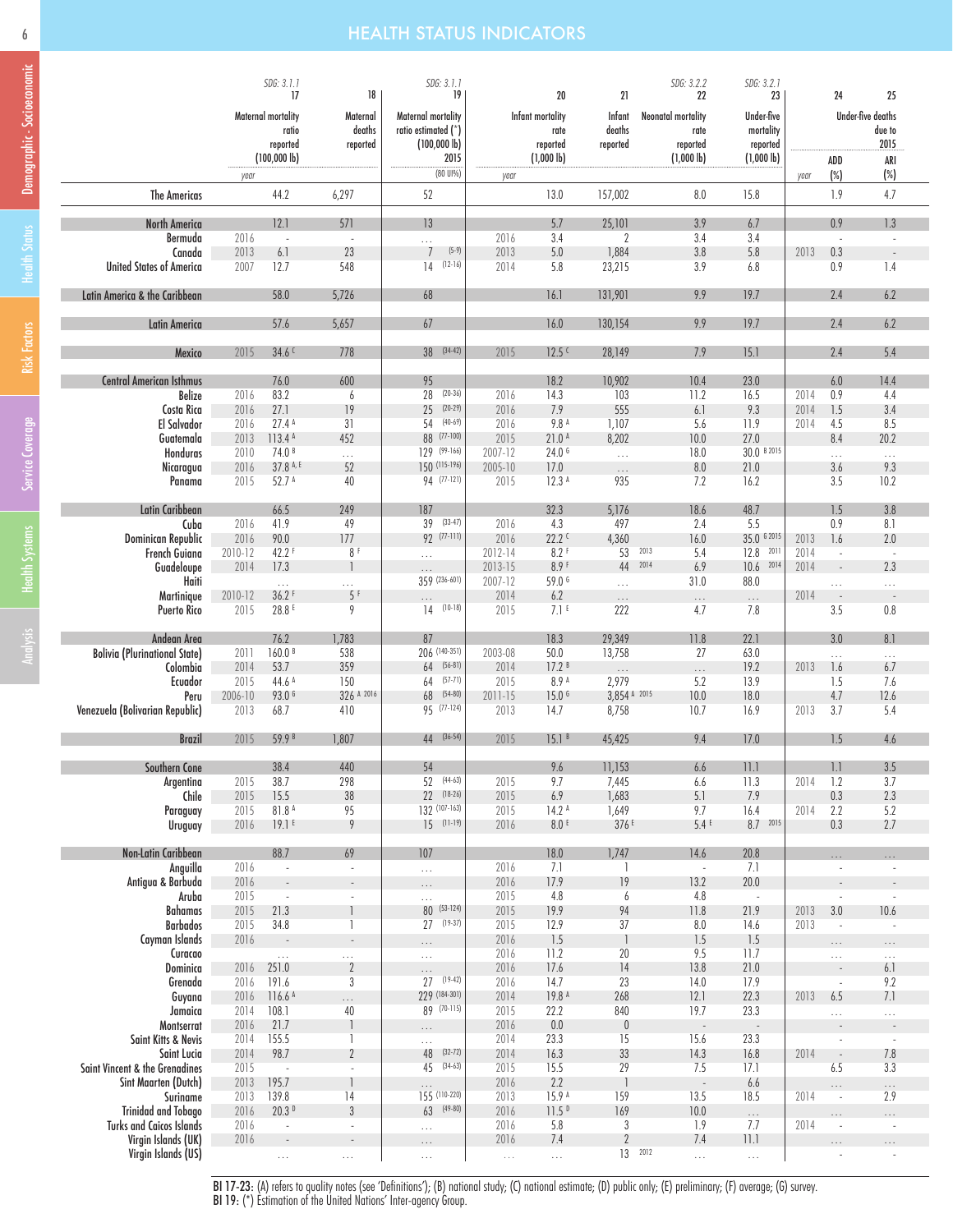### **HEALTH STATUS INDICATORS 7** *CONTRACT CONTRACT CONTRACT CONTRACT CONTRACT CONTRACT CONTRACT CONTRACT CONTRACT*

| SDG: 3.3.3                       |                          |                                 |                                         |                                |                           |              | SDG: 3.3.1                             | SDG: 3.3.1                          | SDG: 3.3.2                             |                                               |
|----------------------------------|--------------------------|---------------------------------|-----------------------------------------|--------------------------------|---------------------------|--------------|----------------------------------------|-------------------------------------|----------------------------------------|-----------------------------------------------|
| 26                               | 27                       | 28                              | 29<br>Selected diseases, reported cases | 30                             | 31                        |              | 32<br><b>HIV</b> diagnoses             | 33                                  | 34<br>Tuberculosis                     |                                               |
|                                  |                          |                                 |                                         |                                |                           |              |                                        |                                     | incidence                              |                                               |
| Malaria<br>2015                  | Dengue<br>2016           | Cholera<br>2016                 | Measles <sup>J</sup><br>2016            | Yellow<br>fever<br>2016        | Leprosy<br>2016           | year         | Rate<br>$(100,000~\text{pop})$<br>2016 | Sex Ratio<br>(Male: Female)<br>2016 | rate<br>$(100,000~\text{pop})$<br>2015 |                                               |
| 454,311                          | 2,276,803                | 42,622                          | 93                                      | 111                            | 33,312                    |              | 13.7                                   | 3.3                                 | 22.2                                   | <b>The Americas</b>                           |
| 2,174                            | 343                      | 15                              | 92                                      |                                | 266                       |              | 11.7                                   | 4.3                                 | 3.0                                    | <b>North America</b>                          |
| $- 2012$<br>447 H 2014           | 2 <sup>H</sup><br>$\sim$ | $\mathcal{L}$<br>1 <sup>H</sup> | $\omega$<br>12 <sup>j</sup>             | ×,<br>$\sim$                   | $L_{\rm L}$<br>$\ldots$   | 2014         | 8.5<br>7.2                             | 5.3<br>3.3                          | ÷,<br>4.6                              | Bermuda<br>Canada                             |
| 1.727 # 2014                     | 341                      | 14H                             | 80 <sup>1,1</sup>                       | ÷.                             | 266                       | 2015         | 12.2                                   | 4.4                                 | 2.8                                    | <b>United States of America</b>               |
| 452,137                          | 2,275,050                | 42,607                          |                                         | 111                            | 33,046                    |              | 14.9                                   | $2.8\,$                             | 32.9                                   | Latin America & the Caribbean                 |
| 441,755                          | 2,265,787                | 42,607                          |                                         | 111                            | 32,892                    |              | 14.3                                   | 2.8                                 | 33.1                                   | <b>Latin America</b>                          |
| 551                              | 130,069                  |                                 |                                         |                                | 451                       | 2014         | 4.1                                    | 3.4                                 | 17.0                                   | Mexico                                        |
| 12,012                           | 159,595                  |                                 |                                         |                                | 40                        |              | 12.9                                   | 2.8                                 | 29.2                                   | <b>Central American Isthmus</b>               |
| 13                               | $\overline{192}$         |                                 |                                         |                                | 2012<br>$\sim$            |              | 61.3                                   | 1.1                                 | 21.7                                   | <b>Belize</b>                                 |
| 8<br>$\overline{9}$              | 22,605                   |                                 |                                         |                                | 24<br>2015<br>9           |              | 20.2                                   | 7.4                                 | 8.8                                    | Costa Rica                                    |
| 5,538                            | 8,789<br>8,844           |                                 |                                         | ÷,<br>$\overline{\phantom{a}}$ |                           | 2015         | 18.8<br>6.8                            | 2.7<br>2.2                          | 40.0<br>20.3                           | El Salvador<br>Guatemala                      |
| 3,575                            | 22,961                   |                                 |                                         |                                | $\overline{2}$            |              | 3.7                                    | 2.0                                 | 36.0                                   | Honduras                                      |
| 2,307                            | 88,320                   |                                 |                                         |                                | $\overline{2}$            |              | 18.1                                   | 2.4                                 | 40.5                                   | Nicaragua                                     |
| 562                              | 7,884                    |                                 |                                         |                                | 2                         | 2015         | 28.4                                   | 2.7                                 | 41.9                                   | Panama                                        |
| 18,754                           | 9,497                    | 42,605                          |                                         |                                | 672                       |              | 20.3                                   | 2.8                                 | 60.2                                   | Latin Caribbean                               |
| 71 H 2016<br>661                 | 1,836<br>6,645           | 25<br>1,159                     |                                         | ÷,<br>$\sim$                   | 213<br>266                |              | 20.2<br>21.4                           | 4.3<br>0.7                          | 6.1<br>42.8                            | Cuba<br>Dominican Republic                    |
| 434                              | 522                      | ×,                              |                                         | $\sim$                         | 20                        | 2012         | 78.9                                   | 0.9                                 | $\ldots$                               | <b>French Guiana</b>                          |
| 1 <sup>H</sup>                   | 177                      | $\overline{\phantom{a}}$        |                                         |                                | 8 2011                    | 2015         | 13.6                                   | 2.1                                 | $\ldots$                               | Guadeloupe                                    |
| 17,583                           | $\overline{\phantom{a}}$ | 2015<br>41,421                  |                                         | ÷,                             | 163<br>2015               |              | $\ldots$                               | $\ldots$                            | 153.4                                  | Haiti                                         |
| 4H                               | 158                      |                                 |                                         |                                | 2 2011                    | 2012         | 13.9                                   | 2.4                                 | $\cdots$                               | Martinique                                    |
| $\overline{\phantom{a}}$         | 158                      |                                 |                                         |                                | $\ldots$                  | 2015         | 14.4                                   | 4.7                                 | 1.4                                    | <b>Puerto Rico</b>                            |
| 267,252                          | 210,859                  |                                 |                                         | 69                             | 1,380                     |              | 21.1                                   | $2.5\,$                             | 44.9                                   | Andean Area                                   |
| 6,907                            | 31,756                   | L.                              |                                         | ÷,                             | 40 2010                   |              | 21.8                                   | 2.3                                 | 72.6                                   | <b>Bolivia (Plurinational State)</b>          |
| 56,648                           | 103,822                  |                                 |                                         | $\overline{7}$                 | 394                       | 2015         | 20.0                                   | 2.4                                 | 24.7                                   | Colombia                                      |
| 686                              | 14,150                   | 1                               | $\mathbf{1}^{\perp}$                    | $\overline{\phantom{a}}$       | 51                        |              | 29.7                                   | 1.9                                 | 31.6                                   | Ecuador                                       |
| 66,609<br>136,402                | 31,868<br>29,263         |                                 |                                         | 62<br>$\overline{\phantom{a}}$ | 40 2015<br>855            |              | 14.2<br>25.0                           | $\cdots$<br>3.0                     | 95.1<br>22.9                           | Peru<br>Venezuela (Bolivarian Republic)       |
|                                  |                          |                                 |                                         |                                |                           |              |                                        |                                     |                                        |                                               |
| 143,162                          | 1,500,535                |                                 |                                         | 42                             | 29,377                    | 2015         | 15.4                                   | 2.4                                 | 35.2                                   | <b>Brazil</b>                                 |
| 24                               | 255,232                  |                                 |                                         |                                | 972                       |              | 15.2                                   | 3.0                                 | 21.6                                   | Southern Cone                                 |
| $1$ H                            | 79,455                   | ÷,                              |                                         | ÷,                             | 586<br>2015               | 2014         | 10.5                                   | 2.1                                 | 22.1                                   | Argentina                                     |
| 8 H 2016                         | $33\,$                   |                                 |                                         |                                | $\overline{\phantom{a}}$  | 2014         | 22.4                                   | $6.0\,$                             | 14.3                                   | Chile                                         |
| $8$ H<br>7 <sup>H</sup>          | 173,709<br>2,035         | $\overline{\phantom{a}}$        | $\sim$                                  | $\overline{\phantom{a}}$       | 381<br>5                  | 2015         | 21.3<br>24.9                           | 1.7<br>2.1                          | 35.4<br>26.2                           | Paraguay<br>Uruguay                           |
|                                  |                          |                                 |                                         |                                |                           |              |                                        |                                     |                                        |                                               |
| 10,382<br>2013<br>$\omega$ .     | 9,263<br>2 <sup>K</sup>  |                                 |                                         |                                | 154<br>$-2009$            |              | 59.6<br>5.9                            | 1.3<br>.                            | 15.7<br>÷,                             | Non-Latin Caribbean<br>Anguilla               |
| 2013<br>$\overline{a}$           | 103                      |                                 |                                         |                                | 2014<br>$\sim$            |              | 69.1                                   | 0.9                                 | 3.3 2014                               | Antigua & Barbuda                             |
| $\cdots$                         | 1,319                    |                                 |                                         | $\overline{\phantom{a}}$       | $\cdots$                  | 2015         | 45.6                                   | 7.1                                 | 1.8 2014                               | Aruba                                         |
| $\overline{\phantom{a}}$         | 82                       |                                 |                                         |                                | 2015<br>$\mathbf{1}$      | 2015         | 57.5                                   | 1.4                                 | 16.0                                   | <b>Bahamas</b>                                |
| $2$ H                            | 1,433                    |                                 |                                         |                                | 2012<br>$\sim$            | 2013         | 35.3                                   | 2.0                                 | $\sim$                                 | <b>Barbados</b>                               |
| 3 H 2012                         | 150<br>194 2014          |                                 |                                         |                                | $\cdots$                  |              | 29.8                                   | 1.9                                 | 12.5                                   | Cayman Islands                                |
| $\cdots$<br>2012                 | 351                      |                                 |                                         | $\overline{\phantom{a}}$<br>L. | .<br>2009<br>$\mathbf{1}$ | 2015         | 57.7<br>31.1                           | 1.9<br>2.8                          | 4.7<br>9.5                             | Curacao<br>Dominica                           |
| 1 <sup>H</sup>                   | 151                      | $\sim$                          |                                         | ÷.                             | $2^{2013}$                |              | 27.9                                   | 2.1                                 | 4.5                                    | Grenada                                       |
| 9,984                            | 303                      | $\overline{\phantom{a}}$        |                                         | $\sim$                         | $80\,$                    |              | 144.9                                  | 0.9                                 | 74.4                                   | Guyana                                        |
| 6H2013                           | 2,269                    | $\overline{\phantom{a}}$        | $\sim$                                  | $\overline{\phantom{a}}$       | $4 - 2010$                | 2015         | 43.6                                   | 1.0                                 | 3.7                                    | Jamaica                                       |
| 2013                             | 25                       |                                 |                                         | $\overline{a}$                 | 2009                      |              | 20.0                                   | $\ldots$                            |                                        | Montserrat                                    |
| 2013<br>$\sim$                   | 136                      | $\overline{\phantom{a}}$        |                                         | $\overline{\phantom{a}}$       | 2011<br>×.<br>2015        |              | $\bar{\mathcal{A}}$                    | $\ldots$                            | 13.5 2014                              | Saint Kitts & Nevis                           |
| 1 <sup>H</sup><br>2012<br>$\sim$ | 196<br>89                |                                 |                                         | $\overline{\phantom{a}}$<br>×, | 10 <sup>°</sup><br>2014   | 2014<br>2015 | 36.1<br>65.3                           | 1.8<br>2.2                          | 8.5<br>6.8                             | Saint Lucia<br>Saint Vincent & the Grenadines |
| 1 H 2012                         | 21                       |                                 |                                         | $\overline{\phantom{a}}$       | $\ldots$                  | 2015         |                                        | $\cdots$                            | 4.9                                    | Sint Maarten (Dutch)                          |
| 376                              | 6                        |                                 |                                         | J,                             | 25                        | 2013         | 88.7                                   | 1.3                                 | 26.5                                   | Suriname                                      |
| $8$ H                            | 1,801                    |                                 |                                         |                                | 31                        | 2015         | 51.5                                   | 1.2                                 | 14.4                                   | <b>Trinidad and Tobago</b>                    |
| $\ldots$                         | 484                      |                                 |                                         |                                | $\cdots$                  |              | 47.1                                   | 1.3                                 | $4.0\,$                                | <b>Turks and Caicos Islands</b>               |
| 2013                             | 100                      |                                 |                                         |                                | $-2014$<br>2013           |              | 11.8                                   | $3.4\,$                             |                                        | Virgin Islands (UK)                           |
| ÷,                               | 48                       | $\frac{1}{2}$                   | $\ldots$                                |                                | $\overline{\phantom{a}}$  |              | $\ldots$                               | $\ldots$                            | $\ldots$                               | Virgin Islands (US)                           |

BI 26-29: (H) imported; (I) measles weekly bulletin; (J) imported or related to importation; (K) confirmed cases only, the national surveillance system did not notify suspected cases of dengue. BI 31: (L) unpublished.

Demographic - Socioeconomic

Demographic - Socioeconomic

Service Coverage Health Status

Service Coverage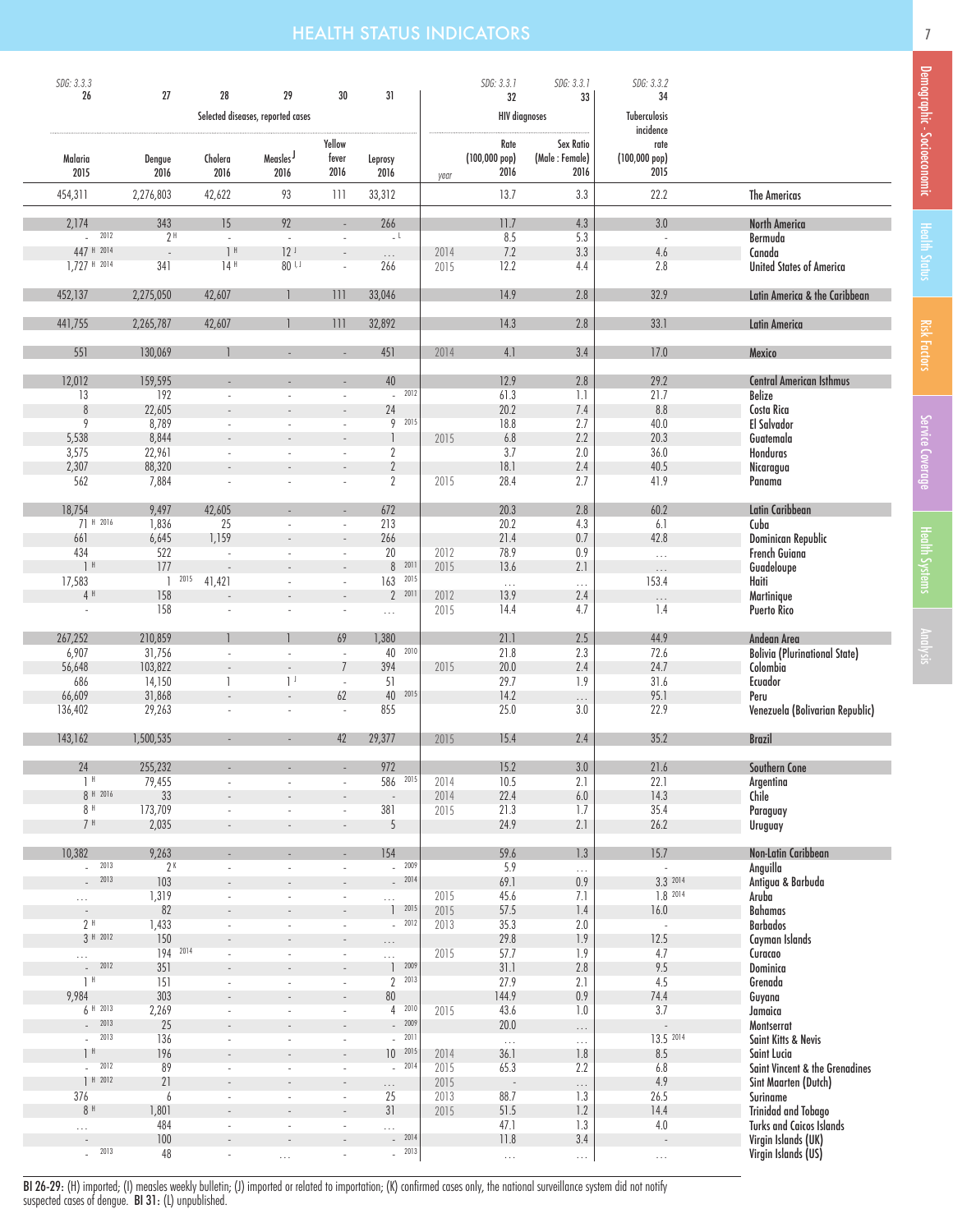# Demographic - Socioeconomic Demographic - Socioeconomic

|  |  |  |  |  |  |  |  |  | <b>HEALTH STATUS INDICATORS</b> |  |
|--|--|--|--|--|--|--|--|--|---------------------------------|--|
|  |  |  |  |  |  |  |  |  |                                 |  |

### MORTALITY RATES BY BROAD CAUSE GROUPS, AGE-ADJUSTED (100,000 pop) SELECTED CAUSE-OF-DEATH RATES, AGE-ADJUSTED (100,000 pop)

|                                                        |        |              |                  | General mortality rate | 35                                          |                   |                   | 36<br>Communicable<br>diseases |                    | Non-communicable     | 37<br>diseases      |                  |                   | 38<br><b>External causes</b> |                  |                  | 39               | 40<br>Lung cancer Prostate cancer | 41<br><b>Breast cancer</b> |
|--------------------------------------------------------|--------|--------------|------------------|------------------------|---------------------------------------------|-------------------|-------------------|--------------------------------|--------------------|----------------------|---------------------|------------------|-------------------|------------------------------|------------------|------------------|------------------|-----------------------------------|----------------------------|
|                                                        |        |              | Total            |                        | $(1,000~\text{pop})$<br>2015<br>Male Female | Total             | Male              | 2015<br>Female                 | Total              | Male                 | 2015<br>Female      | Total            | Male              | 2015<br>Female               | Total            | Male             | 2015<br>Female   | 2015<br>Male                      | 2015<br>Female             |
| <b>The Americas</b>                                    |        |              | 5.5              | 6.8                    | 4.4                                         | 60.5              | 72.7              | 51.1                           | 424.7              | 508.1                | 359.6               | 63.4             | 101.3             | 26.8                         | 18.2             | 23.2             | 14.3             | 16.2                              | 14.4                       |
| <b>North America</b>                                   |        |              | 4.6              | 5.5                    | 3.8                                         | 29.5              | 33.6              | 26.0                           | 376.5              | 442.8                | 320.9               | 54.3             | 77.5              | 31.4                         | 28.3             | 33.9             | 23.8             | 10.8                              | 15.0                       |
| Bermuda<br>Canada                                      |        | 2013         | 3.1<br>3.7       | 4.3<br>4.4             | 2.3<br>$3.0\,$                              | 21.4<br>21.8      | 34.3<br>24.8      | 14.3<br>19.3                   | 267.8<br>309.4     | 355.8<br>364.8       | 203.3<br>262.7      | 22.1<br>34.3     | 35.7<br>47.6      | 9.1<br>21.4                  | 16.9<br>31.1     | 29.7<br>35.9     | 8.1<br>27.4      | 14.4<br>12.3                      | 7.7<br>15.3                |
| <b>United States of America</b>                        |        |              | 4.7              | 5.7                    | 3.9                                         | 30.3              | 34.6              | 26.8                           | 384.1              | 451.7                | 327.5               | 56.5             | 80.9              | 32.5                         | 28.0             | 33.7             | 23.4             | 10.6                              | 14.9                       |
| Latin America & the Caribbean                          |        |              | 6.0              | 7.6                    | 4.7                                         | 78.9              | 95.9              | 65.8                           | 453.2              | 546.8                | 382.6               | 68.7             | 115.5             | 24.0                         | 12.3             | 16.8             | 8.8              | 19.3                              | 14.1                       |
| Latin America                                          |        |              | 6.0              | 7.6                    | 4.7                                         | 78.7              | 95.6              | 65.7                           | 452.5              | 545.9                | 381.8               | 68.7             | 115.4             | 24.0                         | 12.3             | 16.8             | 8.8              | 19.2                              | 14.0                       |
| Mexico                                                 |        |              | 5.6              | 6.8                    | 4.6                                         | 50.8              | 60.4              | 42.4                           | 458.6              | 527.1                | 400.2               | 53.4             | 88.0              | 20.0                         | 6.5              | 8.9              | 4.5              | 13.4                              | 10.8                       |
| <b>Central American Isthmus</b>                        |        |              | 6.6              | 8.2                    | 5.3                                         | 106.3             | 125.1             | 90.8                           | 476.0              | 556.3                | 410.7               | 79.3             | 139.9             | 25.0                         | 5.7              | 7.4              | 4.4              | 17.0                              | 9.8                        |
| Belize<br><b>Costa Rica</b>                            | W<br>M | 2014<br>2014 | 10.6<br>4.5      | 12.4<br>5.4            | 8.8<br>3.6                                  | 177.5<br>31.6     | 210.8<br>38.5     | 143.3<br>25.5                  | 765.4<br>366.2     | 822.2<br>426.6       | 709.0<br>312.7      | 117.6<br>49.9    | 209.8<br>79.6     | 27.7<br>20.5                 | 12.8<br>6.5      | 21.3<br>8.9      | 4.0<br>4.5       | 30.2<br>19.3                      | 24.3<br>14.8               |
| <b>El Salvador</b>                                     | W      | 2014         | 7.1              | 9.4                    | 5.3                                         | 112.9             | 138.3             | 93.8                           | 490.7              | 601.2                | 407.9               | 106.5            | 201.0             | 28.4                         | 6.0              | 7.0              | 5.3              | 13.9                              | 8.7                        |
| Guatemala<br>Honduras                                  | W      |              | 7.5              | 9.2<br>$\ldots$        | 6.1                                         | 147.5<br>$\ldots$ | 170.8<br>$\ldots$ | 128.8<br>$\ldots$              | 505.0<br>$\ldots$  | 577.8<br>$\ldots$    | 447.0<br>$\ldots$   | 95.8<br>$\sim$   | 169.7<br>$\ldots$ | 30.6                         | 4.2              | 5.4              | 3.2<br>$\ldots$  | 16.9<br>$\ldots$                  | 7.3<br>$\ldots$            |
| Nicaragua                                              |        |              | $\cdots$<br>6.2  | 7.7                    | $\ldots$<br>5.0                             | 63.0              | 74.6              | 53.0                           | 512.6              | 614.8                | 429.5               | 45.5             | 77.5              | $\ldots$<br>16.4             | $\cdots$<br>6.2  | $\cdots$<br>8.1  | 4.8              | 15.5                              | 11.1                       |
| Panama                                                 | M      |              | 5.1              | 6.3                    | 4.0                                         | 74.5              | 91.6              | 57.8                           | 382.7              | 447.1                | 324.2               | 51.6             | 89.1              | 14.3                         | 9.3              | 12.0             | 7.0              | 19.7                              | 13.0                       |
| Latin Caribbean<br>Cuba                                |        |              | 5.5<br>5.0       | 6.7<br>6.0             | 4.5<br>4.1                                  | 62.6<br>43.4      | 70.5<br>50.5      | 55.5<br>37.3                   | 425.0<br>412.7     | 496.6<br>487.1       | 362.6<br>346.5      | 65.9<br>45.0     | 106.0<br>62.0     | 27.0<br>27.6                 | 19.2<br>29.9     | 25.7<br>40.3     | 13.5<br>20.6     | 30.1<br>30.1                      | 16.9<br>16.3               |
| Dominican Republic                                     |        | 2013         | 6.6              | 7.9                    | 5.4                                         | 93.5              | 100.6             | 86.6                           | 472.0              | 525.9                | 422.1               | 98.8             | 166.5             | 32.7                         | 11.9             | 14.7             | 9.4              | 35.2                              | 18.5                       |
| French Guiana<br>Guadeloupe                            |        | 2014<br>2014 | 4.2<br>3.9       | 5.6<br>5.3             | 3.2<br>2.8                                  | 45.9<br>40.7      | 49.0<br>56.5      | 43.3<br>28.4                   | 336.1<br>309.8     | 434.8<br>406.5       | 257.0<br>237.4      | 42.0<br>40.2     | 73.6<br>69.7      | 16.1<br>16.3                 | 14.4<br>8.8      | 23.0<br>15.3     | 7.4<br>3.4       | 29.3<br>22.9                      | 11.3<br>18.3               |
| Haiti                                                  |        |              | .                | $\cdots$               | $\cdots$                                    | $\sim$ .          | $\cdots$          | $\ldots$                       | $\ldots$           | $\ldots$             | $\ldots$            | $\ldots$         | $\ldots$          | $\cdots$                     | .                | $\ldots$         | .                | $\ldots$                          | $\ldots$                   |
| Martinique<br><b>Puerto Rico</b>                       |        | 2014         | 3.7<br>4.4       | 4.9<br>5.9             | 2.8<br>3.2                                  | 34.4<br>39.0      | 40.9<br>50.8      | 30.4<br>29.5                   | 296.2<br>359.7     | 374.2<br>466.7       | 240.8<br>279.1      | 37.7<br>42.4     | 71.5<br>75.2      | 13.9<br>12.6                 | 7.0<br>9.9       | 9.1<br>15.0      | 5.2<br>6.2       | 27.9<br>16.0                      | 17.3<br>14.1               |
|                                                        |        |              |                  |                        |                                             |                   |                   |                                |                    |                      |                     |                  |                   |                              |                  |                  |                  |                                   |                            |
| Andean Area<br><b>Bolivia (Plurinational State)</b>    |        |              | 6.3              | 7.8                    | 5.0                                         | 86.4              | 103.0             | 71.8                           | 453.0              | 526.7                | 394.6               | 89.0             | 151.1             | 28.7                         | 13.3             | 16.8             | 10.5             | 22.3<br>$\ldots$                  | 15.3                       |
| Colombia                                               | W      | 2013         | .<br>6.4         | $\cdots$<br>8.1        | $\ldots$<br>5.0                             | $\ldots$<br>65.7  | $\ldots$<br>79.7  | $\ldots$<br>53.4               | $\cdots$<br>479.2  | $\ldots$<br>554.3    | $\ldots$<br>420.1   | $\ldots$<br>97.8 | $\ldots$<br>173.1 | $\ldots$<br>25.7             | $\ldots$<br>14.2 | $\cdots$<br>19.0 | $\cdots$<br>10.4 | 19.2                              | $\cdots$<br>16.5           |
| Ecuador<br>Peru                                        | M      |              | 5.6<br>6.0       | 6.7<br>7.1             | 4.6<br>5.0                                  | 76.6<br>138.5     | 88.7<br>164.0     | 64.8<br>116.0                  | 410.2<br>393.3     | 463.5<br>448.5       | 363.1<br>347.5      | 72.3<br>67.3     | 116.8<br>101.5    | 28.7<br>34.6                 | 7.0<br>11.6      | 8.7<br>13.6      | 5.6<br>10.0      | 19.4<br>20.7                      | 10.4<br>12.3               |
| Venezuela (Bolivarian Republic)                        | M      | 2013         | 6.7              | 8.7                    | 5.1                                         | 70.7              | 84.2              | 59.5                           | 495.1              | 596.7                | 418.7               | 106.0            | 185.8             | 27.7                         | 16.9             | 21.0             | 13.6             | 30.1                              | 19.0                       |
| <b>Brazil</b>                                          |        |              | 6.2              | 8.1                    | 4.8                                         | 91.6              | 113.8             | 76.1                           | 458.7              | 578.4                | 375.0               | 71.6             | 121.5             | 24.1                         | 13.6             | 18.7             | 10.0             | 20.2                              | 14.0                       |
| Southern Cone                                          |        |              | 5.4              | 6.9                    | 4.1                                         | 68.9              | 87.1              | 55.9                           | 420.1              | 534.3                | 338.2               | 46.4             | 73.5              | 20.6                         | 17.8             | 27.5             | 10.4             | 18.6                              | 18.7                       |
| Argenting                                              |        | 2014         | 5.6              | 7.5                    | 4.3                                         | 84.9              | 109.3             | 68.4                           | 434.9              | 568.0                | 342.1               | 44.7             | 71.7              | 19.3                         | 19.5             | 30.6             | 11.2             | 17.4                              | 20.7                       |
| Chile<br>Paraguay                                      | W      | 2014         | 4.1<br>6.7       | 5.3<br>7.5             | 3.2<br>5.8                                  | 32.3<br>75.6      | 41.1<br>82.4      | 25.1<br>68.9                   | 343.0<br>517.1     | 430.2<br>563.2       | 276.6<br>475.3      | 38.3<br>73.2     | 61.4<br>107.2     | 16.3<br>38.2                 | 13.4<br>13.6     | 18.5<br>21.6     | 9.5<br>6.2       | 20.2<br>19.5                      | 11.8<br>20.7               |
| Uruguay                                                |        |              | 5.4              | 7.4                    | 4.0                                         | 41.5              | 55.8              | 31.3                           |                    | 443.2 594.6          | 344.8               | 57.1             | 91.9              | 25.0                         | 28.5             | 48.6             | 13.2             | 24.3                              | 24.0                       |
| Non-Latin Caribbean                                    |        |              |                  | .                      | $\cdots$                                    | $\ldots$          | $\ldots$          | $\ldots$                       | $\ldots$           | $\ldots$             | $\ldots$            | $\ldots$         | $\ldots$          | .                            | $\ldots$         | $\ldots$         | .                | $\ldots$                          | $\ldots$                   |
| Anguilla<br>Antigua & Barbuda                          | M      |              | 3.4<br>6.4       | 4.9<br>7.9             | 2.1<br>5.2                                  | 32.2<br>85.0      | 38.6<br>109.2     | 22.3<br>66.4                   | 268.7<br>517.1     | 367.6<br>620.0       | 184.2<br>441.7      | 38.4<br>36.8     | 81.5<br>60.3      | 15.3                         | 11.2<br>2.4      | 24.7<br>5.5      |                  | 24.6<br>47.9                      | 20.4<br>31.4               |
| Aruba                                                  |        |              | 4.4              | 6.4                    | 3.2                                         | 39.5              | 62.0              | 24.9                           | 370.0              | 521.8                | 280.0               | 30.1             | 53.1              | 13.3                         | 12.7             | 22.6             | 6.3              | 23.4                              | 22.5                       |
| Bahamas<br><b>Barbados</b>                             | W<br>W | 2013<br>2013 | 6.4<br>7.0       | 8.1<br>8.6             | 5.1<br>5.8                                  | 92.6<br>85.5      | 101.7<br>107.2    | 85.3<br>69.9                   | 474.7              | 581.8<br>580.2 702.5 | 400.7<br>500.9      | 74.8<br>30.2     | 121.8<br>49.0     | 28.2<br>12.7                 | 7.3<br>8.2       | 10.2<br>11.1     | 5.4              | 38.1<br>70.7                      | 34.4<br>28.6               |
| Cayman Islands                                         |        |              | $\cdots$         | $\ldots$               | $\cdots$                                    | $\cdots$          | $\cdots$          | $\cdots$                       | $\cdots$           | $\ldots$             | $\cdots$            | $\ldots$         | $\cdots$          | $\ldots$                     | $\cdots$         | $\cdots$         | 6.0<br>$\cdots$  | $\cdots$                          | $\cdots$                   |
| Curacao<br>Dominica                                    |        |              | .<br>6.8         | $\ldots$<br>9.0        | $\cdots$<br>5.0                             | $\ldots$<br>94.1  | $\ldots$<br>132.8 | $\ldots$<br>69.3               | $\ddotsc$<br>521.3 | $\ldots$<br>675.2    | $\ldots$<br>397.4   | $\ldots$<br>63.1 | $\ldots$<br>96.3  | $\ldots$<br>29.1             | $\cdots$<br>9.7  | $\ldots$<br>13.5 | .<br>6.9         | $\ldots$<br>92.1                  | $\ldots$<br>16.9           |
| Grenada                                                |        |              | 9.4              | 10.7                   | 8.1                                         | 131.8             | 144.1             | 112.6                          | 752.4              | 834.0                | 674.1               | 58.2             | 90.9              | 24.6                         | 7.8              | 11.7             | 3.9              | 91.8                              | 38.3                       |
| Guyana                                                 | M      | 2013         | 12.1             | 13.8                   | 10.5                                        | 212.1             | 249.5             | 177.1                          | 862.1              | 924.5                | 810.5               | 137.3            | 210.2             | 65.3                         | 8.3              | 13.0             | 4.3              | 36.1                              | 21.9                       |
| Jamaica<br>Montserrat                                  |        |              | $\cdots$<br>11.0 | $\ldots$<br>10.2       | $\ldots$<br>13.4                            | $\cdots$<br>127.0 | $\ldots$<br>118.1 | $\ldots$<br>154.1              | $\cdots$<br>944.9  | $\ldots$<br>829.5    | $\ldots$<br>1,188.0 | $\sim$<br>32.2   | $\ldots$<br>67.8  | $\ldots$                     | $\ldots$         | $\ldots$         | $\cdots$         | $\ldots$<br>65.2                  | $\ldots$<br>65.2           |
| Saint Kitts & Nevis                                    |        |              | 6.3              | 7.8                    | 4.8                                         | 44.6              | 39.8              | 48.3                           | 496.3              | 578.1                | 417.2               | 87.7             | 161.8             | 12.4                         | 12.4             | 7.0              | 17.5             | 48.6                              | 34.2                       |
| Saint Lucia<br>Saint Vincent & the Grenadines          |        | $M$ 2014     | 6.8<br>7.7       | 8.5<br>9.8             | 5.3<br>6.0                                  | 75.2<br>107.3     | 90.7<br>121.6     | 61.0<br>92.7                   | 535.6<br>588.8     | 638.5<br>746.1       | 449.4<br>476.3      | 64.7<br>69.5     | 117.6<br>111.5    | 15.6<br>26.5                 | 7.6<br>9.7       | 13.5<br>12.4     | 2.4<br>6.7       | 46.6<br>101.9                     | 16.2<br>21.6               |
| Sint Maarten (Dutch)<br>Suriname                       |        | 2014         | $\ldots$<br>8.1  | $\cdots$<br>9.9        | $\cdots$<br>6.5                             | $\cdots$<br>135.6 | $\ldots$<br>163.8 | $\ldots$<br>112.4              | $\ldots$<br>586.6  | $\ldots$<br>700.8    | $\ldots$<br>495.6   | $\cdots$<br>84.3 | $\cdots$<br>123.2 | $\cdots$<br>45.9             | $\cdots$<br>17.5 | $\ldots$<br>27.2 | $\cdots$<br>9.7  | $\ldots$<br>35.2                  | $\cdots$<br>18.4           |
| Trinidad and Tobago                                    |        |              | $\ldots$         | $\ldots$               | $\cdots$                                    | $\cdots$          | $\dots$           | $\cdots$                       | $\cdots$           | $\ldots$             | $\ldots$            | $\ldots$         | $\ldots$          | $\cdots$                     | $\cdots$         | $\ldots$         | $\cdots$         | $\ldots$                          | $\cdots$                   |
| <b>Turks and Caicos Islands</b><br>Virgin Islands (UK) |        | 2014         | 2.1<br>$\cdots$  | 3.3<br>$\cdots$        | 1.2<br>$\cdots$                             | 16.4<br>$\cdots$  | 30.9<br>$\dots$   | 6.4<br>$\ldots$                | 176.6<br>$\cdots$  | 259.8<br>$\ldots$    | 113.1<br>$\dots$    | 19.0<br>$\cdots$ | 35.1<br>$\ldots$  | 2.9<br>$\cdots$              | 10.6<br>.        | 19.8<br>$\ldots$ | 6.4<br>.         | 7.2<br>$\ldots$                   | $\cdots$                   |
| Virgin Islands (US)                                    |        |              | 3.6              | 5.3                    | 2.2                                         | 21.7              | 24.5              | 20.1                           | 256.9              | 337.3                | 192.6               | 79.0             | 166.8             | 11.4                         | 9.9              | 10.9             | 9.0              | 23.6                              | 9.7                        |

BI 35-48: The information is for the year 2015, except the ones that are presented with a specific year on the side of the country's name. (M) corrected rates for under-registration.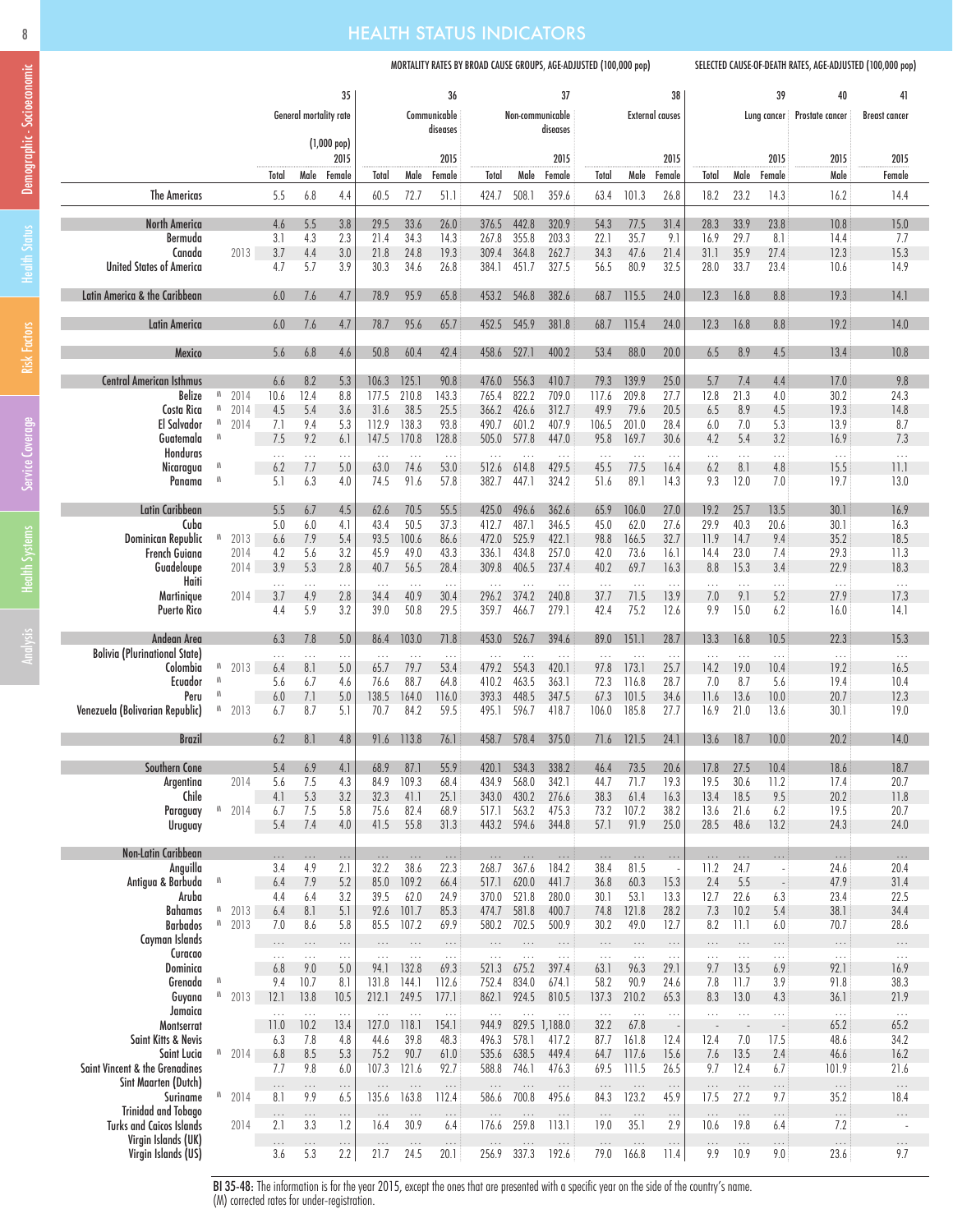### HEALTH STATUS INDICATORS 9

42

43

|                        | SELECTED CAUSE-OF-DEATH RATES, AGE-ADJUSTED (100,000 pop) |                             |                |                |  |
|------------------------|-----------------------------------------------------------|-----------------------------|----------------|----------------|--|
| 44                     | 45                                                        | SDG: 3.6.1                  | SDG: 3.4.2     | SDG: 16.1.1    |  |
| rovascular<br>diseases | Diabetes mellitus                                         | Land transport<br>accidents | Suicide        | Homicide       |  |
| 2015                   | 2015                                                      | 2015                        | 2015           | 2015           |  |
| Female                 | ۹ا۵<br>Female<br>Total                                    | Female<br>ماو               | Anle<br>Female | Male<br>Female |  |

|                      |                                  | Colorectal cancer    |                      |                   | Isquemic heart<br>diseases |                       |                      | Cerebrovascular<br>diseases |                      |                      | Diabetes mellitus    |                                  | Land transport<br>accidents          |                                  | Suicide                              |                                 | Homicide                                          |               |                                                        |
|----------------------|----------------------------------|----------------------|----------------------|-------------------|----------------------------|-----------------------|----------------------|-----------------------------|----------------------|----------------------|----------------------|----------------------------------|--------------------------------------|----------------------------------|--------------------------------------|---------------------------------|---------------------------------------------------|---------------|--------------------------------------------------------|
| Total                | Male                             | 2015<br>Female       | Total                | Male              | 2015<br>Female             | Total                 | Male                 | 2015<br>Female              | Total                | Male                 | 2015<br>Female       | Male                             | 2015<br>Female                       | Male                             | 2015<br>Female                       |                                 | 2015<br>Male Female                               |               |                                                        |
| 9.0                  | 10.4                             | 7.9                  | 62.8                 | 84.7              | 45.0                       | 34.8                  | 39.9                 | 31.0                        | 33.6                 | 36.3                 | 31.4                 | 25.4                             | 6.6                                  | 13.7                             | 3.9                                  | 31.7                            | 3.6                                               |               | <b>The Americas</b>                                    |
| 10.0                 | 11.8                             | 8.4                  | 57.3                 | 79.7              | 38.7                       | 20.8                  | 21.8                 | 19.7                        | 14.0                 | 17.2                 | 11.1                 | 15.7                             | 6.2                                  | 19.0                             | 5.9                                  | 8.8                             | 2.2                                               |               | <b>North America</b>                                   |
| 12.2<br>12.7         | 8.1<br>15.3                      | 15.4<br>10.4         | 45.9<br>45.5         | 78.1<br>63.8      | 21.9<br>29.7               | 19.2<br>16.7          | 25.1<br>17.5         | 16.2<br>15.9                | 15.9<br>10.0         | 14.0<br>12.8         | 17.5<br>7.7          | 15.9<br>8.6                      | 3.8<br>3.8                           | $\overline{\phantom{a}}$<br>15.7 | $\overline{\phantom{a}}$<br>5.6      | 7.5<br>2.0                      | $\sim$<br>$0.7\,$                                 | 2013          | Bermuda<br>Canada                                      |
| 9.7                  | 11.4                             | 8.2                  | 58.7                 | 81.5              | 39.7                       | 21.3                  | 22.3                 | 20.2                        | 14.4                 | 17.7                 | 11.5                 | 16.5                             | 6.5                                  | 19.3                             | 5.9                                  | 9.6                             | 2.3                                               |               | <b>United States of America</b>                        |
| 8.5                  | 9.6                              | 7.6                  | 66.0                 | 87.6              | 48.8                       | 43.1                  | 50.6                 | 37.7                        | 45.3                 | 47.6                 | 43.3                 | 31.6                             | 6.9                                  | 10.3                             | 2.6                                  | 46.0                            | 4.4                                               |               | Latin America & the Caribbean                          |
| 8.4                  | 9.6                              | 7.6                  | 65.9                 | 87.5              | 48.7                       | 42.9                  | 50.4                 | 37.5                        | 45.2                 | 47.6                 | 43.2                 | 31.6                             | 6.9                                  | 10.2                             | 2.6                                  | 46.1                            | 4.4                                               |               | <b>Latin America</b>                                   |
| 5.4                  | 6.1                              | 4.8                  | 76.6                 | 97.5              | 58.7                       | 30.2                  | 32.9                 | 27.9                        | 91.8                 | 96.2                 | 87.8                 | 22.5                             | 5.7                                  | 8.6                              | 2.0                                  | 30.0                            | 3.8                                               |               | Mexico                                                 |
| 5.7<br>9.4           | 5.9<br>6.1                       | 5.5<br>11.9          | 67.4<br>82.1         | 83.8<br>122.9     | 54.1<br>42.8               | 36.2<br>86.9          | 40.3<br>81.6         | 32.9<br>91.4                | 56.7<br>119.0        | 53.4<br>100.5        | 59.4<br>137.8        | 25.0<br>66.9                     | 4.4<br>6.1                           | 8.6<br>15.1                      | 2.5<br>4.5                           | 52.4<br>77.1                    | 6.3<br>9.5                                        | $2014$ M      | Central American Isthmus<br>Belize                     |
| 11.1                 | 13.1                             | 9.2                  | 65.7                 | 86.5              | 47.0                       | 29.2                  | 32.3                 | 26.4                        | 16.2                 | 16.2                 | 16.1                 | 26.5                             | 5.0                                  | 10.9                             | 2.1                                  | 18.8                            | 2.4                                               | $2014$ M      | Costa Rica                                             |
| 5.6<br>3.4           | 5.4<br>3.2                       | 5.7<br>3.6           | 56.8<br>68.7         | 72.1<br>83.7      | 45.6<br>57.1               | 26.3<br>38.7          | 29.0<br>43.4         | 24.4<br>35.2                | 48.4<br>72.4         | 45.0<br>67.0         | 51.0<br>76.9         | 36.8<br>17.0                     | 7.8<br>2.9                           | 12.4<br>5.7                      | 4.2<br>$1.8\,$                       | 125.8<br>55.4                   | 11.4<br>7.9                                       | $2014$ M<br>M | <b>El Salvador</b><br>Guatemala                        |
| $\ldots$             | .                                | $\cdots$             | $\ldots$             | $\ldots$          | $\ldots$                   | $\ldots$              | $\ldots$             | $\ldots$                    | $\ldots$             | $\ldots$             | $\ldots$             | $\ldots$                         | $\ldots$                             | $\ldots$                         | $\ldots$                             | $\ldots$                        | $\ldots$                                          |               | <b>Honduras</b>                                        |
| 6.2<br>8.2           | 5.9<br>9.4                       | 6.4<br>7.1           | 92.5<br>40.9         | 110.9<br>54.4     | 77.8<br>28.5               | 38.9<br>40.5          | 41.1<br>49.0         | 37.2<br>32.8                | 62.5<br>38.9         | 61.3<br>39.4         | 63.3<br>38.2         | 28.2<br>29.2                     | 3.5<br>5.8                           | 11.7<br>6.9                      | 3.5<br>1.3                           | 11.3<br>32.9                    | 1.2<br>3.4                                        |               | Nicaragua<br>Panama                                    |
|                      |                                  |                      |                      |                   |                            |                       |                      |                             |                      |                      |                      |                                  |                                      |                                  |                                      |                                 |                                                   |               |                                                        |
| 10.5<br>13.3         | 11.0<br>12.8                     | 10.0<br>13.6         | 82.4<br>80.2         | 100.0<br>96.8     | 66.5<br>64.7               | 50.7<br>43.6          | 58.2<br>49.5         | 43.8<br>38.1                | 26.2<br>12.2         | 26.3<br>10.7         | 26.2<br>13.5         | 34.6<br>12.9                     | 7.2<br>3.4                           | 14.3<br>16.6                     | 3.1<br>3.9                           | 31.2<br>8.2                     | 3.8<br>2.5                                        |               | Latin Caribbean<br>Cuba                                |
| 7.2                  | 7.5                              | 6.8                  | 103.6                | 120.8             | 87.1                       | 71.5                  | 80.9                 | 62.6                        | 34.9                 | 33.1                 | 36.6                 | 65.6                             | 13.2                                 | 13.6                             | 2.9                                  | 58.4                            | 6.2                                               | 2013 M        | Dominican Republic                                     |
| 10.9                 | 12.7                             | 9.8                  | 18.3                 | 24.7              | 12.7                       | 37.3                  | 52.4                 | 26.0                        | 15.7                 | 16.2                 | 17.1                 | 19.4                             | 2.4                                  | 11.0                             | 3.7                                  | 3.8                             | 0.7                                               | 2014          | <b>French Guiana</b>                                   |
| 11.4<br>$\ldots$     | 16.1<br>$\ldots$                 | 7.9<br>$\cdots$      | 13.9<br>$\ldots$     | 19.1<br>$\ldots$  | 10.0<br>$\ldots$           | 29.8<br>$\ldots$      | 39.3<br>$\ldots$     | 22.4<br>$\ldots$            | 24.3<br>$\ldots$     | 24.6<br>$\sim$ .     | 23.5<br>$\ldots$     | 22.8<br>$\ldots$                 | 5.4<br>$\ldots$                      | 7.4<br>$\ldots$                  | 3.3<br>.                             | 4.0<br>$\ldots$                 | 0.9<br>$\ldots$                                   | 2014          | Guadeloupe<br>Haiti                                    |
| 11.4                 | 14.1                             | 8.8                  | 12.1                 | 18.7              | 7.2                        | 24.6                  | 29.7                 | 20.3                        | 16.0                 | 17.0                 | 14.8                 | 19.8                             | 0.3                                  | 14.6                             | 2.6                                  | 2.4                             | 0.3                                               | 2014          | Martinique                                             |
| 11.1                 | 14.8                             | 8.2                  | 48.2                 | 70.5              | 31.2                       | 18.3                  | 23.3                 | 14.6                        | 46.7                 | 58.3                 | 37.5                 | 15.1                             | 3.1                                  | 10.1                             | 1.2                                  | 31.7                            | 2.1                                               |               | <b>Puerto Rico</b>                                     |
| 9.0                  | 9.5                              | 8.6                  | 78.5                 | 103.2             | 58.4                       | 42.5                  | 47.2                 | 38.7                        | 35.3                 | 36.9                 | 33.8                 | 49.7                             | 10.3                                 | 10.7                             | 2.6                                  | 80.5                            | 6.4                                               |               | Andean Area<br><b>Bolivia (Plurinational State)</b>    |
| $\cdots$<br>10.2     | $\ldots$<br>10.7                 | $\ldots$<br>9.7      | $\cdots$<br>101.7    | $\ldots$<br>130.5 | $\ldots$<br>78.6           | $\sim$ .<br>44.6      | $\ldots$<br>47.4     | $\ldots$<br>42.3            | $\ldots$<br>23.0     | $\sim$<br>22.7       | $\ldots$<br>23.2     | $\ldots$<br>39.7                 | $\cdots$<br>8.6                      | $\ldots$<br>12.3                 | $\cdots$<br>2.7                      | $\cdots$<br>96.4                | $\cdots$<br>8.4                                   | 2013 M        | Colombia                                               |
| 7.2<br>8.6           | 7.3<br>9.5                       | 7.1                  | 47.6<br>20.1         | 62.9<br>26.2      | 34.0<br>14.8               | 38.5<br>28.6          | 41.8<br>32.7         | 35.4<br>25.0                | 44.7<br>26.8         | 44.1<br>28.6         | 45.0                 | 48.9                             | 10.5                                 | 15.6                             | 4.6                                  | 16.2                            | 2.7                                               | M             | Ecuador<br>Peru                                        |
| 8.6                  | 8.8                              | 7.8<br>8.5           | 117.7                | 160.7             | 83.4                       | 55.4                  | 64.4                 | 48.8                        | 57.7                 | 63.1                 | 24.9<br>53.3         | $\ldots$<br>65.3                 | $\cdots$<br>12.9                     | $\ldots$<br>5.8                  | $\cdots$<br>1.3                      | $\ldots$<br>90.1                | $\cdots$<br>5.2                                   | 2013 M        | Venezuela (Bolivarian Republic)                        |
| 8.6                  | 9.9                              | 7.7                  | 58.5                 | 80.7              | 41.8                       | 53.1                  | 65.8                 | 44.7                        | 31.3                 | 33.7                 | 29.5                 | 32.5                             | 6.7                                  | 9.1                              | 2.3                                  | 52.7                            | 4.6                                               |               | <b>Brazil</b>                                          |
| 13.1                 | 16.6                             | 10.7                 | 39.0                 | 57.9              | 24.4                       | 37.4                  | 45.7                 | 31.3                        | 21.0                 | 24.0                 | 18.9                 | 23.4                             | 6.0                                  | 15.2                             | 4.2                                  | 11.7                            | 1.7                                               |               | <b>Southern Cone</b>                                   |
| 14.4                 | 18.9                             | 11.2                 | 37.0                 | 56.9              | 22.1                       | 36.0                  | 46.1                 | 28.9                        | 15.8                 | 20.1                 | 12.6                 | 23.5                             | 5.8                                  | 14.7                             | 3.7                                  | 11.6                            | 1.6                                               | 2014          | Argentina                                              |
| 10.6<br>9.2          | 12.4<br>9.3                      | 9.2<br>9.3           | 33.6<br>65.4         | 49.9<br>82.0      | 20.6<br>49.8               | 32.4<br>57.7          | 39.5<br>57.7         | 27.0<br>57.7                | 18.4<br>64.6         | 22.1<br>55.4         | 15.7<br>72.5         | 16.8<br>41.4                     | 4.5<br>11.2                          | 15.4<br>11.7                     | 3.9<br>7.2                           | 7.6<br>21.6                     | 1.0<br>3.9                                        | 2014 M        | Chile<br>Paraguay                                      |
| 17.7                 | 23.1                             | 14.1                 | 40.2                 | 62.8              | 25.2                       | 40.4                  | 48.9                 | 34.9                        | 15.7                 | 20.1                 | 12.8                 | 20.9                             | 5.5                                  | 28.7                             | 6.8                                  | 13.3                            | 2.0                                               |               | Uruguay                                                |
| $\cdots$             | .                                | $\ldots$             | $\ldots$             | $\ldots$          | $\ldots$                   | $\ldots$              | $\ldots$             | $\ldots$                    | $\ldots$             | $\ldots$             | $\ldots$             | $\cdots$                         | .                                    | $\cdots$                         | .                                    | .                               |                                                   |               | Non-Latin Caribbean                                    |
| 4.7                  | ÷,                               | 8.7                  | 59.7                 | 91.2              | 35.0                       | 6.0                   | 12.5                 | ÷.                          | 22.7                 | 12.1                 | 32.1                 | ÷,                               | ÷,                                   |                                  |                                      | $\sim$                          | $\overline{\phantom{a}}$                          |               | Anguilla                                               |
| 12.8<br>12.2         | 11.9<br>18.6                     | 13.7<br>8.8          | 52.8<br>38.9         | 89.2<br>59.2      | 25.9<br>27.7               | 49.1<br>43.0          | 39.9<br>57.2         | 55.4<br>33.1                | 48.9<br>26.1         | 49.4<br>26.7         | 48.5<br>25.5         | $\overline{\phantom{a}}$<br>17.6 | $\overline{\phantom{a}}$<br>6.7      | 12.5                             | 3.7<br>4.9                           | $\overline{\phantom{a}}$<br>4.2 | $\sim$<br>$\overline{\phantom{a}}$                |               | Antigua & Barbuda<br>Aruba                             |
| 16.5                 | 20.9                             | 13.0                 | 63.0                 | 90.8              | 42.2                       | 47.0                  | 55.1                 | 40.5                        | 32.4                 | 35.0                 | 30.6                 | 21.3                             | 5.9                                  | 2.3                              | 0.7                                  | 67.8                            | 8.5                                               | 2013 M        | <b>Bahamas</b>                                         |
| 23.0                 | 28.0                             | 18.9                 | 54.5                 | 71.3              | 42.2                       | 66.1                  | 76.0                 | 59.4                        | 60.7                 | 63.7                 | 57.7                 | 25.4                             | 3.3                                  | ÷.                               |                                      | 2.3                             | $\sim$                                            | 2013 M        | <b>Barbados</b><br>Cayman Islands                      |
| $\ldots$<br>$\ldots$ | .<br>$\ldots$                    | $\ldots$<br>$\ldots$ | $\ldots$<br>$\ldots$ | .<br>$\ldots$     | $\ldots$<br>$\ldots$       | $\ldots$<br>$\sim$    | $\ldots$<br>$\ldots$ | $\ldots$<br>$\ldots$        | $\ldots$<br>$\ldots$ | $\ldots$<br>$\sim$ . | $\ldots$<br>$\ldots$ | $\ldots$<br>$\ldots$             | $\cdots$<br>$\ldots$                 | $\ldots$<br>$\ldots$             | $\cdots$<br>$\ldots$                 | .<br>$\ldots$                   | $\mathbf{1}$ , $\mathbf{1}$<br>$\ldots$           |               | Curacao                                                |
| 9.2<br>15.8          | 11.1<br>10.2                     | 7.3<br>21.8          | 41.5<br>79.5         | 53.2<br>105.2     | 27.1<br>57.3               | 47.9<br>78.0          | 54.3<br>86.8         | 38.6<br>66.4                | 42.5<br>97.5         | 41.8<br>104.6        | 44.0<br>89.1         | 22.2<br>18.0                     | 5.2<br>3.5                           | 11.0<br>$\sim$                   | 3.1                                  | 23.9<br>7.2                     | 5.8<br>$\sim$                                     | M             | Dominica<br>Grenada                                    |
| 6.9                  | 5.4                              | 8.3                  | 143.4                | 169.7             | 121.4                      | 143.9                 | 143.5                | 145.4                       | 102.7                | 102.1                | 103.6                | 34.4                             | 4.0                                  | 59.2                             | 16.0                                 | 43.7                            | 10.9                                              | 2013<br>W     | Guyana                                                 |
| $\ldots$             | $\ldots$                         | $\ldots$<br>65.2     | $\ldots$<br>117.1    | $\sim$<br>97.8    | $\ldots$                   | $\bar{z}$ , $\bar{z}$ | $\ldots$<br>108.5    | $\ldots$                    | $\ldots$<br>266.8    | $\sim$ .<br>204.7    | $\ldots$<br>391.1    | $\ldots$<br>35.9                 | $\ldots$                             | $\ldots$                         | .                                    | $\ldots$                        | $\ldots$                                          |               | Jamaica<br>Montserrat                                  |
| 21.2<br>20.1         | $\overline{\phantom{a}}$<br>19.4 | 20.2                 | 50.3                 | 65.6              | 130.9<br>34.6              | 71.6<br>73.3          | 69.6                 | 71.1                        | 55.8                 | 61.5                 | 54.6                 | 24.3                             | ÷,<br>$\overline{\phantom{a}}$       | $\overline{\phantom{a}}$         |                                      | 97.6                            | $\sim$<br>$\overline{\phantom{a}}$                |               | Saint Kitts & Nevis                                    |
| 13.3                 | 13.3                             | 13.2                 | 45.0                 | 61.1              | 31.1                       | 61.5                  | 70.4                 | 54.1                        | 61.0                 | 52.7                 | 67.8                 | 26.2                             | 0.7                                  | 13.7                             | 4.0                                  | 42.7                            | $\omega_{\rm c}$                                  | 2014 M        | Saint Lucia                                            |
| 11.0<br>$\ldots$     | 16.9<br>$\cdots$                 | 5.1<br>$\ldots$      | 78.4<br>$\cdots$     | 106.3<br>$\cdots$ | 60.8<br>$\ldots$           | 66.6<br>$\cdots$      | 81.2<br>$\ldots$     | 53.7<br>$\ldots$            | 58.1<br>$\ldots$     | 63.1<br>$\ldots$     | 53.9<br>$\ldots$     | 33.5<br>$\ldots$                 | 12.4<br>$\cdots$                     | 3.7<br>$\ldots$                  | 2.1<br>$\ldots$                      | 38.5<br>$\ldots$                | $8.0\,$<br>$\cdots$                               |               | Saint Vincent & the Grenadines<br>Sint Maarten (Dutch) |
| 11.7                 | 12.5                             | 10.0                 | 68.2                 | 92.9              | 47.1                       | 104.8                 | 120.2                | 91.8                        | 54.9                 | 50.3                 | 58.2                 | 27.5                             | 8.9                                  | 47.8                             | 18.4                                 | 12.5                            | 5.9                                               | 2014 M        | Suriname<br><b>Trinidad and Tobago</b>                 |
| $\ldots$<br>$\sim$   | $\cdots$<br>$\sim$               | $\cdots$             | $\ldots$<br>54.0     | $\ldots$<br>90.4  | $\dots$<br>23.1            | $\cdots$<br>12.3      | $\ldots$<br>5.3      | $\ldots$<br>19.6            | $\ldots$<br>15.8     | $\ldots$<br>18.9     | $\cdots$<br>13.1     | $\ldots$<br>14.0                 | $\cdots$<br>$\overline{\phantom{a}}$ | $\cdots$<br>2.5                  | $\cdots$<br>$\sim$                   | $\ldots$<br>8.2                 | $\ldots$<br>$\overline{\phantom{a}}$              | 2014          | <b>Turks and Caicos Islands</b>                        |
| $\cdots$<br>6.2      | $\cdots$<br>8.2                  | $\cdots$<br>4.5      | $\cdots$<br>31.9     | $\ldots$<br>47.1  | $\ldots$<br>20.2           | 19.8                  | $\ldots$<br>22.7     | $\ldots$<br>18.9            | $\ldots$<br>19.0     | $\ldots$<br>28.2     | $\ldots$<br>12.1     | $\cdots$<br>21.4                 | $\cdots$<br>3.1                      | $\cdots$<br>9.3                  | $\cdots$<br>$\overline{\phantom{a}}$ | $\cdots$<br>118.1               | $\mathbf{r}$ , $\mathbf{r}$ , $\mathbf{r}$<br>4.1 |               | Virgin Islands (UK)<br>Virgin Islands (US)             |

BI 35-48: The information is for the year 2015, except the ones that are presented with a specific year on the side of the country's name. (M) corrected rates for under-registration.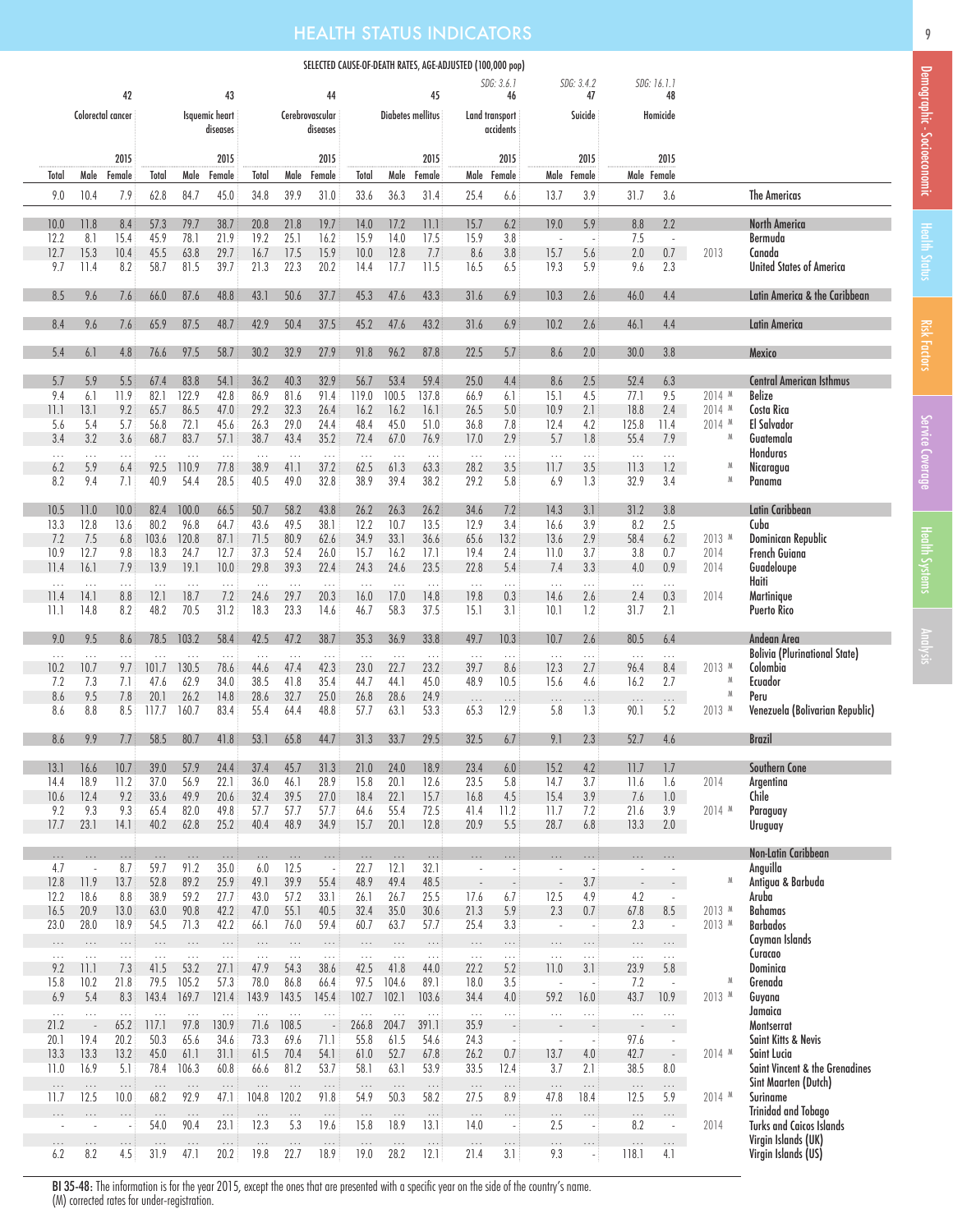### 10 **RISK FACTORS INDICATORS**

|                                                               | 49                       | 50                             | SDG: 2.2.<br>51         | 52                     |                         | 53                   |                        | 54                                           |                                   |                      | 55                   |
|---------------------------------------------------------------|--------------------------|--------------------------------|-------------------------|------------------------|-------------------------|----------------------|------------------------|----------------------------------------------|-----------------------------------|----------------------|----------------------|
|                                                               | Low birthweight          | <b>Exclusive breastfeeding</b> | Stunting in children    | Overweight in children | Overweight and obesity  |                      |                        | Insufficient physical                        | Prevalence of current tobacco use |                      |                      |
|                                                               | (<2500 g)                | $< 6$ months                   | $aged < 5$ years        | $aged < 5$ years       |                         | in adults            |                        | activity in adults                           |                                   |                      | in adolescents       |
|                                                               | $(\%)$                   | $(\%)$                         | $(\%)$                  | $(\%)$                 |                         | $(\%)$<br>2014       |                        | $(\%)$<br>2010                               |                                   |                      | $(\%)$<br>2014       |
|                                                               | 2016                     | 2012                           | 2012                    | 2012                   | year Male               | Female               | vear                   | Total Male Female                            | Total<br>year                     |                      | Male Female          |
| <b>The Americas</b>                                           | 8.0                      | 30.5                           | 10.9                    | 7.0                    | 62.6                    | 59.9                 | 31.3 26.2              | 36.4                                         | 13.0                              | 13.0                 | 12.0                 |
| <b>North America</b>                                          | 7.9                      | 19.4                           | 2.1                     | 6.0                    | 72.4                    | 62.6                 | 31.5 24.9              | 38.0                                         | 13.6                              | 11.5                 | 12.5                 |
| Bermuda                                                       | 7.6                      | $\ldots$                       | $\ldots$                | $\ldots$               | Q<br>79.1               | 69.6                 | 92014<br>27.1          | 20.2<br>33.7                                 | $s$ 2015<br>3.1                   | 3.1                  | 3.1                  |
| Canada                                                        | 6.3<br>2013              | 25.9<br>2009                   | $\cdots$                | $\cdots$               | 69.0                    | 59.8                 | 23.2 20.3              | 26.2                                         | 3.8                               | 4.2                  | 3.5                  |
| <b>United States of America</b>                               | 2015<br>8.0              | 2011<br>18.8                   | 2011<br>2.1             | 2011<br>6.0            | 72.8                    | 62.9                 | 32.4                   | 25.4<br>39.3                                 | 2015 14.6                         | 12.2                 | 13.4                 |
| Latin America & the Caribbean                                 | 8.0                      | 35.2                           | 16.0                    | 7.6                    | 57.0                    | 58.3                 | $31.2$ $27.1$          | 35.3                                         | 12.8                              | 13.7                 | 11.8                 |
| <b>Latin America</b>                                          | 8.0                      | 35.3                           | 16.1                    | 7.6                    | 57.1                    | 58.3                 | 31.2 27.2              | 35.2                                         | 12.7                              | 13.6                 | 11.7                 |
| <b>Mexico</b>                                                 | 5.8 2015                 | 14.4                           | 13.6                    | $9.0$ 2011             | 63.6                    | 65.2                 | 26.0 20.3              | 31.8                                         | 2011 19.8                         | 21.6                 | 17.7                 |
| <b>Central American Isthmus</b>                               | 10.5                     | 41.8                           | 30.1                    | 5.3                    | 50.0                    | 58.4                 |                        |                                              | 13.8                              | 16.0                 | 11.5                 |
| Belize                                                        | 11.8                     | 2011<br>14.7                   | 2011<br>19.3            | 2011<br>7.9            | 46.3                    | 59.0                 | $\cdots$               | $\cdots$<br>$\ldots$                         | 12.3                              | 16.6                 | 8.2                  |
| Costa Rica                                                    | 7.2                      | 2011<br>32.5                   | 5.6<br>2009             | 8.1<br>2008            | 58.4                    | 61.5                 |                        | $\ldots$<br>$\ldots$                         | 2013 8.9                          | 9.7                  | 8.1                  |
| El Salvador                                                   | 9.7<br>2015              | 2014<br>46.7<br>53.1<br>2014   | 2014<br>14.0<br>2014    | 2014<br>6.0<br>2014    | 52.2                    | 59.8                 |                        | $\ldots$                                     | 2015 13.1                         | 15.3                 | 10.7                 |
| Guatemala<br>Honduras                                         | 13.0<br>9.4              | 2011<br>31.2                   | 46.5<br>2011<br>22.7    | 4.7<br>2011<br>5.2     | 48.1<br>47.0            | 57.5<br>56.1         | 13.3                   | 11.5<br>15.0                                 | 2015 17.1<br>2016 7.9             | 19.5<br>9.6          | 14.4<br>6.4          |
| Nicaragua                                                     | 7.9                      | 31.7                           | 17.3                    | $\cdots$               | 45.9                    | 57.1                 |                        | $\ldots$<br>$\ldots$<br>$\cdots$             | 17.6                              | 20.6                 | 14.5                 |
| Panama                                                        | 7.8<br>2015              | 2009<br>27.5                   | 2008<br>19.1            | $\ldots$               | 58.0                    | 63.8                 | $\cdots$               | $\ldots$<br>$\cdots$                         | 2012 12.7                         | 15.1                 | 10.2                 |
|                                                               |                          |                                |                         |                        |                         |                      |                        |                                              |                                   |                      |                      |
| Latin Caribbean                                               | 10.1                     | 29.8<br>2010                   | 12.9<br>4.2 0 2015      | 7.9<br>2011            | 40.1                    | 52.1                 |                        |                                              | 18.0<br>2010 17.1                 | 22.4                 | 14.4                 |
| Cuba<br>Dominican Republic                                    | 5.2<br>14.0 2014         | 48.6<br>6.7<br>2013            | 7.1<br>2013             | 17.4<br>2013<br>7.6    | $\ldots$<br>49.4        | $\ldots$<br>59.0     | 35.9                   | $\sim$<br>$\ldots$<br>31.5<br>40.3           | 2011 18.6                         | 19.8<br>24.3         | 15.0<br>14.0         |
| French Guiana                                                 | 2014<br>12.0             | $\ldots$                       | $\ldots$                | $\ldots$               | $\ldots$                | $\ldots$             | $\cdots$               | $\sim$ $\sim$ $\sim$<br>$\ldots$             | $\ldots$ .                        | $\ldots$             | $\ldots$             |
| Guadeloupe                                                    | $10.1$ 2015              | $\cdots$                       | $\cdots$                | $\cdots$               | $\cdots$                | $\cdots$             | $\cdots$               | $\cdots$<br>$\cdots$                         | $\cdots$                          | $\cdots$             | $\cdots$             |
| Haiti                                                         | 2013<br>9.1              | 39.7                           | 21.9                    | 3.6                    | 30.9                    | 45.3                 | $\cdots$               | $\cdots$<br>$\cdots$                         | $\cdots$                          | $\cdots$             | $\cdots$             |
| Martinique                                                    | 12.3<br>2011             | $\cdots$                       | $\cdots$                | $\cdots$               | $\cdots$                | $\ldots$             |                        | $\cdots$                                     | $\cdots$                          | $\cdots$             | $\cdots$             |
| <b>Puerto Rico</b>                                            | $10.6$ 2015              | $\ldots$                       | $\ldots$                | $\ldots$               | $\ldots$                | $\ldots$             |                        | $\ldots$                                     | $\cdots$                          | $\cdots$             | $\ldots$             |
| Andean Area                                                   | 8.5                      | 47.0                           | 15.5                    | 6.6                    | 55.1                    | 60.0                 |                        |                                              | 10.8                              | 12.6                 | 8.9                  |
| <b>Bolivia (Plurinational State)</b>                          | $\cdots$                 | 64.3                           | 18.1                    | 2008<br>8.7            | 49.0                    | 57.3                 |                        | $\cdots$                                     | 2012 18.7                         | 20.9                 | 16.4                 |
| Colombia                                                      | 2014<br>8.8              | 2010<br>42.8                   | 2010<br>13.2            | 5.2<br>2010            | 54.2                    | 58.0                 | 63.6                   | 54.3<br>72.9                                 | 2011<br>9.8                       | 11.8                 | 7.9                  |
| Ecuador<br>Peru                                               | 9.0 2015<br>7.0          | 43.8<br>65.2<br>2015           | 25.2<br>2015<br>14.3    | 7.5<br>7.2             | 52.5<br>52.7            | 58.1<br>61.5         | 25.2 19.6              | 30.8                                         | 2016 13.0<br>9.7                  | 15.3<br>10.9         | 10.7<br>8.4          |
| Venezuela (Bolivarian Republic)                               | 9.2                      | 2008<br>27.9                   | 13.4<br>2009            | 6.4<br>2009            | 62.2                    | 63.7                 | $\cdots$<br>$\cdots$   | $\ldots$<br>$\cdots$<br>$\ldots$<br>$\ldots$ | 2010 9.4                          | 11.0                 | 7.2                  |
|                                                               |                          |                                |                         |                        |                         |                      |                        |                                              |                                   |                      |                      |
| <b>Brazil</b>                                                 | 8.4 2015                 | 41.0 P 2008                    | $\cdots$                |                        | 55.2                    | 53.0                 | 27.8 25.9              | 29.7                                         | 2015 5.4                          | 5.3                  | 5.6                  |
| Southern Cone                                                 | 6.9<br>1.2<br>2015       | 34.1<br>32.1                   | $\cdots$                |                        | 64.5<br>66.6            | 59.8<br>59.6         | 33.0 29.5<br>39.2 35.8 | 36.6<br>42.1                                 | 21.7<br>2012 24.1                 | 19.8<br>22.1         | 23.2<br>25.4         |
| Argentina<br>Chile                                            | 2015<br>6.3              | 2014<br>44.0                   | $\ldots$<br>2013<br>1.8 | $\ldots$<br>9.3 2014   | 64.7                    | 63.1                 | 21.3 17.8              | 24.9                                         | 2013 24.5                         | 19.8                 | 27.8                 |
| Paraguay                                                      | 2015<br>$6.0\,$          | 2008<br>24.4                   | 10.9<br>2011            | $11.7$ 2011            | 51.5                    | 51.3                 | 24.6 22.1              | 27.0                                         | 7.0                               | 7.4                  | 6.6                  |
| Uruguay                                                       | 7.8E                     | 2011<br>35.7                   | 4.7 N 2013              | 10.5 N 2013            | 62.9                    | 60.6                 | $31.7$ 26.2            | 37.3                                         | 12.8                              | 12.7                 | 12.5                 |
|                                                               | 10.1                     | 22.8                           | 7.4                     | 7.0                    | 49.8                    |                      | 33.4 26.1              | 40.7                                         | 21.3                              | 24.4                 | 17.5                 |
| Non-Latin Caribbean<br>Anguilla                               | 11.6                     | $\ldots$                       | $\ldots$                | $\ldots$               | $\ldots$                | 63.4<br>$\ldots$     | $\ldots$               | $\ldots$<br>$\ldots$                         | <sup>T</sup> 2016 13.6            | 17.4                 | 9.3                  |
| Antigua & Barbuda                                             | 2015<br>9.3              | $\cdots$                       | $\cdots$                | $\cdots$               | 53.2                    | 65.8                 | $\cdots$               | $\sim$<br>$\ldots$                           | 2009 20.1                         | 24.3                 | 15.9                 |
| Aruba                                                         | 2010<br>6.7              | $\sim$ .                       | $\ldots$                | $\ldots$               | $\ldots$                | $\ldots$             | $\ldots$               | $\ldots$<br>$\ldots$                         | $\ldots$                          | $\ldots$             | $\ldots$             |
| Bahamas                                                       | 12.7 D 2014              | $\cdots$                       | $\cdots$                | $\ldots$               | 60.9                    | 67.1                 | 43.0                   | 29.6<br>56.3                                 | 2013 12.6                         | 16.1                 | 8.4                  |
| <b>Barbados</b>                                               | 9.8 2015                 | 20.0                           | 7.7                     | 12.2                   | 51.3                    | 62.8                 | 37.6 29.3              | 45.9                                         | 2013 14.5                         | 17.4                 | 11.4                 |
| Cayman Islands<br>Curacao                                     | 8.5<br>$\ldots$          | $\cdots$<br>$\sim$ .           | $\cdots$<br>$\ldots$    | $\ldots$<br>$\ldots$   | $\ldots$<br>R 2013 62.7 | $\ldots$<br>67.2     | $\cdots$<br>$\ldots$   | $\ldots$<br>.<br>$\sim 10$<br>$\ldots$       | $\ldots$<br>$12015$ 12.1          | $\ldots$<br>14.1     | $\ldots$<br>10.2     |
| Dominica                                                      | 10.0                     | $\cdots$                       | $\cdots$                | $\cdots$               | 50.9                    | 61.3                 | 21.8 13.3              | 30.2                                         | 2009 25.3                         | 30.4                 | 19.8                 |
| Grenada                                                       | 10.2                     | $\sim$ .                       | $\ldots$                | $\ldots$               | 47.5                    | 61.7                 | 30.5 23.9              | 37.2                                         | 2016 9.7                          | 12.5                 | 7.1                  |
| Guyana                                                        | 8.0 2015                 | 33.2<br>2009                   | 2014<br>12.0            | 2014<br>5.3            | 42.7                    | 60.9                 | $\ldots$               | $\ldots$<br>$\ldots$                         | 2015 14.8                         | 19.0                 | 10.4                 |
| Jamaica                                                       | 9.5                      | 2011<br>23.8                   | 5.7                     | 7.8                    | 48.3                    | 63.4                 | 27.9 23.9              | 31.8                                         | 2010 28.7                         | 31.3                 | 24.6                 |
| Montserrat<br>Saint Kitts & Nevis                             | 6.5<br>2014<br>8.7       | $\cdots$<br>$\ldots$           | $\cdots$<br>$\ldots$    | $\cdots$<br>$\ldots$   | $\ldots$<br>52.1        | $\ldots$<br>63.8     | $\ldots$<br>32.4       | $\ldots$<br>$\ldots$<br>22.7<br>42.0         | $\ldots$<br>2010 9.2              | $\cdots$<br>10.4     | $\ldots$<br>7.8      |
| Saint Lucia                                                   | 2014<br>11.2             | $\cdots$                       | 2.5                     | 6.3                    | 48.1                    | 60.5                 | 41.2 27.9              | 54.5                                         | 2011 20.7                         | 24.5                 | 17.3                 |
| Saint Vincent & the Grenadines                                | 2015<br>8.0              | $\ldots$                       | $\cdots$                | $\ldots$               | 49.5                    | 59.8                 | $\ldots$               | $\ldots$<br>$\ldots$                         | 2011 19.4                         | 23.6                 | 14.6                 |
| Sint Maarten (Dutch)                                          | 18.0<br>2013             | $\cdots$                       | $\cdots$                | $\ldots$               | $\ldots$                | $\ldots$             | $\cdots$               | $\ldots$<br>$\ldots$                         | $\ldots$                          | $\ldots$             | $\ldots$             |
| Suriname                                                      | 2010<br>13.9             | 2010<br>2.8                    | 2010<br>8.8             | 2010<br>4.0            | 52.0                    | 62.6                 | $\cdots$               | $\ldots$<br>$\ldots$                         | 2016 11.7                         | 17.1                 | 7.3                  |
| <b>Trinidad and Tobago</b><br><b>Turks and Caicos Islands</b> | 11.1 <sup>0</sup><br>7.7 | $\cdots$                       | $\cdots$                | $\cdots$               | 51.2                    | 64.5                 | 41.5                   | 30.1<br>52.9                                 | 2011 18.4                         | 20.0                 | 16.3                 |
| Virgin Islands (UK)                                           | 11.9                     | $\ldots$                       | $\ldots$<br>$\cdots$    | $\cdots$<br>$\cdots$   | $\ldots$<br>$\cdots$    | $\ldots$<br>$\ldots$ | $\ldots$               | $\ldots$<br>$\ldots$<br>$\cdots$             | $\ldots$<br>$\cdots$              | $\ldots$<br>$\cdots$ | $\ldots$<br>$\cdots$ |
| Virgin Islands (US)                                           | 2012<br>9.6              | $\ldots$                       | $\ldots$                | $\ldots$               | $\ldots$                | $\ldots$             |                        | $\ldots$                                     |                                   |                      | $\cdots$             |
|                                                               |                          |                                |                         |                        |                         |                      |                        |                                              |                                   |                      |                      |

BI 49-52: (E) preliminary; (D) public only; (N) refers to 0-4 years; (O) only western part of country; (P) only capital cities. BI 53-54: (Q) Data not standardized, provided by 2014 STEPS country survey, (R) Data not standardized from National Health Survey 2013.

Demographic - Socioeconomic

Demographic - Socioeconomic

Risk Factors Service Coverage **Risk Factors Health Status** 

Service Coverage

Health Systems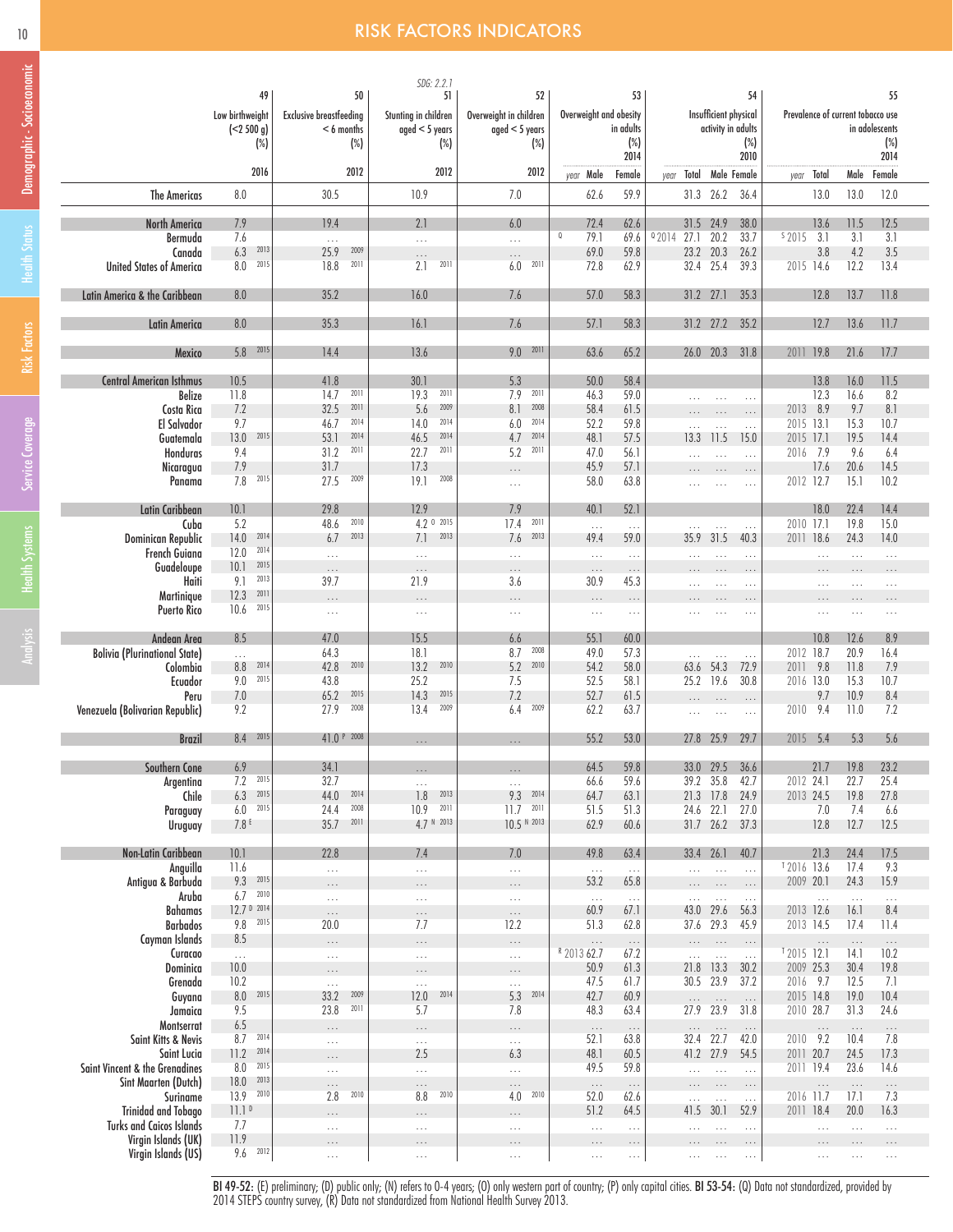### **RISK FACTORS INDICATORS 11 April 2018 12 April 2019 12 April 2019 12 April 2019**

|                               |                      |                                   |                      | SDG: 3.5.2                       |                                                 |                     |                          |                 |                                       | SDG: 6.1.1          |                                         | SDG: 6.2.1 |                                        |                                                               |
|-------------------------------|----------------------|-----------------------------------|----------------------|----------------------------------|-------------------------------------------------|---------------------|--------------------------|-----------------|---------------------------------------|---------------------|-----------------------------------------|------------|----------------------------------------|---------------------------------------------------------------|
|                               |                      |                                   | 56                   | 57                               |                                                 | 58                  |                          | 59              |                                       | 60                  |                                         | 61         | 62                                     |                                                               |
| Prevalence of current tobacco |                      | smoking in adults                 |                      | Alcohol consumption<br>in adults | Prevalence of raised<br>systolic blood pressure |                     | Prevalence of raised     | fasting blood   | Population using<br>improved drinking |                     | Population using<br>improved sanitation |            | Population depending<br>on solid fuels |                                                               |
|                               |                      |                                   | $(\%)$               | (liters/per person/year)         |                                                 | $(\%)$              | glucose/diabetes (%)     |                 | water source (%)                      |                     |                                         | $(\%)$     | and/or kerosene (%)                    |                                                               |
|                               |                      |                                   | 2015                 | 2016                             |                                                 | 2015                |                          | 2014            |                                       | 2015                |                                         | 2015       | 2016                                   |                                                               |
| year                          |                      |                                   | Total Male Female    | Total                            | year                                            | Male Female         | year Male                | Female          | year Urban Rural                      |                     | year Urban Rural                        |            | Total                                  |                                                               |
|                               |                      | 16.3 20.6                         | 12.2                 | 8.1                              | 20.7                                            | 15.3                | 8.6                      | 8.4             | 98                                    | 89                  | 92                                      | 76         | 11                                     | <b>The Americas</b>                                           |
|                               |                      | 17.0 19.3                         | 14.7                 | 9.4                              | 15.3                                            | 10.5                | 8.0                      | 6.2             | 99                                    | 98                  | 100                                     | 100        | < 5                                    | <b>North America</b>                                          |
|                               | $\cdots$             | $\ldots$                          | $\ldots$             | $\cdots$                         | 02014<br>32.3                                   | 34.6                | $\ldots$                 | .               | 100                                   | $\ddotsc$           | 100                                     | $\ldots$   | $\ldots$                               | Bermuda                                                       |
|                               |                      | 14.9 17.7                         | 12.2                 | 10.0                             | 15.6                                            | 10.8                | $6.2\,$                  | 4.8             | 100                                   | 99                  | 100                                     | 99         | < 5                                    | Canada                                                        |
|                               |                      | 17.2 19.5                         | 15.0                 | 9.3                              | 15.3                                            | 10.5                | 8.2                      | 6.4             | 99                                    | 98                  | 100                                     | 100        | < 5                                    | <b>United States of America</b>                               |
|                               |                      | 15.8 21.4                         | 10.5                 | 7.4                              | 23.8                                            | 18.1                | 8.9                      | 9.6             | 97                                    | 84                  | 88                                      | 64         | 14                                     | Latin America & the Caribbean                                 |
|                               |                      | 15.8 21.4                         | 10.5                 | 7.5                              | 23.8                                            | 18.0                | 8.9                      | 9.6             | 97                                    | 84                  | 88                                      | 63         | 14                                     |                                                               |
|                               |                      |                                   |                      |                                  |                                                 |                     |                          |                 |                                       |                     |                                         |            |                                        | <b>Latin America</b>                                          |
|                               |                      | 13.4 20.8                         | 6.6                  | 7.1                              | 22.3                                            | 17.3                | 10.9                     | 11.5            | 97                                    | 92                  | 88                                      | 75         | 4                                      | Mexico                                                        |
|                               |                      |                                   |                      | 4.1                              | 21.8                                            | 19.2                | 8.9                      | 10.3            | 98                                    | 84                  | 83                                      | 60         | 43                                     | <b>Central American Isthmus</b>                               |
|                               |                      | $\mathbb{P}(\mathbb{P}^1)$ . Then | $\ldots$             | 8.2                              | 24.4                                            | 21.0                | 10.0                     | 15.2            | 99                                    | 100                 | 94                                      | 88         | 13                                     | <b>Belize</b>                                                 |
|                               |                      | 13.5 18.5                         | 8.3                  | 4.1                              | 21.0                                            | 16.3                | 8.8                      | 8.9             | 100                                   | 92                  | 95                                      | 92         | < 5                                    | Costa Rica                                                    |
|                               | ia.                  | $\ldots$                          | $\ldots$             | 3.4                              | 20.4                                            | 17.2                | 9.3                      | 10.7            | 98                                    | 87                  | 82                                      | 60         | 17                                     | El Salvador                                                   |
|                               | $\cdots$             | $\dots$                           | $\cdots$             | 3.1                              | 22.0                                            | 20.4                | 8.9                      | 10.4            | 98                                    | 87                  | 78                                      | 49         | 64                                     | Guatemala                                                     |
|                               |                      | 17.6 33.3                         | 2.1                  | 3.8                              | 22.6                                            | 20.2                | 8.5                      | 10.0            | 97                                    | 84                  | 87                                      | 78         | 52                                     | Honduras                                                      |
|                               | $\cdots$             | $\ldots$                          | $\ldots$             | 5.1                              | 21.6                                            | 19.9                | 9.2                      | 11.0            | 99                                    | 69                  | 77                                      | 56         | 51                                     | Nicaragua                                                     |
|                               | $\cdots$             | $6.6$ 10.6<br>$\ldots$            | 2.6<br>$\ldots$      | 7.9                              | 22.3                                            | 17.3                | 8.9                      | 9.8             | 98                                    | 89                  | 84                                      | 58         | 14                                     | Panama                                                        |
|                               |                      | 13.0 20.5                         | 5.9                  | $6.0\,$                          | 24.5                                            | 21.4                | 8.6                      | 10.1            | 84                                    | 68                  | 78                                      | 54         | 37                                     | Latin Caribbean                                               |
|                               | $\cdots$             | $\bar{1}$ , $\bar{1}$             | $\cdots$             | 5.4                              | $\ldots$                                        | $\ldots$            | $\ldots$                 | $\ldots$        | 96                                    | 90                  | 94                                      | 89         | 13                                     | Cuba                                                          |
|                               |                      | 14.1 18.8                         | 9.4                  | 6.6                              | 23.8                                            | 19.1                | 8.6                      | 11.4            | 85                                    | 82                  | 86                                      | 76         | 8                                      | Dominican Republic                                            |
|                               | $\cdots$             | $\ldots$                          | $\ldots$             | .                                | .                                               | $\ldots$            | .                        | $\ldots$        | 2014<br>95<br>99                      | 75<br>100           | 2014<br>95<br>2014                      | 76<br>90   | $\ldots$                               | French Guiana<br>Guadeloupe                                   |
|                               | $\cdots$             | $\dots$<br>12.0 22.1              | $\ldots$<br>2.5      | $\ldots$<br>6.3                  | $\ldots$<br>25.2                                | $\ldots$<br>23.7    | $\ldots$<br>8.6          | $\cdots$<br>8.8 | 65                                    | 48                  | 97<br>34                                | 19         | $\cdots$<br>91                         | Haiti                                                         |
|                               | .                    | $\cdots$                          | $\ldots$             | $\cdots$                         | $\cdots$                                        | .                   | $\cdots$                 | .               | 100                                   | 100                 | 2014<br>94                              | 73         |                                        | Martinique                                                    |
|                               | $\cdots$             | $\cdots$                          | $\ldots$             | 5.4                              | $\sim$ $\sim$ $\sim$                            | $\cdots$            | $\sim$ $\sim$ $\sim$     | $\cdots$        | $\cdots$                              | $\sim$ . $\sim$     | 99                                      | 99         | $\ldots$                               | <b>Puerto Rico</b>                                            |
|                               |                      |                                   |                      |                                  |                                                 |                     |                          |                 |                                       |                     |                                         |            |                                        |                                                               |
|                               |                      | 12.2 17.7                         | 7.1                  | 6.5                              | 19.9                                            | 15.2                | 8.2                      | 8.6             | 95                                    | 74                  | 86                                      | 63         | 14                                     | Andean Area                                                   |
|                               |                      | 23.7 30.5                         | 17.1                 | 5.9                              | 19.7                                            | 16.1                | 7.0                      | 8.9             | 97                                    | 76                  | 61                                      | 28         | 21                                     | <b>Bolivia (Plurinational State)</b>                          |
|                               |                      | 10.9 16.0                         | 6.2                  | 5.2                              | 21.5                                            | 16.9                | 8.3                      | 8.7             | 97                                    | 74                  | 85                                      | 68         | 9                                      | Colombia                                                      |
|                               |                      | 8.6 14.0                          | 3.3                  | 5.1<br>8.9                       | 19.8<br>16.1                                    | 16.0<br>11.2        | 7.5<br>7.2               | 8.5<br>8.1      | 93<br>91                              | 76<br>69            | 87<br>83                                | 81<br>53   | $< 5\,$<br>32                          | Ecuador<br>Peru                                               |
|                               | $\cdots$             | $\cdots$<br>$\cdots$              | $\cdots$             | 7.1                              | 21.5                                            | 15.7                | 9.9                      | 9.0             | 95                                    | 78                  | 98                                      | 70         | < 5                                    | Venezuela (Bolivarian Republic)                               |
|                               |                      |                                   | $\ldots$             |                                  |                                                 |                     |                          |                 |                                       |                     |                                         |            |                                        |                                                               |
|                               |                      | 15.2 19.3                         | 11.3                 | 8.9                              | 26.7                                            | 19.9                | 7.8                      | 8.7             | 100                                   | 87                  | 88                                      | 52         |                                        | <b>Brazil</b>                                                 |
|                               |                      | 26.8 31.9                         | 21.8                 | 8.7                              | 26.9                                            | 17.6                | 9.8                      | 9.7             | 99                                    | 97                  | 97                                      | 90         | 8                                      | Southern Cone                                                 |
|                               |                      | 23.8 29.5                         | 18.4                 | 9.1                              | 27.6                                            | 17.6                | 9.9                      | 9.5             | 99                                    | 100                 | 96                                      | 98         | < 5                                    | Argentina                                                     |
|                               |                      | 38.0 40.0                         | 36.0                 | 9.0                              | 25.4                                            | 16.5                | 10.2                     | 10.8            | 100                                   | 93                  | 100                                     | 91         | < 5                                    | Chile                                                         |
|                               |                      | 18.2 28.3                         | 7.9                  | 6.3                              | 27.8                                            | 21.3                | $8.0\,$                  | 8.3             | 100                                   | 95                  | 96                                      | 78         | 36                                     | Paraguay                                                      |
|                               |                      | 22.9 26.7                         | 19.4                 | 6.8                              | 24.7                                            | 16.8                | 9.1                      | 9.8             | 100                                   | 94                  | 97                                      | 93         | < 5                                    | Uruguay                                                       |
|                               |                      |                                   |                      | 6.7                              | 25.3                                            | 20.7                | 9.9                      | 13.6            | 98                                    | 94                  | 85                                      | 87         | 10                                     | Non-Latin Caribbean                                           |
|                               | $\ldots$             | $\cdots$                          | $\cdots$             | .                                | $\sim$ $\sim$                                   | $\ldots$            | $\ldots$                 | $\ldots$        | 95                                    | i.                  | 98                                      | .          | $\ldots$                               | Anguilla                                                      |
|                               |                      |                                   | $\cdots$             | 5.4                              | 26.4                                            | 20.4                | 9.9                      | 13.0            | 98                                    | 98                  | 2011<br>91                              | 91         | < 5                                    | Antigua & Barbuda                                             |
|                               | $\cdots$             | $\cdots$                          | $\ldots$             | .                                | $\ldots$                                        | $\ldots$            | $\ldots$                 | $\ldots$        | 98                                    | 98                  | 98                                      | 98         | $\bar{\mathcal{L}}$ .                  | Aruba                                                         |
|                               | $\cdots$             | $\cdots$                          | $\ldots$             | 5.4                              | 25.2                                            | 16.8                | 11.2                     | 13.7            | 98                                    | 98                  | 92                                      | 92         | < 5                                    | <b>Bahamas</b>                                                |
|                               |                      | $7.0$ 13.1                        | 0.9                  | 7.8                              | 27.0                                            | 21.7                | 10.5                     | 13.7            |                                       | 100 100             | 96                                      | 96         | < 5                                    | <b>Barbados</b>                                               |
|                               | $\cdots$             | $\ldots$                          | $\ldots$             | $\cdots$                         | $\ldots$                                        | $\ldots$            | $\ldots$                 | $\ldots$        | 97                                    | $\ldots$            | 96                                      | $\cdots$   | $\ldots$                               | Cayman Islands                                                |
| R 2013                        |                      | 15.5 20.6                         | 11.5                 | .                                | R 2013<br>15.4                                  | 23.5                | R <sub>2013</sub><br>8.6 | 9.7             | .                                     | $\ldots$            | $\ldots$                                | $\ldots$   | $\ldots$                               | Curacao                                                       |
|                               | $\cdots$             | $\ldots$                          | $\ldots$             | 5.0                              | 25.7                                            | 19.4                | 8.5                      | 13.6            | 96                                    | $\ldots$            | $\cdots$                                | $\ldots$   | $\, 8$                                 | Dominica                                                      |
|                               | $\cdots$             | $\ldots$                          | $\ldots$             | 8.1<br>8.7                       | 26.8<br>24.5                                    | 21.6<br>21.5        | $8.8\,$<br>9.1           | 13.3<br>12.6    | 99<br>98                              | 95<br>98            | 98<br>88                                | 98<br>82   | < 5<br>39                              | Grenada<br>Guyana                                             |
|                               | $\cdots$<br>17.6     | $\ldots$<br>29.9                  | $\cdots$<br>5.9      | 5.4                              | 24.5                                            | 19.2                | 9.3                      | 14.4            | 98                                    | 89                  | 80                                      | 84         | $\overline{7}$                         | Jamaica                                                       |
|                               | $\cdots$             | $\cdots$                          | $\ldots$             | $\cdots$                         | $\ldots$                                        | $\ldots$            | $\ldots$                 | $\ldots$        | $\cdots$                              | $\cdots$            | .                                       | $\cdots$   | $\ldots$                               | Montserrat                                                    |
|                               | $\cdots$             | $\cdots$                          | $\ldots$             | 6.9                              | 27.9                                            | 22.7                | 12.7                     | 16.3            | 98                                    | 98                  | $\ldots$ .                              | $\ldots$   | < 5                                    | Saint Kitts & Nevis                                           |
|                               | $\cdots$             | $\cdots$                          | $\cdots$             | 7.6                              | 29.9                                            | 24.4                | 13.7                     | 15.1            | $100$                                 | 96                  | 85                                      | 92         | < 5                                    | Saint Lucia                                                   |
|                               | $\cdots$             | $\ldots$                          | $\ldots$             | 7.6                              | 25.9                                            | 20.7                | 9.3                      | 11.8            | 95                                    | 95                  | $\ldots$                                | $\ldots$   | < 5                                    | Saint Vincent & the Grenadines                                |
|                               |                      |                                   | $\ldots$             | $\cdots$                         | $\ldots$                                        | $\ldots$            | $\ldots$                 | $\ldots$        | $\cdots$                              |                     | $\cdots$                                | $\cdots$   | $\ldots$                               | Sint Maarten (Dutch)                                          |
|                               | $\cdots$             | $\ldots$                          | $\ldots$             | 8.0                              | 24.6                                            | 19.9                | 10.9                     | 13.5            | 98                                    | 88                  | 88                                      | 61         | 9                                      | Suriname                                                      |
|                               | $\cdots$             |                                   | $\cdots$             | 7.9                              | 27.6                                            | 23.9                | 10.4                     | 13.0            | 95                                    | 95                  | 92                                      | 92         | < 5                                    | <b>Trinidad and Tobago</b><br><b>Turks and Caicos Islands</b> |
|                               |                      | $\cdots$                          | $\ldots$             | .                                | $\ldots$                                        | .                   | $\ldots$                 | .               |                                       | $\ldots$            | .<br>98                                 | .<br>98    | $\ldots$                               | Virgin Islands (UK)                                           |
|                               | $\cdots$<br>$\cdots$ | $\sim$ $\sim$ $\sim$              | $\cdots$<br>$\ldots$ | $\ldots$<br>$\ldots$             | $\cdots$<br>$\ldots$                            | $\cdots$<br>$\dots$ | $\cdots$<br>$\ldots$     | $\cdots$<br>.   | $\cdots$                              | $\ldots$<br>100 100 | 96                                      | 96         | $\cdots$<br>$\ldots$                   | Virgin Islands (US)                                           |
|                               |                      |                                   |                      |                                  |                                                 |                     |                          |                 |                                       |                     |                                         |            |                                        |                                                               |

BI 55-56: (S) Data from National School Survey 2015. Only prevalence of current cigarette use among students 12-18; (T) Global School-based Student Health Survey (GSHS); (R) Data not standardized from National Health Survey 2013. BI 58: (U) Data not standardized, provided by 2014 STEPS country survey. It uses different case definition.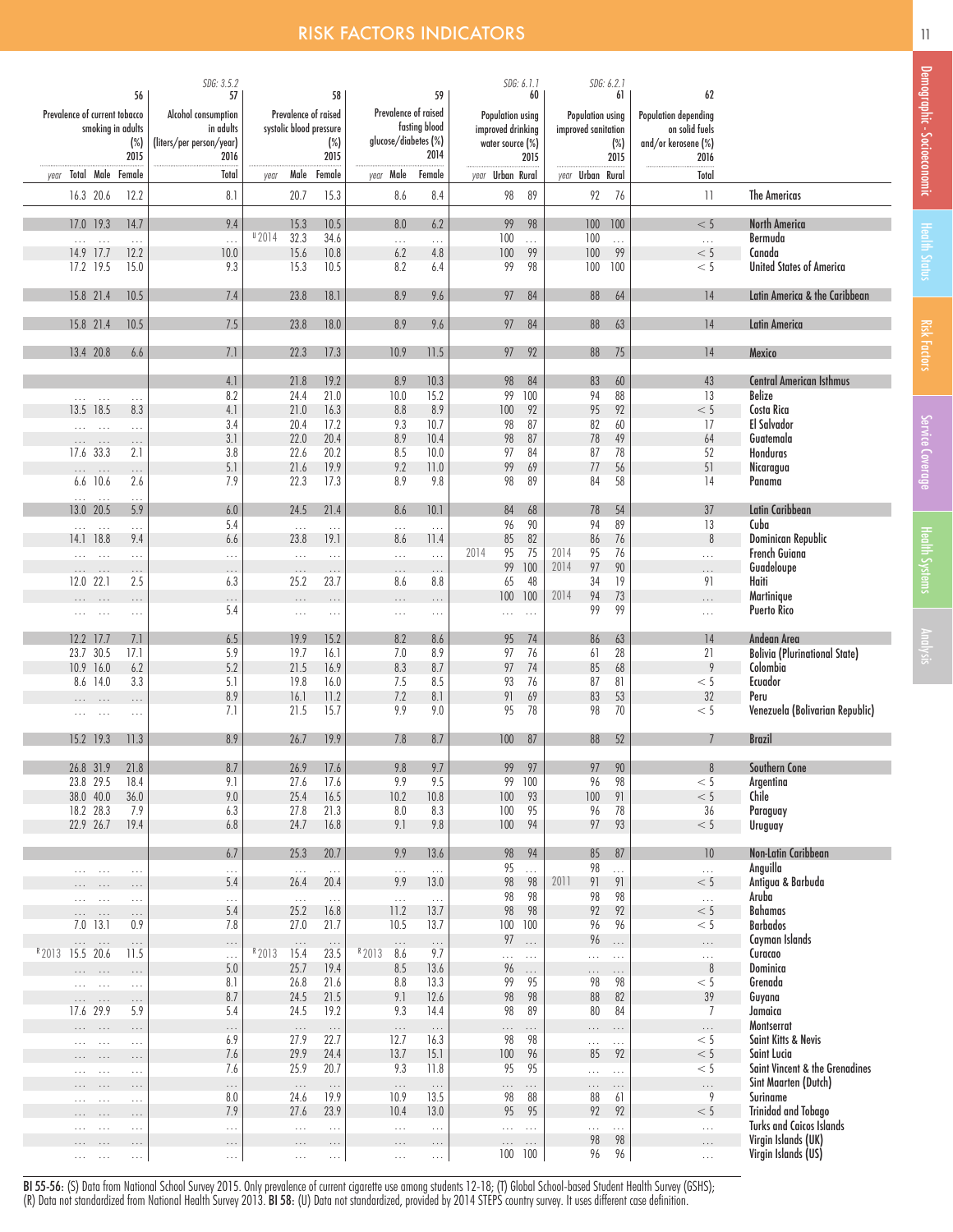# Demographic - Socioeconomic Analysis Health Systems Service Coverage Hisk Factors Health Status Demographic - Socioeconomic

| 12 |  |  |  |  |  |  |  |  |  | <b>SERVICE COVERAGE INDICATORS</b> |  |  |
|----|--|--|--|--|--|--|--|--|--|------------------------------------|--|--|
|    |  |  |  |  |  |  |  |  |  |                                    |  |  |

|                                      |                  |                  |                  |                                 |                  |                        |                              |                           | SDG: 3.7.1                    |                                       | SDG: 3.1.2                 |
|--------------------------------------|------------------|------------------|------------------|---------------------------------|------------------|------------------------|------------------------------|---------------------------|-------------------------------|---------------------------------------|----------------------------|
|                                      | 63               | 64               | 65               | 66                              | 67               | 68                     | 69                           | 70                        | 71                            | 72                                    | 73                         |
|                                      |                  |                  |                  | Immunization coverage (%), 2016 |                  |                        | Municipalities with          | Contraceptive             | Unmet need                    | Antenatal care<br>coverage by skilled | Hospital<br>births         |
|                                      |                  |                  |                  | under 1 year of age             |                  | 1 year                 | DTP3 coverage<br>$\geq 95\%$ | prevalence<br>use, modern | for family<br>planning        | birth attendants of                   |                            |
|                                      | BCG              | Polio3           | DTP3-cv          | Rotavirus                       | PCV3             | of age<br>MMR1         | $(\%)$<br>2016               | methods (%)<br>2017       | $(\%)$<br>2017                | $4+$ visits $(\%)$<br>2016            | $(\%)$<br>2016             |
| <b>The Americas</b>                  | 94               | 87               | 91               | $80\,$                          | 84               | 92                     | 47                           | 69                        | 14                            | 88.3                                  | 94.8                       |
| North America                        | n/a              | 93               | 95               | 73                              | 92               | 92                     |                              | 69                        | 12                            | 92.2                                  | 98.1                       |
| Bermuda                              | n/a              | 94               | 94               | 39                              | 95               | 87                     | $\ldots$                     | $\cdots$                  | $\ldots$                      | 97.1                                  | 97.3                       |
| Canada                               | n/a              | 91 <sup>V</sup>  | 91 <sup>V</sup>  | $\ldots$ V                      | 79 V             | 90 v                   | 8                            | 72                        | 10                            | $\ldots$                              | 94.1 2015                  |
| <b>United States of America</b>      | n/a              | 94 W             | 95 W             | 73 W                            | 93W              | 92 W                   | .                            | 69                        | 12                            | 92.2 2014                             | 98.5 2014                  |
|                                      | 94               | 85               | 89               | 82                              |                  | 93                     | 49                           |                           | 15                            | 86.7                                  | 93.4                       |
| Latin America & the Caribbean        |                  |                  |                  |                                 | 81               |                        |                              | 69                        |                               |                                       |                            |
| <b>Latin America</b>                 | 94               | 84               | 89               | 82                              | 81               | 93                     | 49                           | 69                        | 15                            | 86.7                                  | 93.4                       |
| Mexico                               | 100              | 96               | 93               | 83                              | 92               | 97                     | 53                           | 70                        | 14                            | 91.0 2015                             | 94.2 2015                  |
|                                      |                  |                  |                  |                                 |                  |                        |                              |                           |                               |                                       |                            |
| <b>Central American Isthmus</b>      | 92               | 90               | 89               | 90                              | 88               | $92$                   | $48\,$                       | 61                        | 19                            | 65.2                                  | 79.7                       |
| Belize                               | 94               | 96               | 95               | .                               | .                | 95                     | 67                           | 52                        | 22                            | $\ldots$                              | 91.3                       |
| Costa Rica<br>El Salvador            | 89<br>87         | 97<br>95         | 97<br>93         | $\cdots$<br>93                  | 94<br>90         | 93<br>90               | 67<br>44                     | $77\,$<br>67              | 9                             | 85.1<br>75.1 <sup>D</sup>             | 98.7<br>99.0 <sup>D</sup>  |
| Guatemala                            | 87               | 82               | 80               | 82                              | 81               | 86                     | 29                           | $50\,$                    | 16<br>25                      | 43.0 D 2014                           | 66.0 2015                  |
| Honduras                             | 100 <sub>x</sub> | 100 <sup>x</sup> | 100 <sup>x</sup> | 100 <sup>x</sup>                | 100 <sup>x</sup> | 100 <sup>X</sup>       | 70                           | 64                        | 20                            | 89.0 D 2012                           | 79.0                       |
| Nicaragua                            | $100 \times$     | 100 <sub>x</sub> | 100 <sub>x</sub> | 100 <sub>x</sub>                | 100 <sub>x</sub> | 100 <sub>x</sub>       | 80                           | 76                        | $\overline{\phantom{a}}$      | 68.0                                  | 88.5                       |
| Panama                               | 100              | 86               | 86               | 92                              | 83               | 100 <sub>x</sub>       | 42                           | 57                        | 20                            | 87.9 2013                             | 94.8 2015                  |
|                                      |                  |                  |                  |                                 |                  |                        |                              |                           |                               |                                       |                            |
| Latin Caribbean                      | 84               | 78               | 82               | 67                              |                  | 84                     | 29                           | 59                        | 19                            | 85.3                                  | 79.2                       |
| Cuba<br>Dominican Republic           | 99<br>100        | 99 V.Y<br>82     | 100<br>87        | .<br>75                         | $\ldots$<br>30   | 100<br>85              | 89<br>19                     | $72\,$<br>69              | 10<br>13                      | 97.8<br>98.0 2014                     | 99.9<br>97.9 2014          |
| French Guiana                        | $\ldots$         | $\cdots$         |                  |                                 |                  |                        |                              |                           |                               | 84.0<br>2014                          | 99.0 2010                  |
| Guadeloupe                           | $\cdots$         | .                | $\ldots$<br>.    | 22<br>.                         | $\ldots$<br>.    | .<br>$\cdots$          | $\cdots$<br>.                | .<br>$52\,$               | .<br>23                       | $\ldots$                              | 100.0                      |
| Haiti                                | 63               | 65               | 70               | 60                              | Н.               | 76 <sup>Z</sup>        | $\overline{11}$              | 35                        | 36                            | $67.0$ $2012$                         | 50.0 2013                  |
| Martinique                           |                  | .                | .                |                                 | $\cdots$         | $\cdots$               | .                            | 54                        | 21                            | 2011<br>90.9                          | 99.9 2012                  |
| <b>Puerto Rico</b>                   | $\ldots$         | $\ldots$         | $\ldots$         | $\ldots$                        | $\ldots$         | $\ldots$               | $\ldots$                     | 67                        | 16                            | 98.6 E 2015                           | 99.4 E 2015                |
|                                      |                  |                  |                  | .                               |                  |                        |                              |                           |                               |                                       |                            |
| Andean Area                          | 92               | 86               | 87               | 78                              | 68               | 90                     | 45                           | 63                        | $21\,$                        | 87.0                                  | 93.2                       |
| <b>Bolivia (Plurinational State)</b> | 96               | 87               | 87               | 87                              | 87               | 94                     | 19                           | 43                        | 37                            | 89.9                                  | 71.4                       |
| Colombia                             | 88               | 91               | 91               | 90                              | 89               | 93                     | 39                           | $72\,$                    | 15                            | 89.8 2015                             | 98.8 2014                  |
| Ecuador<br>Peru                      | 84<br>90         | 79<br>88         | 83<br>89         | 80<br>87                        | 84<br>86         | 86<br>88               | 25<br>73                     | 70<br>54                  | 15<br>29                      | 79.5 6 2012<br>88.9                   | 94.3 2015<br>91.9          |
| Venezuela (Bolivarian Republic)      | 100              | 82               | 84               | 47                              | $\overline{7}$   | 88                     | 44                           | 64                        | 18                            | 84.6                                  | 96.2                       |
|                                      |                  |                  |                  |                                 |                  |                        |                              |                           |                               |                                       |                            |
| <b>Brazil</b>                        | 96               | 72               | 89               | 88                              | 84               | 95                     | 51                           | 75                        | 12                            | 90.9 2015                             | 98.4 2015                  |
| Southern Cone                        | 92               | 88               | 91               | 76                              | 85               | 91                     | $52\,$                       | 68                        | 14                            | $\cdots$                              | 99.4                       |
| Argentina                            | 92               | 87               | 92               | 75                              | 82               | 90                     | 56                           | 70                        | 13                            | $\ldots$                              | 99.7 2015                  |
| Chile                                | 97               | 95               | 95<br>80         | .<br>79                         | 93               | 93                     | 58<br>15                     | 64                        | 15                            | $\ldots$<br>2015<br>77.4              | 99.7 2015<br>2015<br>97.0  |
| Paraguay<br>Uruguay                  | 82<br>98         | 80<br>95         | 95               |                                 | 85<br>94         | 91<br>95               | 69                           | 68<br>74                  | 15<br>$\overline{\mathbf{1}}$ | 99.9 2015                             | 99.6 2015                  |
|                                      |                  |                  |                  | $\cdots$                        |                  |                        |                              |                           |                               |                                       |                            |
| <b>Non-Latin Caribbean</b>           | 93               | 97               | 97               |                                 | 65               | 94                     | 65                           | 58                        | 19                            | 88.5                                  | 96.4                       |
| Anguilla                             | 98               | 90               | 90               | .                               | $\ldots$         | 96                     |                              | .                         | $\ldots$                      | 100.0 2012                            | 100.0                      |
| Antigua & Barbuda                    | n/a              | 87               | 92               | $\cdots$                        | .                | 88                     | $38\,$                       | 60                        | 17                            | 100.0<br>2014                         | 100.0 2014                 |
| Aruba                                | n/a              | 97               | 97               | .                               | 92               | 95                     | 100                          | $\cdots$                  | $\ldots$                      | 100.0<br>2015<br>2014                 | $\ldots$<br>99.0 2015      |
| Bahamas<br><b>Barbados</b>           | n/a<br>46        | 94<br>97         | 94<br>97         | 1                               | 94<br>96         | $89$<br>92             | 60<br>50                     | 64<br>58                  | 14<br>19                      | 83.1<br>97.0 2015                     | 99.0 2015                  |
| Cayman Islands                       | 79               | 95               | 95               | .<br>83                         | 92               | 89                     | 67                           |                           |                               | 99.0                                  | 99.8                       |
| Curacao                              | n/a              | 87               | 84               | $\cdots$                        | 66               | 81                     |                              | $\cdots$<br>$\ldots$      | $\cdots$<br>$\ldots$          | $\ldots$                              | 98.0                       |
| Dominica                             | 98               | 99               | 99               | $\cdots$                        | $\cdots$         | 96                     | 100                          | .                         | $\cdots$                      | 70.0                                  | 96.0                       |
| Grenada                              | n/a              | 98               | 96               | .                               | $\ldots$         | 95                     | 29                           | 61                        | 17                            | 59.8 D                                | 99.3                       |
| Guyana                               | 95               | 94               | 97               | 96                              | 92               | 100 <sub>x</sub>       | 54                           | 40                        | 29                            | 95.1 2013                             | 90.0<br>2015               |
| Jamaica                              | 96               | 99               | 99               | .                               | 37               | 95                     | 85                           | 68                        | 14                            | 87.0<br>2008                          | 99.4<br>2015               |
| Montserrat                           | 100              | 100              | 100              | .                               | .                | 100                    | 100                          | $\cdots$                  | $\ldots$                      | 100.0                                 | 100.0                      |
| Saint Kitts & Nevis<br>Saint Lucia   | 96<br>96         | 100<br>95        | 98<br>95         | $\ldots$                        | $\ldots$         | 98<br>100 <sub>x</sub> | 94<br>44                     | $\cdots$<br>56            | $\ldots$<br>19                | $\ldots$<br>99.0 2009                 | 100.0 2014<br>2014<br>99.1 |
| Saint Vincent & the Grenadines       | 100 2015         | 100              | 100              | $\cdots$                        | $\cdots$         | 100                    | 67                           | 62                        | 16                            |                                       | 98.7<br>2015               |
| Sint Maarten (Dutch)                 | n/a              | 89               | 89               | $\ldots$<br>.                   | $\ldots$<br>49   | 90                     |                              |                           |                               | $\ldots$<br>75.0                      | 100.0                      |
| Suriname                             | n/a              | 91               | 91               | $\ldots$                        | $\ldots$         | 97                     | 20                           | 52                        | $\cdots$<br>20                | 66.8 2010                             | 80.0 2015                  |
| <b>Trinidad and Tobago</b>           | n/a              | 100              | 97               | .                               | 91               | 86                     | 67                           | 46                        | 25                            | 100.0                                 | 100.0                      |
| <b>Turks and Caicos Islands</b>      | 98               | 91               | 91               | $\ldots$                        | $\cdots$         | 96                     | 75                           | $\cdots$                  | $\ldots$                      | 71.5                                  | 98.7                       |
| Virgin Islands (UK)                  | 91               | 96               | 95               | $\cdots$                        | $\cdots$         | 100 <sub>x</sub>       | 50                           | .                         | $\cdots$                      | 100.0                                 | 99.0                       |
| Virgin Islands (US)                  | $\ldots$         | $\dots$          | $\ldots$         | $\sim$ .                        | $\ldots$         | $\ldots$               | $\ldots$                     | 63                        | 17                            | 92.9 2011                             | 98.5 2010                  |
|                                      |                  |                  |                  |                                 |                  |                        |                              |                           |                               |                                       |                            |

BI 63-68: (V) <2years of age; (W) 19-35 months; (X) reported coverage >100%; (Y) polio2, as per country schedule; (Z) coverage report for measles-rubella vaccine in children  $<$  1 year of age. BI 72-73: (D) public only; (E) preliminary; (G) survey.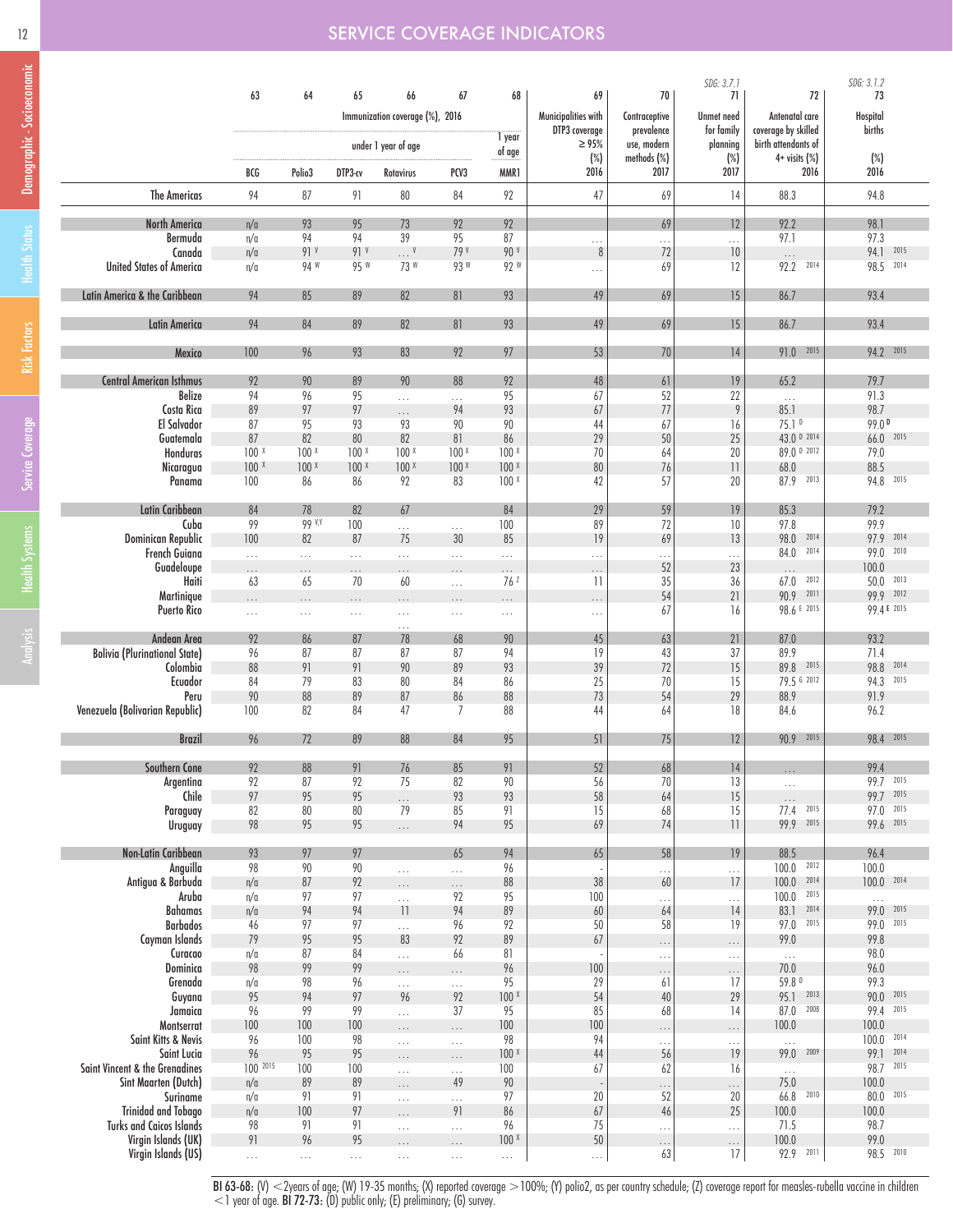# **HEALTH SYSTEMS INDICATORS** 13 NOTE 2014 13 NOTE 2014 13

|                   | $SDG: 3.c. 1$ $\longrightarrow$ |                      |                    |                                     |                                 |                                            |                                        |                                            |                                       |                                            |
|-------------------|---------------------------------|----------------------|--------------------|-------------------------------------|---------------------------------|--------------------------------------------|----------------------------------------|--------------------------------------------|---------------------------------------|--------------------------------------------|
| 74                | 75                              | 76                   |                    | 77                                  | 78                              | 79                                         | 80                                     | 81                                         | 82                                    |                                            |
|                   |                                 | Human resources      |                    | National health<br>expenditure as % | Out-of-pocket<br>expenditure as | Proportion of voluntary<br>non remunerated | <b>Mortality</b><br>under-registration | Ill-defined and unknown<br>causes of death | Mortality garbage<br>codes            |                                            |
|                   | per<br>$(10,000~\text{pop})$    |                      |                    | of GDP                              | $%$ THE                         | blood donation (%)                         | $(\%)$                                 | $(\%)$                                     | $(\%)$                                |                                            |
|                   |                                 | circa 2014           |                    | 2014                                | 2014                            | 2015                                       | circa 2015                             | circa 2015                                 | circa 2015                            |                                            |
| Physicians        | <b>Nurses</b>                   | <b>Dentists</b>      | public             | private                             |                                 |                                            |                                        |                                            |                                       |                                            |
| 20.7              | 50.6                            | 5.1                  | 5.3                | 5.2                                 | 25.0                            | 62                                         | 4.1                                    | 2.9                                        | 15.0                                  | <b>The Americas</b>                        |
| 25.9              | 110.9                           | 6.2                  | 8.2                | 8.3                                 | 11.3                            | 100                                        | 0.2                                    | 1.2                                        | 14.6                                  | <b>North America</b>                       |
| $\ldots$          | $\ldots$                        | $\cdots$             | $\ldots$           | $\ldots$                            | $\ldots$                        | 100                                        | $\ldots$                               | 0.9                                        | 15.2                                  | Bermuda                                    |
| 25.0<br>26.0      | 106.4<br>111.4                  | 6.1<br>6.2           | 7.4<br>8.3         | 3.0<br>8.9                          | 13.6<br>11.1                    | 100 2014<br>100 2014                       | 2.2                                    | 0.9<br>1.2                                 | 11.0<br>14.9                          | Canada<br><b>United States of America</b>  |
|                   |                                 |                      |                    |                                     |                                 |                                            |                                        |                                            |                                       |                                            |
| 17.6              | 14.3                            | 4.3                  | 3.7                | 3.4                                 | 32.7                            | 41                                         | 7.3                                    | 4.3                                        | 15.4<br>Latin America & the Caribbean |                                            |
| 17.7              | 14.3                            | 4.4                  | 3.7                | $3.4\,$                             | 32.7                            | $40\,$                                     | 7.3                                    | 4.3                                        | 15.3                                  | <b>Latin America</b>                       |
|                   |                                 |                      |                    |                                     |                                 |                                            |                                        |                                            |                                       |                                            |
| 21.2              | 25.1                            | 1.0                  | 3.3                | $3.0\,$                             | 44.0                            | $\overline{4}$                             |                                        | 1.6                                        | 12.5                                  | Mexico                                     |
| 11.5              | 8.9                             | $2.5\,$              | 4.1                | 3.5                                 | 40.0                            | 27                                         | 11.3                                   | 9.2                                        | 17.9                                  | <b>Central American Isthmus</b>            |
| 11.5              | 11.1                            | 0.4                  | 3.9                | 1.9                                 | 23.0                            | 14                                         | 19.5                                   | 0.8                                        | 12.5                                  | <b>Belize</b>                              |
| 22.8              | 24.4                            | 9.3                  | 6.8                | 2.6                                 | 24.9                            | 60                                         | 11.7                                   | 1.9                                        | 12.2                                  | Costa Rica                                 |
| 15.5              | 11.2                            | 5.3                  | 4.5                | 2.3                                 | 28.9                            | 17                                         | 7.5                                    | 21.2                                       | 23.6                                  | El Salvador                                |
| 7.5               | $6.0\,$                         | $1.4\,$              | 2.3                | 3.9                                 | 52.2                            | $5\,$                                      | 9.3                                    | 9.3                                        | 17.3                                  | Guatemala                                  |
| 10.0              | $3.8\,$                         | $0.3\,$              | $4.4\,$            | 4.3                                 | 43.5                            | 19                                         |                                        | $\ldots$                                   | $\bar{1}$ , $\bar{1}$                 | Honduras                                   |
| 9.0               | 6.3                             | $0.5\,$              | 5.1                | 3.9                                 | 37.5                            | 100                                        | 23.8                                   | 1.8                                        | 16.0                                  | Nicaragua                                  |
| 16.0              | 13.6                            | 3.1                  | 5.9                | 2.2                                 | 22.3                            | $\overline{7}$                             | 8.2                                    | 3.9                                        | 17.9                                  | Panama                                     |
| 32.6              | 34.9                            | $5.5\,$              | 5.1                | $2.6\,$                             | 19.9                            | 55                                         | 13.6                                   | 2.4                                        | 13.0                                  | Latin Caribbean                            |
| 76.6              | 81.3                            | 14.9                 | 10.6               | 0.5                                 | 4.4                             | 100                                        |                                        | 0.7                                        | 9.6                                   | Cuba                                       |
| 21.2              | 3.8                             | 1.7                  | 2.9                | 1.5                                 | 21.1                            | 12                                         | 38.6                                   | 3.7                                        | 15.7                                  | Dominican Republic                         |
| 17.5              | 48.7                            | 2.0                  | $\ldots$           | $\ldots$                            | $\ldots$                        | $\ldots$                                   | 4.2                                    | 20.6                                       | 16.3                                  | <b>French Guiana</b>                       |
| 26.4              | 61.2                            | $4.3\,$              | $\dots$            | $\ldots$                            | $\sim$ .                        | $100$                                      | 0.9                                    | 12.6                                       | 18.2                                  | Guadeloupe                                 |
| 2.3               | 3.5                             | 0.1                  | 1.6                | 6.0                                 | 34.8                            | 48                                         | $\ldots$                               | $\ldots$                                   | $\bar{1}$ , $\bar{1}$                 | Haiti                                      |
| 26.2              | 81.7                            | $4.3\,$              | $\cdots$           | $\cdots$                            |                                 | $100$                                      |                                        | 8.3                                        | 20.2                                  | Martinique                                 |
| 22.0              | 65.9                            | 3.9                  | $\ldots$           | $\ldots$                            | $\ldots$                        | $\ldots$                                   | 3.8                                    | 2.1                                        | 16.1                                  | <b>Puerto Rico</b>                         |
| 15.2              | 10.1                            | $5.2\,$              | 3.9                | 2.6                                 | 34.0                            | 45                                         | 25.5                                   | 1.9                                        | 14.0                                  | Andean Area                                |
| 8.9               | 5.1                             | 0.8                  | 4.6                | 1.8                                 | 23.1                            | 41                                         | $\cdots$                               | $\ldots$                                   | $\ldots$                              | <b>Bolivia (Plurinational State)</b>       |
| 18.5              | 10.8                            | 9.1                  | 5.4                | $1.8\,$                             | 15.4                            | 91                                         | 24.7                                   | 1.9                                        | 11.6                                  | Colombia                                   |
| 20.4              | 10.1                            | 2.8                  | 4.5                | 4.7                                 | 48.4                            | 68                                         | 21.7                                   | 8.6                                        | 12.2                                  | Ecuador                                    |
| 11.9              | 12.7                            | 1.9                  | 3.3                | 2.2                                 | 28.6                            | 5 2013                                     | 43.3                                   | 0.3                                        | 18.9                                  | Peru                                       |
| 13.0              | $8.0\,$                         | $\bar{\mathbb{Z}}$ . | 1.5                | 3.7                                 | 64.3                            | 6                                          | 10.7                                   | 0.4                                        | 14.0                                  | Venezuela (Bolivarian Republic)            |
|                   |                                 |                      |                    |                                     |                                 |                                            |                                        |                                            |                                       |                                            |
| 15.1              | 7.1                             | $5.5\,$              | 3.8                | 4.5                                 | 25.5                            | 61                                         | 0.2                                    | 5.7                                        | 14.0                                  | <b>Brazil</b>                              |
|                   |                                 |                      | 3.3                | $2.9$                               | 31.9                            | 38                                         | $3.9\,$                                | $6.4\,$                                    | 24.1                                  | Southern Cone                              |
| $\ldots$          | $\ldots$                        | $\sim 10$            | 2.7                | 2.1                                 | 30.7                            | 46                                         | 2.8                                    | 7.2                                        | 29.8                                  | Argentina                                  |
| 21.5              | 22.0                            | 10.0                 | 3.9                | 3.9                                 | 31.5                            | 28                                         | 1.6                                    | 2.2                                        | 12.1                                  | Chile                                      |
| 15.8              | 14.6                            | 7.0                  | 4.5                | 5.3                                 | 49.4                            | $10\,$                                     | 22.9                                   | 10.7                                       | 14.3                                  | Paraguay                                   |
| 47.9              | 18.9                            | 14.5                 | 6.1                | 2.5                                 | 15.6                            | 51                                         |                                        | 8.3                                        | 18.2                                  | Uruguay                                    |
| 14.2              | 21.3                            | $1.6\,$              | 3.1                | 2.7                                 | 31.3                            | 45                                         | $\ldots$                               | $\ldots$                                   | $\ldots$                              | Non-Latin Caribbean                        |
| 14.0              | 47.0                            | 3.0                  | $\ldots$           | $\bar{\mathcal{L}}$ .               |                                 | 44                                         | $\ldots$                               |                                            | 16.9                                  | Anguilla                                   |
| $\cdots$          | $\ldots$                        | $\ldots$             | $3.8\,$            | 1.8                                 | 23.7                            | 5 2009                                     | 3.6                                    | 0.6                                        | 27.8                                  | Antigua & Barbuda                          |
| $\ldots$          | $\ldots$                        | $\ldots$             | $\ldots$           | $\ldots$                            |                                 | 100                                        | $\ldots$                               | 5.1                                        | 19.5                                  | Aruba                                      |
| $\cdots$          | 27.5                            | 2.2                  | 3.6                | 4.2                                 | 29.2                            | 28                                         | 13.3                                   | 1.3                                        | 16.0                                  | <b>Bahamas</b>                             |
| 21.9              | 44.0                            | 2.5                  | 4.7                | 2.7                                 | 29.9                            | 12 2014                                    | 6.8                                    | 1.4                                        | 22.4                                  | <b>Barbados</b>                            |
| 54.6              | 73.2                            | 7.9                  | $\ldots$           | $\ldots$                            | $\ldots$                        | $100\,$                                    | $\ldots$                               | $\ldots$                                   | $\cdots$                              | Cayman Islands                             |
| 13.2 2017<br>17.7 | $\ldots$<br>50.9                | 2.5 2017<br>2.9      | $\dots$<br>$3.8\,$ | $\ldots$<br>1.7                     | $\sim$ $\sim$<br>28.3           | 100                                        | $\ldots$                               | $\ldots$<br>5.3                            | $\ldots$                              | Curacao                                    |
| 7.6               | 43.9                            | 2.1                  | 2.8                | 3.3                                 | 50.9                            | $\overline{7}$<br>40 2014                  | 5.7                                    | 1.8                                        | 19.5<br>19.1                          | Dominica<br>Grenada                        |
| 6.9               | 10.1                            |                      | 3.1                | 2.1                                 | 37.4                            | $100$                                      | 13.2                                   | 0.8                                        | 19.6                                  | Guyana                                     |
| 9.6               | 11.4                            | $\ldots$<br>0.3      | 2.8                | 2.6                                 | 27.8                            | 36                                         | $\ldots$                               | $\ldots$                                   | $\ldots$                              | Jamaica                                    |
| 9.8               | 67.5                            | $7.8$                | $\ldots$           | $\ldots$                            | $\ldots$                        | 100 2011                                   |                                        |                                            | 22.4                                  | Montserrat                                 |
| 25.3              | 39.8                            | 3.7                  | 2.1                | 2.9                                 | 50.8                            | 10                                         |                                        | 0.3                                        | 14.6                                  | Saint Kitts & Nevis                        |
| 12.9              | 30.3                            | 1.3                  | 3.6                | 3.1                                 | 45.6                            | 64                                         | 8.3                                    | 2.2                                        | 16.3                                  | Saint Lucia                                |
| 9.5               | 22.9                            | 1.7                  | 4.4                | 4.3                                 | 49.2                            | 14                                         | $\overline{\phantom{a}}$               | 2.3                                        | 14.9                                  | Saint Vincent & the Grenadines             |
| $\ldots$          | $\ldots$                        | $\ldots$             | $\ldots$           | $\cdots$                            | $\ldots$                        | $\ldots$                                   | $\ldots$                               | $\cdots$                                   | $\ldots$                              | Sint Maarten (Dutch)                       |
| 10.3              | 18.6                            | 1.0                  | 2.9                | 2.8                                 | 11.4                            | 100                                        | 18.8                                   | 9.7                                        | 15.7                                  | Suriname                                   |
| 26.7              | 35.1                            | 3.6                  | 2.9                | 2.8                                 | 39.6                            | $18\,$                                     | $\ldots$                               | $\ldots$                                   | $\ldots$                              | <b>Trinidad and Tobago</b>                 |
| $\cdots$          | $\ldots$                        | $\ldots$             | $\ldots$           | $\bar{\mathcal{L}}$ .               | $\ldots$                        | 54<br>$-2013$                              | $\ldots$                               | 7.8                                        | 11.7                                  | <b>Turks and Caicos Islands</b>            |
| $\cdots$          | $\cdots$                        | $\cdots$             | $\cdots$           | $\ldots$                            | $\cdots$                        |                                            | $\ldots$                               | $\cdots$<br>5.8                            | $\ldots$<br>18.2                      | Virgin Islands (UK)<br>Virgin Islands (US) |
| $\ldots$          | $\ldots$                        | $\ldots$             | $\sim$ .           | $\ldots$                            | $\ldots$                        | $\ldots$                                   | $\ldots$                               |                                            |                                       |                                            |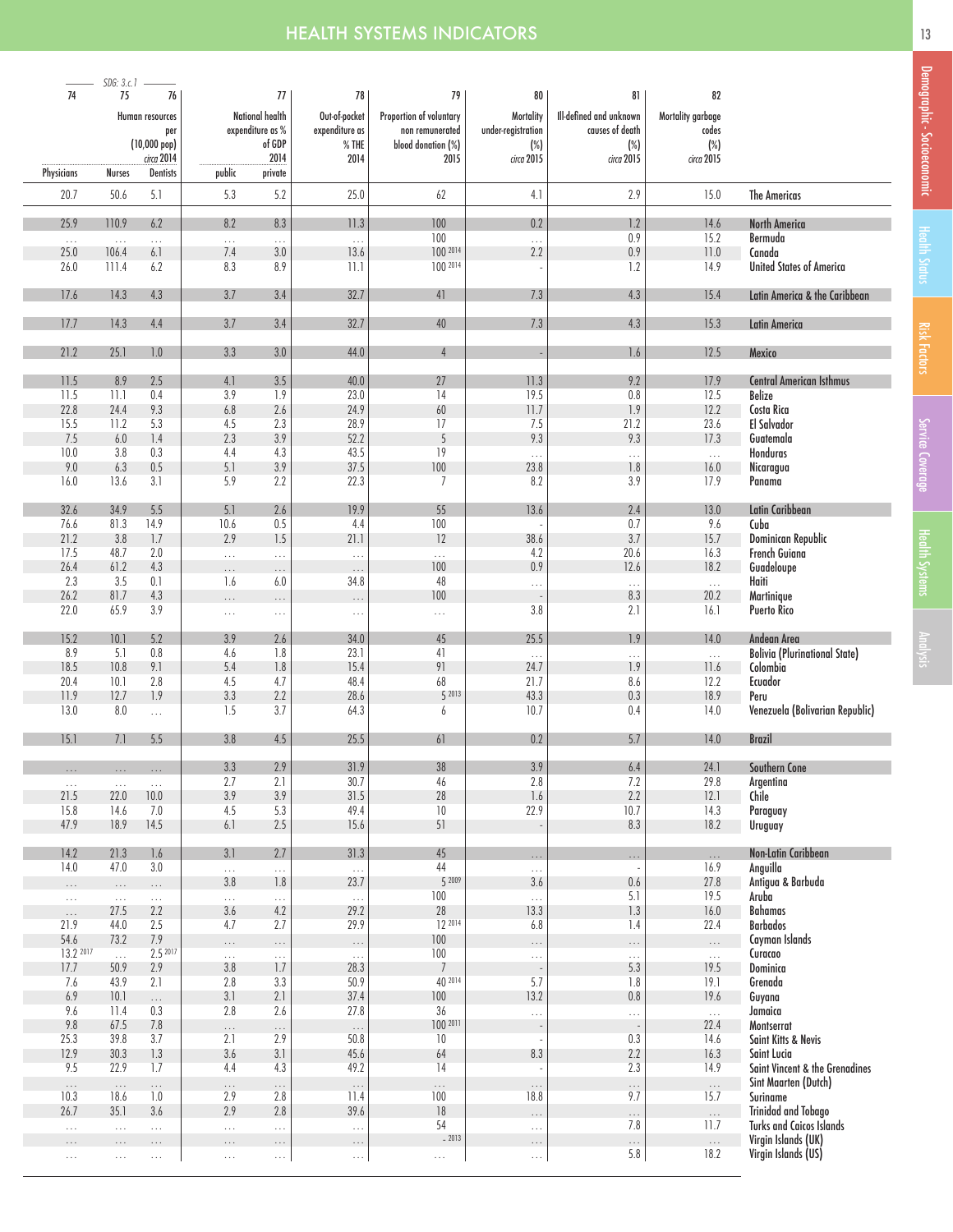Between 1990 and 2015, maternal mortality declined by 44% worldwide and by 50% in the Americas. In spite of this progress, 22 women die in the Region every day due to preventable causes related to pregnancy, childbirth, and the puerperium. Adolescents and women above the age of 34 are at an increased risk of complications and death as a consequence of pregnancy (1).

BOX

Maternal deaths can be divided into two groups:

Direct obstetric causes: those resulting from obstetric complications of the pregnant state (pregnancy, labor, and puerperium), from interventions, omissions or incorrect treatment, or from a chain of events resulting from any above (2).

Indirect obstetric causes: those resulting from previous existing disease or disease that developed during pregnancy and that was not due to direct obstetric causes, but that was aggravated by physiologic effects of pregnancy (2).

Additional categories are late maternal deaths and deaths from sequelae of direct or indirect obstetric causes occurring more than 42 days but less than one year after termination of pregnancy, and deaths occurring a year or more after the termination of pregnancy respectively (2).

In the Region of the Americas, the burden of direct obstetric causes was 62% in 2014, with eclampsia and obstetric hemorrhage accounting for 45% of this number. The burden of indirect obstetric causes, which complicate pregnancy, childbirth, and the puerperium, was 25%, among which circulatory system diseases were especially significant (28%), followed by respiratory system diseases (15%), and digestive system diseases (7%). Tuberculosis, an example of an infectious indirect obstetric cause, was responsible for 2% of maternal deaths in 2014. Another example of an indirect obstetric cause is pandemic influenza A (H1N1), which, in 2009, was responsible for the increase in maternal deaths in several of the Region's countries. The figure below shows the spike caused by this event. The burden of late maternal deaths and deaths from sequelae was 12% in 2014.

### **FIGURE**





This mortality pattern varies based on the country and on whether the country makes specific attempts to identify maternal deaths, a process that highlights the importance of the obstetric transition (3) and the challenge that the Region faces in reducing not only direct obstetric deaths but also indirect ones and those that occur after puerperium. The obstetric transition consists of changing from a pattern of high maternal mortality to one of low maternal mortality, with indirect obstetric causes assuming a greater burden as direct obstetric causes recede in relative importance. This change is a function of the increasing age of mothers during their first pregnancy, along with an increase in noncommunicable chronic diseases in the mother, institutionalization of pregnancy and childbirth care, and an increase in obstetric interventions. The transition has five stages, which are classified principally according to the magnitude of the maternal mortality ratio (MMR), the pattern of mortality causes, and fertility levels (see Table). Considering the regional MMR value of 46.8 per 100,000 live births (lb) (4), the current stage is stage IV, with a moderately low MMR and an upward trend in indirect obstetric causes associated primarily with noncommunicable diseases. Countries are undergoing the transition at varying paces. Three stages can be seen in the Region: countries in stage II have MMRs in the 990-300 range, countries in stage III have MMRs in the 299-50 range, and countries in stage IV have MMRs of less than 50.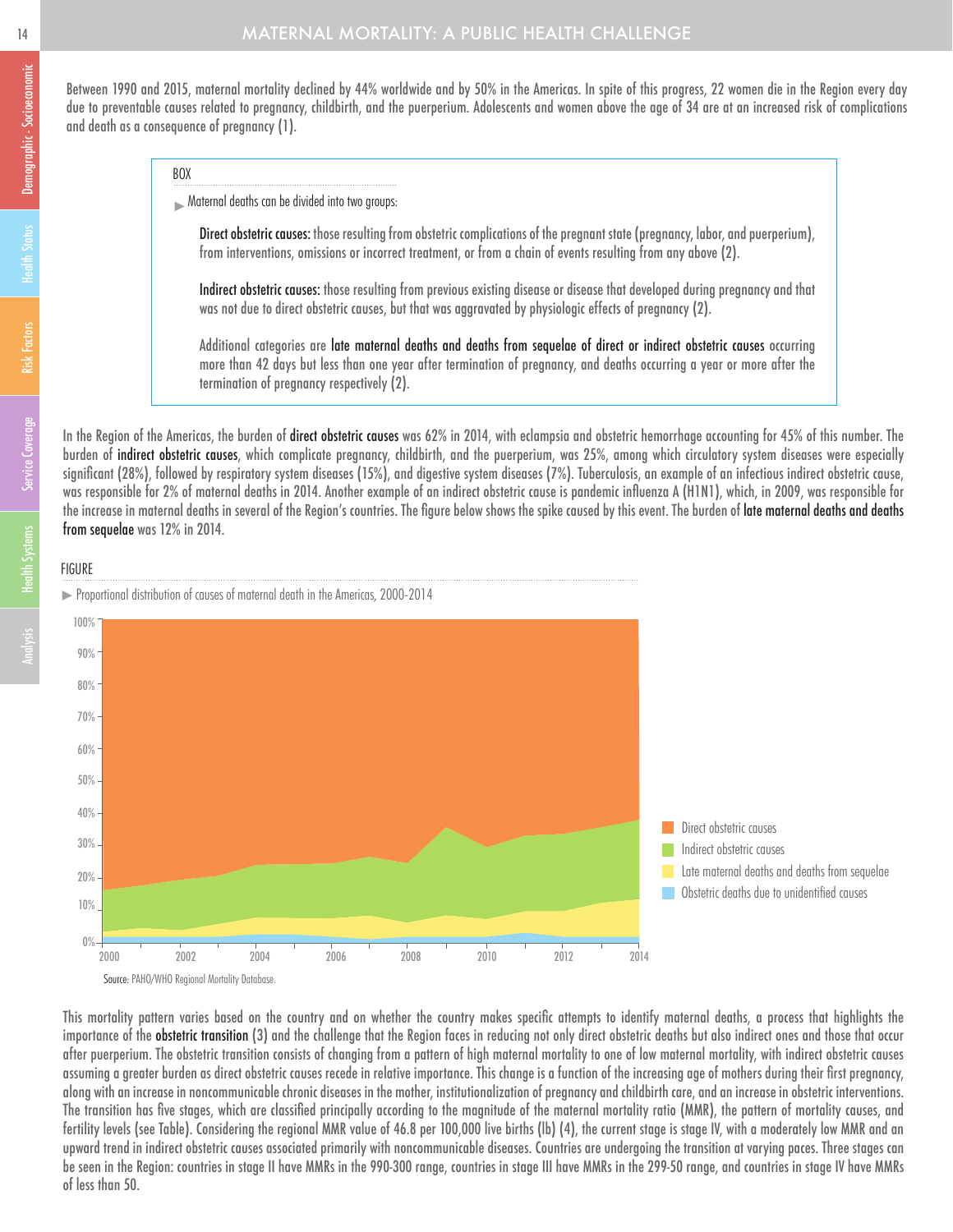**Industry** Obstetric transition

| <b>Stage</b> | <b>Maternal</b> mortality<br>ratio (100,000 lb) | <b>Characteristic</b>                                                                                                                                                                                                                                                                                                                  |
|--------------|-------------------------------------------------|----------------------------------------------------------------------------------------------------------------------------------------------------------------------------------------------------------------------------------------------------------------------------------------------------------------------------------------|
|              | > 1,000                                         | Very high maternal mortality, high fertility, and the predominance of direct obstetric causes, along-<br>side a significant proportion of deaths attributable to communicable causes. Serious limitations on<br>access to health facilities.                                                                                           |
| Ш            | $999 - 300$                                     | High maternal mortality and high fertility, with mortality patterns similar to stage I, but with a<br>higher proportion of women seeking and having access to health facilities.                                                                                                                                                       |
| Ш            | $799 - 50$                                      | High maternal mortality, variable fertility, and direct causes of mortality still predominate but with a<br>higher proportion of women having access to health services. Births attended by qualified personnel<br>and services with primary, secondary, and tertiary prevention.                                                      |
| IV           | $49 - 5$                                        | Maternal mortality moderate to low, low fertility, and indirect obstetric causes, particularly non-<br>communicable diseases, acquire greater importance. Access to high-quality health services with<br>adequately trained personnel and material resources for the detection and care of emergencies with<br>better health outcomes. |
|              | < 5                                             | Very low maternal mortality, very low fertility, with a predominance of indirect obstetric causes.<br>Avoidable maternal deaths are effectively and practically avoided in health services.                                                                                                                                            |

Source: Prepared from Souza J, Tunçalp Ö, Vogel J, Bohren M, Widmer M, Oladapo O, et al. Obstetric transition: the pathway towards ending preventable maternal deaths. BJOG An Int J Obstet Gynaecol. 2014;121:1–4. Available at: http://doi.wiley.com/10.1111/1471-0528.12735

All of the countries in the Americas are taking action to reduce maternal deaths and this has generated valuable experiences. However, efforts are needed to drastically improve high-quality prenatal care, availability of specialized care for complications during delivery, monitoring during the first weeks following delivery, and good access to family planning.

Several countries are simultaneously developing strategies to improve the quality of maternal death information, measurement, and classification, while also conducting an active search to identify these deaths in order to not only establish the number of deaths but also to know each woman's history. This information provides essential input for detecting relevant factors and for preventing further deaths. Attention also needs to be given to late maternal deaths and deaths from sequelae in order to determine the magnitude and behavior of this phenomenon, as improvements in care are resulting in a shift of deaths to the post-puerperium period (5).

It is also necessary to verify that each country has adopted the 1990 World Health Assembly recommendation that death certificates should include questions to determine if the deaths of women of reproductive age occurred during pregnancy, childbirth, or puerperium, or whether the woman had been pregnant within the one-year period preceding death. This information is very useful for the coder who selects the underlying cause of death, as well as for the active search of maternal deaths. In addition to the adoption of this recommendation, it is necessary to strengthen the quality of the filling out of death certificates by the responsible personnel.

The increase in indirect obstetric causes must be given proper attention with focused efforts on reducing them (6). The rise in indirect causes could be the result of successfully dealing with the direct complications of pregnancy and childbirth and a change in risk factors and disease patterns. Analyzing deaths due to indirect causes at the national and subnational levels is essential so that necessary and immediate action can be taken to bolster regional progress in reducing maternal mortality.

### **References**

- 1. Trends in Maternal Mortality: 1990 to 2015. Estimates by WHO, UNICEF, UNFPA, World Bank Group and the United Nations Population Division. 2015. Available at: http://apps.who.int/iris/bitstream/10665/194254/1/9789241565141\_eng.pdf?ua=1
- 2. World Health Organization. International statistical classification of diseases and related health problems. Volume 2, 10th revision, fifth edition, 2016
- 3. Souza J, Tunçalp Ö, Vogel J, Bohren M, Widmer M, Oladapo O, et al. Obstetric transition: the pathway towards ending preventable maternal deaths. BJOG An Int J Obstet Gynaecol. 2014;121:1–4. Available at:http://doi.wiley.com/10.1111/1471-0528.12735
- 4. PAHO/WHO, Communicable Diseases and Health Analysis, Health Information and Analysis: Health Situation in the Americas: Core Indicators 2016. Washington, D.C., 2016.
- 5. de Cosio FG, Jiwani SS, Sanhueza A, Soliz PN, Becerra-Posada F, Espinal MA (2016) Late Maternal Deaths and Deaths from Sequelae of Obstetric Causes in the Americas from 1999 to 2013: A Trend Analysis. PLoS ONE 11(9): e0160642. Available at: https://doi.org/10.1371/journal.pone.0160642
- 6. Frederikke Storm, Suneth Agampodi, Michael Eddleston, Jane Brandt Sørensen, Flemming Konradsen, Thilde Rheinländer. Indirect causes of maternal death. The Lancet. Global Health. Available at: https://doi.org/10.1016/S2214-109X(14)70297-9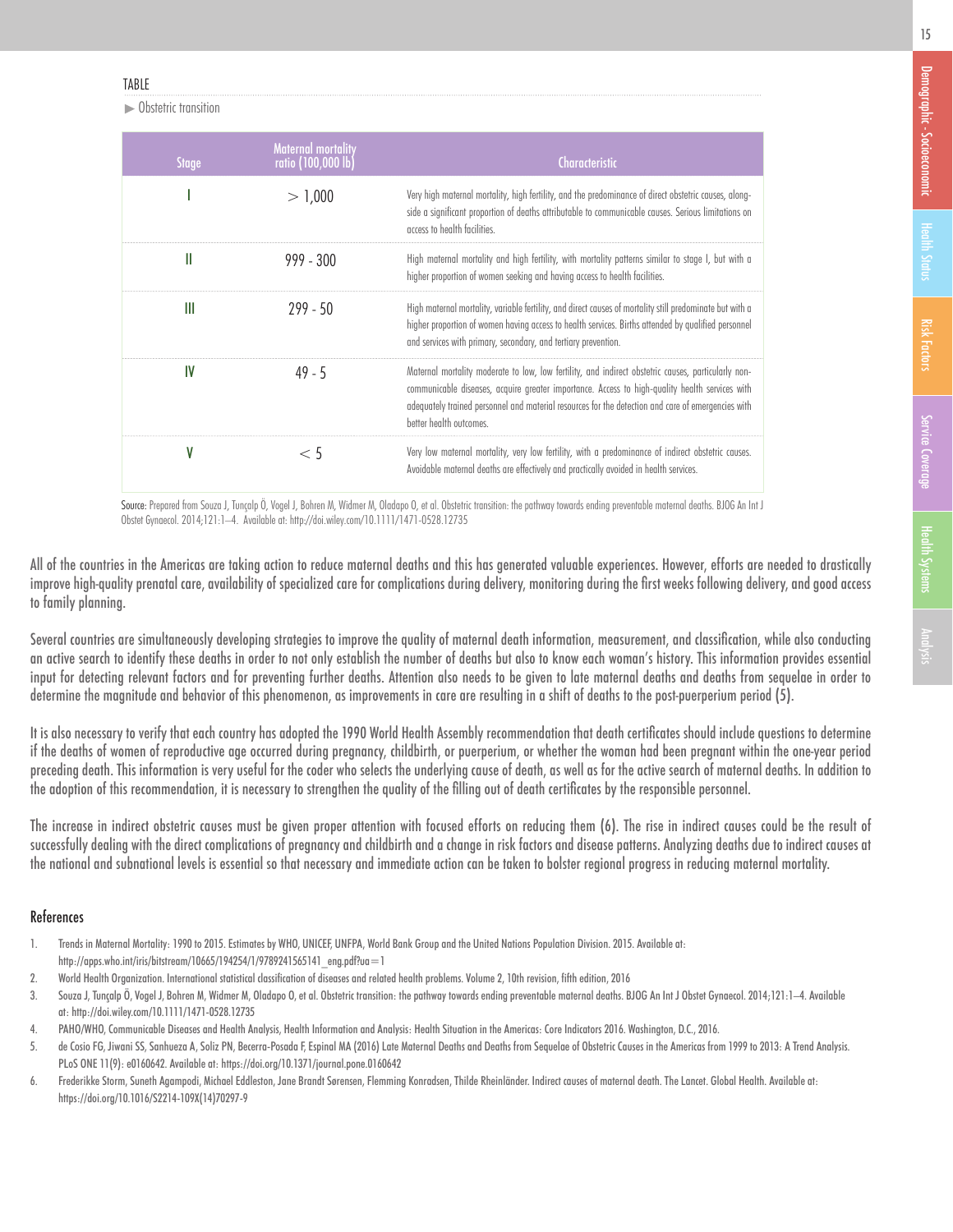### 16 MONITORING INDICATORS OF IMPACT GOALS IN STRATEGIC PLAN 2014-2019

In the framework of the Pan American Health Organization Strategic Plan 2014-2019 (SP 2014-2019) (1), the Organization's Member States approved the monitoring of nine goals and their indicators, in order to evaluate, by late 2019, the impact of the countries' public health actions, and thereby contribute to improving health in the Region.

The present analysis describes trends, with respect to regional targets, for six health indicators: healthy life expectancy at birth, infant mortality rate, maternal mortality ratio, mortality due to poor quality health care, premature deaths due to noncommunicable diseases, and HIV/AIDS mortality rates.

Information used for indicators on mortality due to poor quality health care, premature deaths due to noncommunicable diseases, and HIV/AIDS mortality rates is drawn from PAHO/WHO Member Country data for 1999-2012 (14 years). Data on healthy life expectancy at birth were generated by the Institute for Health Metrics and Evaluation (2), while information on the infant mortality rate and maternal mortality ratio is derived from WHO data produced by the interagency groups charged with estimating maternal (3) and child mortality (4).

Using the indicators to make projections for 2014 and 2019, an exponential regression model was employed, based on the nature of the temporal data series. The model estimated percentage increases/reductions, along with their 95% confidence intervals (CI). It is worth noting that the 2014 projections do not necessarily coincide with the baseline SP 2014-2019 values. The slight differences are due to changes in the regional database as countries provide updated data. Thus, the available country/year mortality data vary over time, affecting the indicators' values. For example, the 2014 infant mortality rate projection—made when the SP 2014-2019 indicators for the goals were calculated, and based on data current at that time—was 12.3 per 1,000 live births; with the expansion of the available databases this figure has risen to 12.6 per 1,000 live births. Mortality rates have been age-adjusted where necessary; the death data were as presented by the countries, with no corrections for underreporting of deaths.

### Findings

The values of the projections for the six health indicators for 2014 and 2019, the expected values for 2019, and the estimated percentage change with their respective CI, are shown in table.

### **TABLE**

Regional goals, projected health indicators, and percentage change between 2014 and 2019

| Indicator                                           | Goal                                                                            | 2014<br>Projection | 2019<br><b>Expected Value</b> * | 2019<br>Projection | Percentage increase/<br>reduction (CI 95%) | <b>Remarks based on CI</b>                                                                                                                                                      |
|-----------------------------------------------------|---------------------------------------------------------------------------------|--------------------|---------------------------------|--------------------|--------------------------------------------|---------------------------------------------------------------------------------------------------------------------------------------------------------------------------------|
| Healthy life expectancy at birth                    | At least 1% increase in<br>healthy life expectancy at birth                     | 66.7               | 67.4                            | 67.9               | 1.8%<br>$(CI: [1.2\%; 2.3\%])$             | The goal will be reached and<br>probably surpassed                                                                                                                              |
| Infant mortality rate                               | At least 15% reduction in<br>infant mortality rate                              | 12.6               | 10.7                            | 11.1               | $-12.1%$<br>$(C1: [-21.6\%; -2.7\%])$      | The goal will be reached                                                                                                                                                        |
| Maternal mortality ratio                            | At least 11% reduction in<br>maternal mortality ratio                           | 53.3               | 47.4                            | 47.5               | $-10.9%$<br>$(C1: [-16.5\%; -5.2\%])$      | The goal will be reached                                                                                                                                                        |
| Mortality due to poor quality of<br>health care     | At least 9% reduction in mortality due<br>to poor quality of health care        | 118.6              | 107.9                           | 108.1              | $-8.9%$<br>$(CI: [-12.1\%; -6.0\%])$       | The goal will be reached                                                                                                                                                        |
| Premature deaths due to<br>noncommunicable diseases | At least 9% reduction in<br>premature deaths due to<br>noncommunicable diseases | 262.7              | 239.1                           | 242.9              | $-7.6%$<br>$(C_1: [-8.0\%; -7.1\%])$       | There is no statistical evidence to conclude<br>that the goal will be reached, but the estimate<br>indicates that the trend is moving in the<br>direction of reaching the goal. |
| <b>HIV/AIDS</b> mortality                           | At least 15% reduction<br>in HIV/AIDS mortality                                 | 3.8                | 3.2                             | 3.2                | $-16.3%$<br>$(C_1: [-20.2\%; -13.1\%])$    | The goal will be reached and<br>probably surpassed.                                                                                                                             |

Note: (\*) Value of the indicator after applying the percentage of expected increase or reduction.

It is assumed that if countries continue to act at their current pace, the trend of the indicators will follow the trajectory presented here. These findings suggest that health authorities in the Region's countries should work to reinforce prevention and control activities with respect to each of the goals in order to safeguard the progress already achieved, or, alternatively, work to improve their strategies in order to increase the probability that the 2019 targets will be met.

### References:

- 2. Institute for Health Metrics and Evaluation. Available at: http://www.healthdata.org/search?search\_terms=HALE
- 3. World Health Organization. Trends in maternal mortality: 1990-2015 [online]; 2016. Available at: http://www.who.int/reproductivehealth/publications/monitoring/maternal-mortality-2015/es/
- 4. The United Nations Inter-agency Group for Child Mortality Estimation (UN IGME): Levels and Trends in Child Mortality 2015. Available at: https://www.unicef.org/media/files/IGME\_Report\_Final2.pdf

<sup>1.</sup> Strategic Plan of the Pan American Health Organization (PAHO/WHO) 2014-2019, Official Document No. 345. Available at: http://www.paho.org/hq/index.php?gid=14004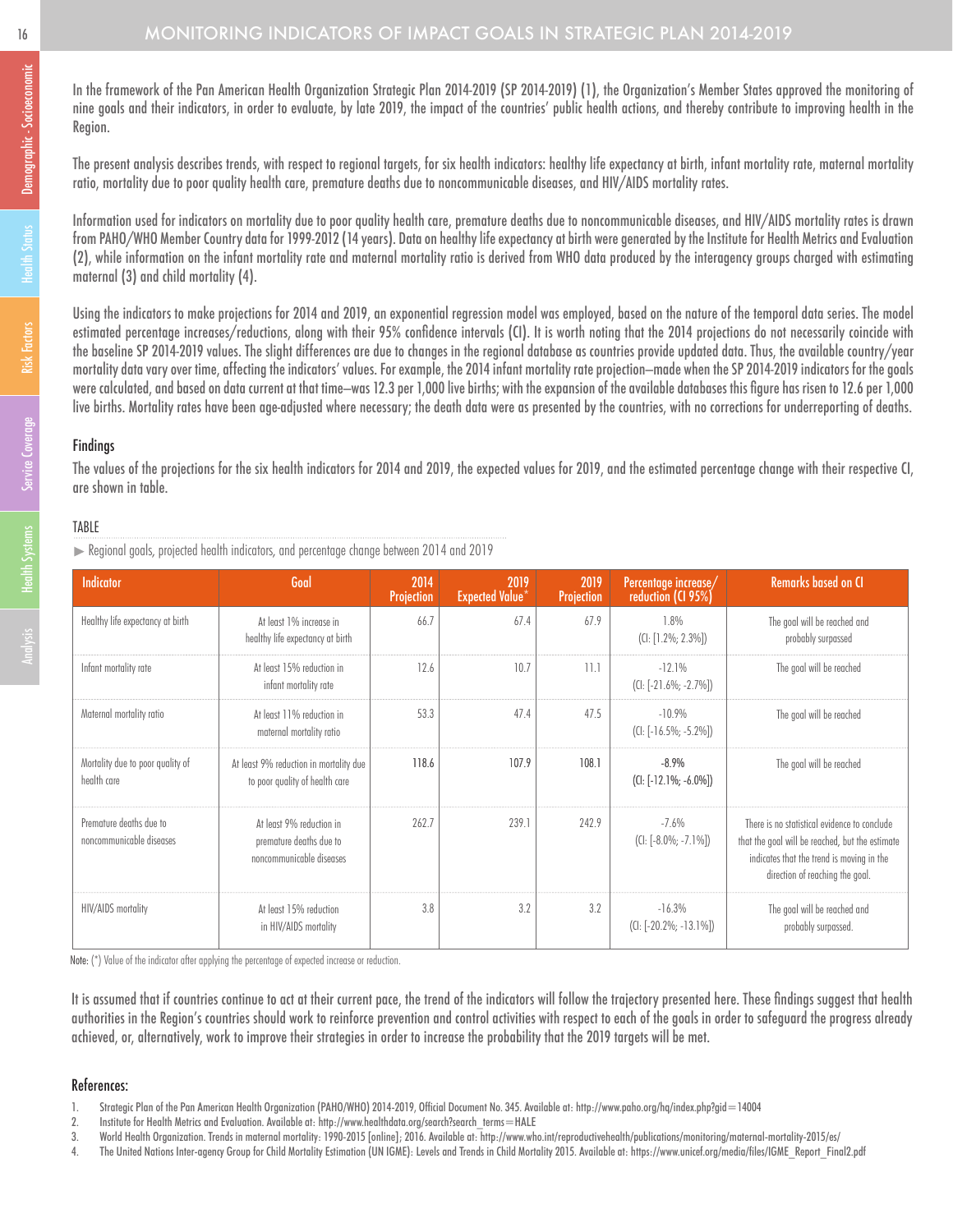

Adolescent pregnancy is one of the main factors contributing to maternal and infant mortality, and has negative social and economic repercussions for adolescents, their families and their communities. Many pregnant teenagers are forced to drop out of school; they furthermore have fewer opportunities to find employment when they do not complete their education. The Region has the second highest adolescent fertility rate in the world; the map shows the adolescent fertility rate in the 15 to 19 year age group for 2017. The highest rate corresponds to the Dominican Republic, with 96.1 per 1,000 women aged 15-19, followed by Nicaragua (86.9) and Guyana (86.7). The country with the lowest rate was Montserrat (8.2), followed by the US Virgin Islands (9.4) and Canada (9.8). It is important to promote and protect adolescent sexual and reproductive health to ensure optimal access to information, education, and access to appropriate health services, including access to contraceptives.

Demographic - Socioeconomic

Demographic - Socioeconomic

Risk Factors Service Coverage Health Status

**Health Status** 

Health Systems

Service Coverage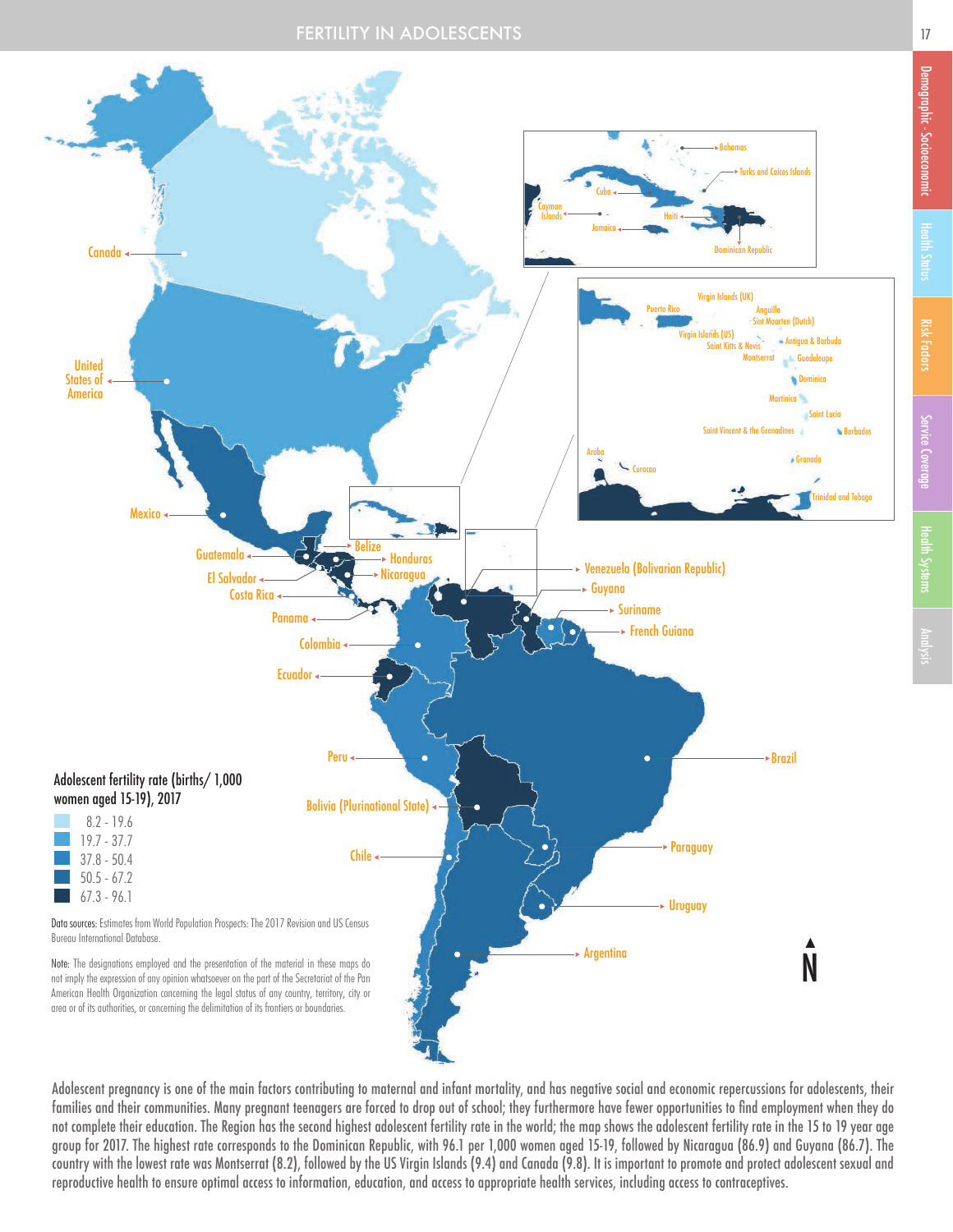### $\triangleright$  DEFINITIONS

### Median age (BI 2)

Divides the population in two parts of equal size, that is, there are as many persons with ages above the median as there are with ages below the median.

### Mean years of schooling (BI 12)

Is the average number of completed years of education of a country's population aged 25 years and older, excluding years spent repeating individual grades.

### Gini Index (BI 16)

Measures income inequality. The Gini is zero if everyone had the same income and is 100 if a single person had all the income.

### Maternal mortality ratio (BI 17), infant mortality rate (BI 20), neonatal mortality rate (BI 22) and under-5-mortality (BI 23)

Country reported data to PAHO from vital registration, survey, special studies, or national estimates. An increase may reflect an improvement in data coverage and quality.

- Maternal mortality ratio as reported by the countries (Ecuador, El Salvador, Guatemala, Guyana, Nicaragua, Panama, Paraguay, Peru) presents limitations of one or more of the following: coverage of maternal deaths and live births, differences in the maternal death definition, different denominators used or the analysis of only confirmed maternal deaths.
- Infant and neonatal mortality rates as reported by the countries (Ecuador, El Salvador, Guatemala, Panama, Paraguay, Peru, Suriname) present limitations due to the coverage of infant and neonatal deaths or the number of live births.

### Dengue cases (BI 27)

The number of suspected and laboratory confirmed cases from dengue and severe dengue. Country data.

### **Leprosy cases (BI 31)**

Cases registered for treatment on 31 December of a given year. Country data.

### **Mortality indicators (BI 35-48)**

Presented according to the Global Burden of Disease list study: communicable diseases, non-communicable diseases, and external causes as well as specific selected causes.

- All rates are age-adjusted death rates with the WHO World Standard Population. (http://www.who.int/healthinfo/paper31.pdf.)
- Corrected mortality rates are computed based on registered mortality data, applying a correction algorithm for mortality under-registration and a redistribution algorithm for deaths from ill-defined causes and events of undermined intent as presented in Health Statistics from the Americas, 2006 edition (http://www.paho. org/HSA2006).
- Rates are presented for the years 2013, 2014 or 2015. Data was excluded when the latest mortality rates were already shown twice: Cayman Islands (2014) and Honduras (2013). Country data not included from: Bolivia (2003), Curacao (2007), Haiti (2004), Jamaica (2011), Trinidad and Tobago (2010), UK Virgin Islands (2010). Data not available for Sint Maarten (Dutch).

### Stunting in children (BI 51)

Defined as children aged 0-5 years and height-for-age less than -2 standard deviations of the WHO Child Growth Standards median. Country data.

### Overweight in children (BI 52)

Defined as children aged 0-5 years with overweight of over two standard deviations from the median weight-for-height of the WHO Child Growth Standards. Country data.

### Overweight and obesity in adults (BI 53)

Refers to persons aged 18 and over with overweight and obesity defined as a body mass index (BMI)  $\geq$  25.0 kg/m2, age-standardized. Updated estimations for this indicator were performed by WHO for 2014. These estimates are based on models adjusted when amendments/corrections exist for data. WHO estimates.

### Insufficient physical activity (BI 54)

Refers to adults aged 18 and over that attain less than 150 minutes of moderateintensity physical activity per week, age-standardized. WHO estimates.

### Prevalence of current tobacco use in adolescents (BI 55)

Refers to persons aged 13-15 which have used at least once any tobacco product, smoked or smokeless, during the 30 days prior to the survey. Country data.

### Prevalence of current tobacco smoking in adults (BI 56)

Refers to persons aged 15 and over that smoked any tobacco product during the 30 days prior to the survey, age-standardized. This includes daily and occasional smoker. WHO estimates.

### Alcohol consumption (BI 57)

Refers to the total amount (recorded plus estimated unrecorded) of pure alcohol (ethanol) consumption per person (liter/per capita) aged 15 years and older, within a calendar year. WHO estimates.

### **Prevalence of raised systolic blood pressure (BI 58)**

Refers to persons aged 18 and over with raised blood pressure defined as systolic blood pressure  $\geq$ 140 mm Hg or diastolic blood pressure  $\geq$  90 mm Hg), agestandardized. WHO estimates.

### Prevalence of raised fasting blood glucose/diabetes (BI 59)

Refers to persons aged 18 and over with fasting glucose  $\geq$  126 mg/dl (7.0 mmol/l) or on medication for raised blood glucose, age-standardized. WHO estimates.

### Population that depends mainly on solid fuels and/or kerosene (BI 62)

Refers to the proportion of households that depends mainly on solid fuels and/or kerosene for cooking. WHO estimates.

### Contraceptive prevalence, modern methods (BI 70)

Refers to women aged 15 to 49 years, married or in union, who are currently using (or whose sexual partner) one modern method of contraception. Modern contraceptive methods include female and male sterilization, injectable and oral hormonal pills, intrauterine devices, implant (including Norplant), vaginal barrier methods, diaphraam, the female condom and emergency contraception. UN Estimates.

### Unmet need for family planning: women (BI 71)

Refers to women who are fecund and sexually active but are not using any modern method of contraception, and report not wanting any more children or wanting to delay the next child, expressed as percentage of fecund women who are married or in an union. UN Estimates.

### ▶ Public and private health expenditure as % of GDP (BI 77)

- Public expenditure is the sum of health outlays paid for in cash or supplied in kind by general government entities, at the central, regional and local level and social security agencies (avoiding double counting government transfers to social security and extra budgetary funds). It includes transfer payments to households (mainly the reimbursement of health services and medicines expenses) and extrabudgetary funds to finance health services and goods. Revenues can come from multiple domestic sources and external funds
- Private expenditure is the sum of outlays for health by private entities, such as commercial or mutual health insurance, non-profit institutions serving households, resident corporations and quasi-corporations that provide or finance health services and household direct or out-of-pocket expenditures. WHO Estimates.

### Out-of-pocket expenditure as % of THE (BI 78)

Includes payments made by an individual or households at the point of service regardless if the service is provided in a formal setting (clinic, hospital, pharmacy) or informal setting (complementary medicine) - and always deducting any refund. **WHO** Estimates.

### **Mortality garbage codes (BI 82)**

Proportion of deaths that were assigned to causes that are not considered useful for public health purposes; Naghavi et al (2010): Algorithms for enhancing public health utility of national causes-of-death data and were adapted by PAHO/CRAES. WHO/PAHO calculations based on country data.

Demographic - Socioeconomic

Demographic - Socioeconomic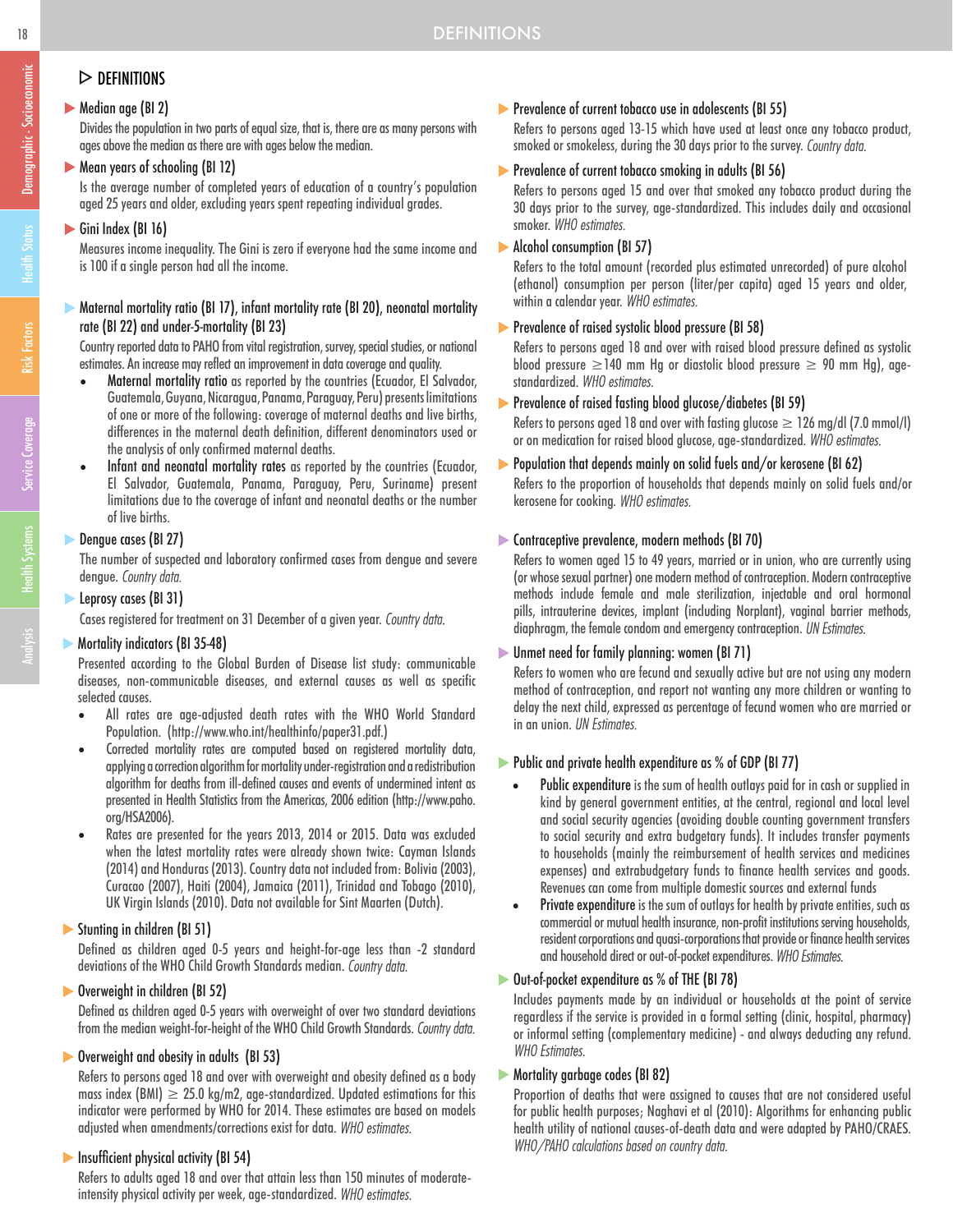### $>$  NOTES

- Data presented is the latest available information at PAHO/WHO as of May 2017.
- In this edition, the most recent available year is presented; the lower year limit is 2007.
- Rates are calculated based on population data from World Population Prospects (WPP) and the US Census Bureau International databases.
- $\blacktriangleright$  International agencies are continuously revising and improving their methodologies which can result in differences to previously reported data.
- Data was reviewed for completeness, consistency, and comparability but users should interpret data with caution as definitions and data accuracy can differ among countries.
- Rates of the following countries should be viewed with caution due to small number of events: Anguilla, Antigua and Barbuda, Aruba, Barbados, Bermuda, Cayman Islands, Curacao, Dominica, Grenada, Montserrat, Saint Kitts and Nevis, Saint Vincent and the Grenadines, Sint Maarten (Dutch), Saint Lucia, Turks and Caicos Islands, UK and US Virgin Islands.
- We continue to collect core indicators from Bonaire, San Eustatius and Saba (BES). In this edition, BES is not included yet.
- The regional and subregional aggregates for rates, ratios and proportions are weighted averages, and sums for absolute numbers. Subregionals figures are only shown when data is available for at least 50% of the population within the subregion.

### $\triangleright$  DATA SOURCES

### **V** Demographic - Socioeconomic Indicators

- BI 1-11, except 10: United Nations, Department of Economic and Social Affairs, Population Division (2017). World Population Prospects: The 2017 Revision. New York. Accessed July 5, 2017 (http://esa.un.org/wpp/). For countries < 300,000 pop: U.S. Bureau of the Census. International Data Base. August 2016 Update. Accessed July 3, 2017 (http://www.census.gov/ipc/www/idb/).
- BI 10: United Nations, Department of Economic and Social Affairs, Population Division (2014). World Urbanization Prospects: The 2014 Revision. New York. Accessed July 3, 2017. (http://esa.un.org/unpd/wup/).
- BI 12: UNESCO. Institute for Statistics (UIS). Data Centre, UIS Estimates. Accessed June 13, 2017. (http://data.uis.unesco.org).
- BI 13-16: The World Bank (2017). World Development Indicators 2017. Washington, D.C.; Accessed June 29, 2017. (http://databank.worldbank.org/data/home.aspx).

### $\blacktriangledown$ Health Status Indicators

- BI 17-23, except 19: PAHO/WHO. Data provided by Ministries of Health or Health Agencies of countries. Washington DC, 2017. As of May 15, 2017.
- BI 19: WHO (2015). Trends in Mortality: 1990 to 2015. Estimates by WHO, UNICEF, UNFPA, World Bank, and the United Nations Population Division. Geneva. Accessed June 13, 2017. (http://www.who.int/reproductivehealth/publications/ monitoring/maternal-mortality-2015/en/).
- BI 26-33: PAHO/WHO. Data compiled by the Departments of Communicable Diseases and Health Analysis; Family, Gender and Life Course; and Health Emergency from the Ministries of Health or Health Agencies of countries. Washington DC, 2017. As of May 15, 2017.
- BI 24-25, 35-48: PAHO/WHO and CARPHA. Regional Mortality Database. Washington DC. As of June 17, 2017.
- BI 34: WHO (2016). Global Tuberculosis Report 2016. Accessed June 12, 2017. (http://www.who.int/tb/publications/global\_report/en/).
- Information presented in this publication supersedes that of previous editions. Users are advised not to compare data series between different editions. Data sources were defined to ensure comparability; therefore, statistics presented in this publication can differ from national statistics.
- $\blacktriangleright$  (...) means that data is not available or not shown because it is out of the cut-off date. - ) indicates that the value is zero.
	- ( 0 ) indicates that the magnitude is less than half the measurement.

### For this publication:

- Latin America: includes Mexico, the Central American Isthmus, the Latin Caribbean, the Andean Area, Brazil, and the Southern Cone.
- Latin America and the Caribbean: comprise Latin America and Non-Latin Caribbean.
- Brazil and Mexico are being shown separately due to their population size.
- For more information regarding:
	- · Sustainable development indicators (SDI): https://unstats.un.org/sdgs/indicators/database/ · Basic indicators time series: http://www.paho.org/data/index.php/en/
- Risk Factors Indicators
- BI 49: PAHO/WHO. Data provided by Ministries of Health or Health Agencies of countries. Washington DC, 2016. As of May 15, 2017.
- BI 50-59: PAHO/WHO. Data compiled by the Department of Non Communicable Diseases and Mental Health from the WHO Global Health Observatory (BI 53, 54, 56, 57, 58, 59), accessed May 2017 (http://apps.who.int/gho/data/node.home) and from countries (BI 50, 51, 52, 55). Washington DC, 2016. As of May 15, 2017.
- BI 60-61: WHO/UNICEF. Joint Monitoring Programme (JMP) for Water Supply and Sanitation. Accessed June 12, 2017. (http://www.wssinfo.org/data-estimates/tables/).
- BI 62: PAHO/WHO. Data compiled by the Special Programme of Sustainable Development and Health Equity. Washington DC, 2016. As of May 15, 2017.

### $\blacktriangledown$  Health Coverage Indicators

- BI 63-69: PAHO/WHO. Data compiled by the Department of Family, Gender and Life Course. Washington DC, 2017. As of August 31, 2017.
- BI 70-71: United Nations, Department of Economic and Social Affairs, Population Division (2017). Model-based Estimates and Projections of Family Planning Indicators 2017. Accessed June 29, 2017. New York: United Nations. (http://www.un.org/en/development/desa/population/theme/family-planning/ cp\_model.shtml)
- BI 72-73: PAHO/WHO. Data provided by Ministries of Health or Health Agencies of countries. Washington DC, 2017. As of May 15, 2017.

### $\blacktriangledown$  Health Systems Indicators

- BI 74-78: PAHO/WHO. Data compiled by the Department of Health Systems and Services from the Global Health Expenditure Database. Washington DC, 2017. As of May 15, 2017. (http://www.who.int/health-accounts/ghed/en/).
- BI 79: PAHO/WHO. Data compiled by the Department of Health Systems and Services. As of May 15, 2017.
- BI 80-82: PAHO/WHO and CARPHA. Regional Mortality Database. Washington DC. As of June 17, 2017.

### $\triangleright$  ABBREVIATIONS

- (n/a) not applicable
- (BI) basic indicator
- (pop) population
- (lb) live birth
- (lay) latest available year
- (ppp) purchasing power parity
- (GDP) gross domestic product (THE) total health expenditure
- (UI) uncertainty interval
- 
- (ADD) acute diarrheal diseases: ICD-10: A00-A09 (ARI) acute respiratory infections: ICD-10: J00-J22
- (HIV) human immunodeficiency virus
- (BCG) anti-tuberculosis vaccine (bacille Calmette-Guérin)
- (Polio 3) third dose of oral polio vaccine or inactivated polio vaccine
- (DTP3-vc) third dose of diphtheria-tetanus-pertussis vaccine
- (PCV3) third dose of pneumococcal conjugate vaccine
- (MMR1) first dose of measles, mumps and rubella vaccine